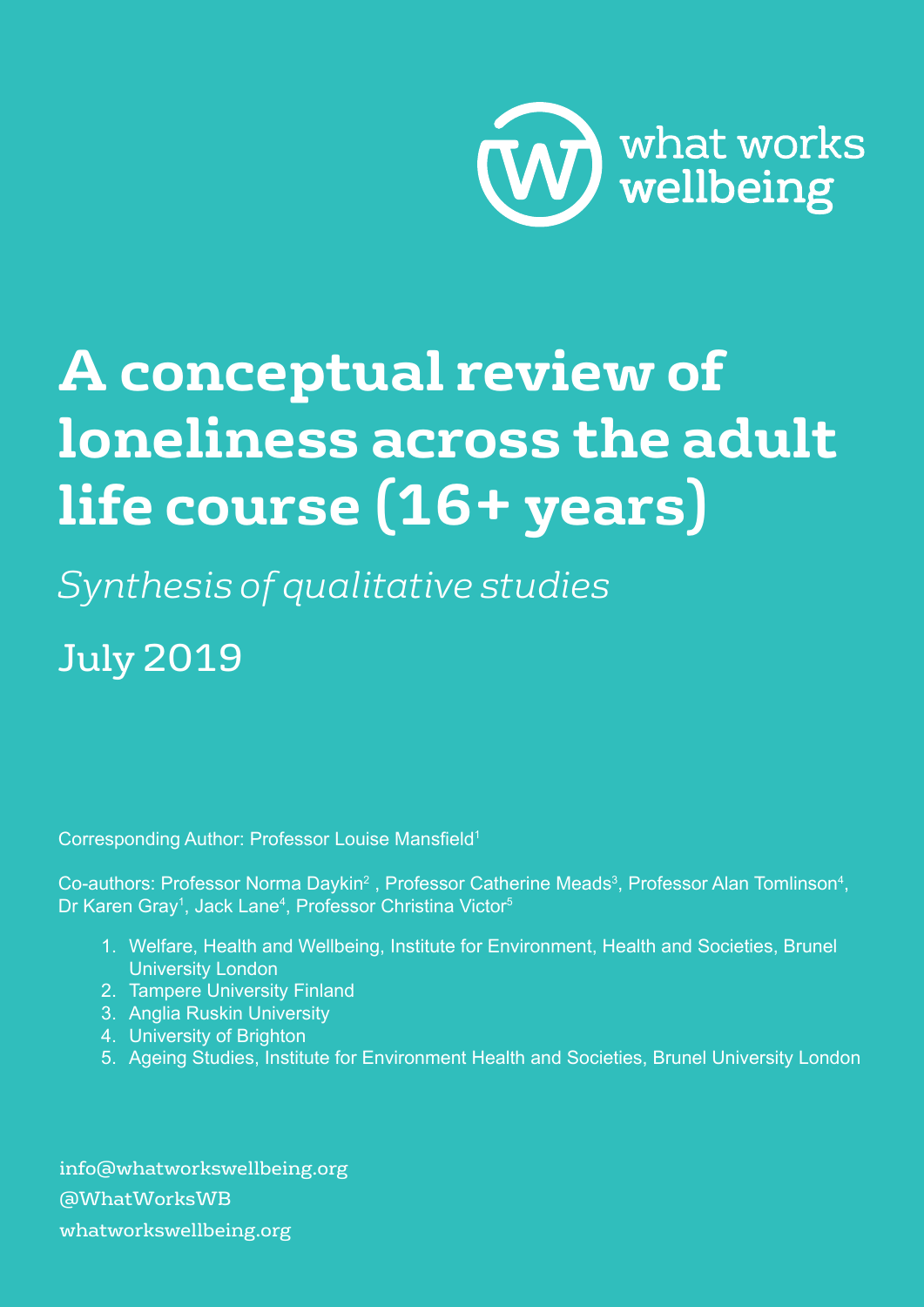# **Contents**

| Summary                                                                                               | Page 2  |
|-------------------------------------------------------------------------------------------------------|---------|
| Executive summary                                                                                     | Page 3  |
| Introduction                                                                                          | Page 6  |
| Methodology                                                                                           | Page 7  |
| Search methods for identification of reviews                                                          | Page 8  |
| Data collection and analysis                                                                          | Page 11 |
| <b>Results</b>                                                                                        | Page 13 |
| Evidence on conceptualising loneliness – summary and synthesis of findings                            | Page 18 |
| Conceptualising social loneliness                                                                     | Page 23 |
| Conceptualising emotional loneliness                                                                  | Page 33 |
| Conceptualising existential loneliness                                                                | Page 36 |
| Evidence of addressing loneliness and inequalities through conceptual studies on<br><b>loneliness</b> | Page 38 |
| References                                                                                            | Page 41 |
| Appendix 1                                                                                            | Page 53 |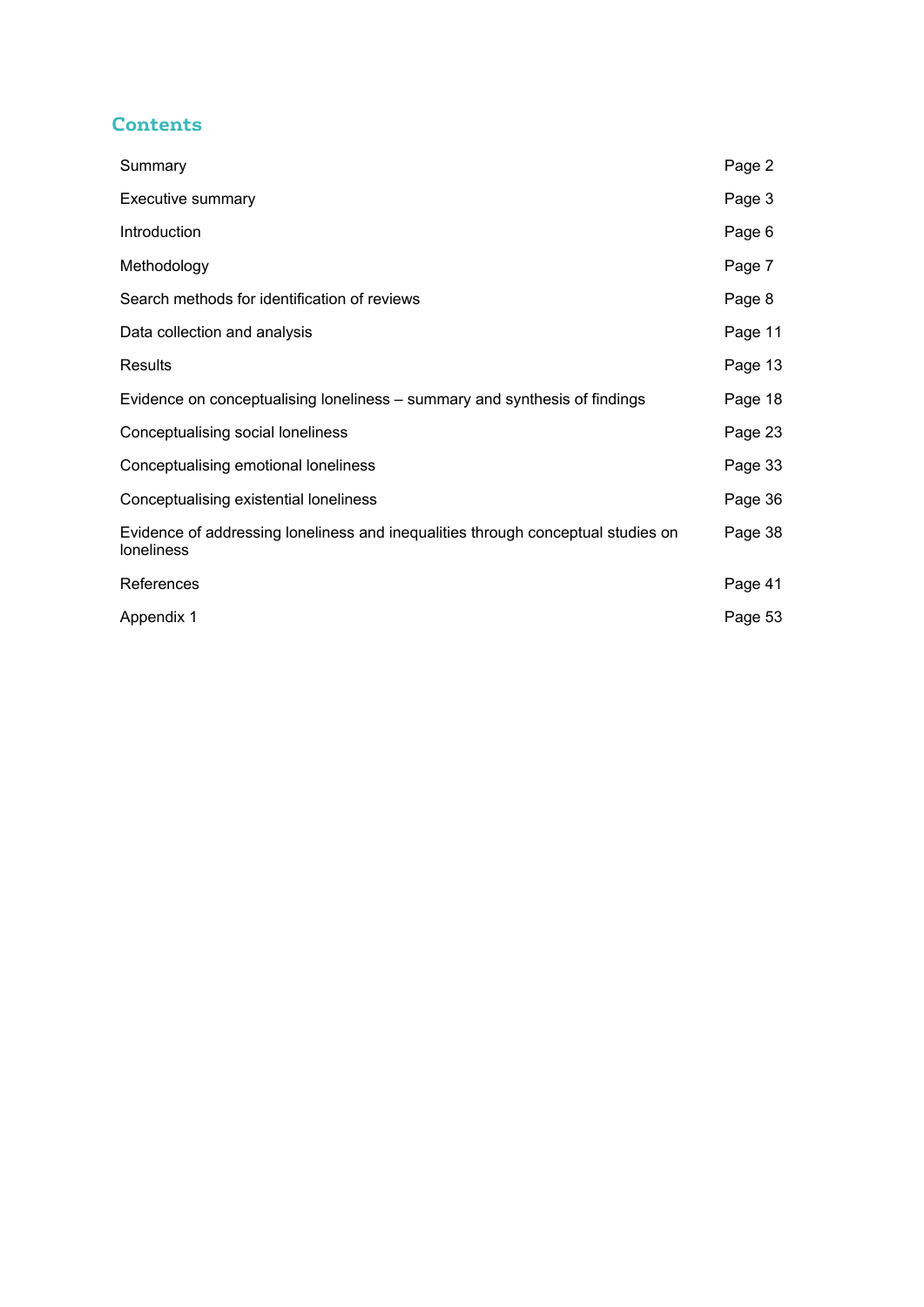# **Summary**

We know that loneliness has negative impacts on how we feel about ourselves and people around us and it can have harmful effects on our physical and mental health. Yet loneliness is a complicated subject. Loneliness is conceptually and empirically distinct from social isolation, and to a range of deep and sometimes long-last negative feelings. Sometimes it is viewed more positively in terms of solitude and a chance to escape from the pressures of life. It is often difficult for people to talk about loneliness and it is reported in different ways by researchers, policy makers and practitioners. This review is needed because the evidence on loneliness is scattered and tends to be focused on single population groups, and most often considers older people only. There is a lack of clarity about definitions of loneliness and related concepts, and how they should be evaluated, measured and applied in policy and practice. The review topic was agreed with organisations who work on the national policy for loneliness in the UK, as well as those who manage, deliver and research it.

This review wanted to identify and address differences in the language used in undertaking research, making decisions and developing practice about loneliness because the way we talk about loneliness influences decisions about how best to alleviate loneliness across peoples' lives.

We looked at studies published worldwide since 1945 and found 144 qualitative sources conceptualising loneliness across the adult life course. In these studies, three types of loneliness were identified: social loneliness, emotional loneliness and existential loneliness. Social loneliness refers to the perceived deficit in the quality of social connections. Social loneliness was conceptualised in studies of young people, paid and unpaid work, healthcare, place, migrant and cultural groups, and older people and health and social, communities, health and illness, rural and urban environments, and migrant, cultural and gender groups. Emotional loneliness refers to feelings which arise from loss of meaningful relationships that meet a deeply felt need to be recognised and belong. Studies reporting on emotional loneliness across the life course included work on loss of a spouse, physical and mental health conditions, family contexts and place. Existential loneliness refers to an experience of feeling entirely separate from other people, often when confronted with traumatic experiences or mortality. Studies including people with mental illness, older population groups and in psychotherapy described existential loneliness.

There is an extensive body of qualitative literature which conceptualises loneliness across the adult life course. We can have high confidence that loneliness can be conceptualised as social loneliness and moderate confidence that loneliness can be conceived as emotional loneliness and existential loneliness. There is an opportunity to build better evidence about how loneliness makes people feel and about the relationship between loneliness and wider social inequality.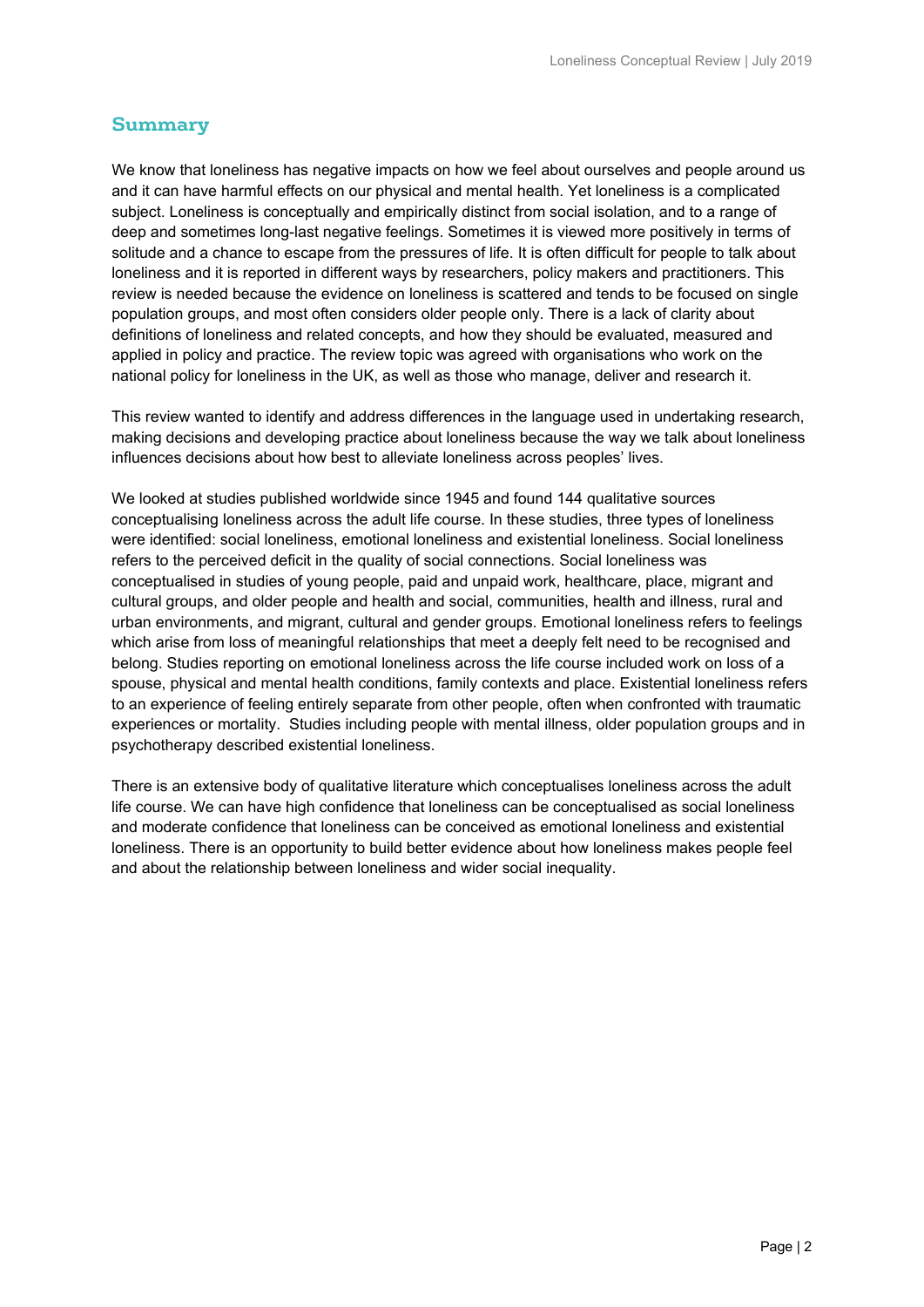# **Executive Summary**

#### Introduction

The protocol for this review was registered on the PROSPERO International Prospective Register of Systematic Reviews (Registration number CRD42019124565 Available from: [https://www.crd.york.ac.uk/PROSPERO/display\\_record.php?RecordID=124565](https://www.crd.york.ac.uk/PROSPERO/display_record.php?RecordID=124565)

The review sought to address the question 'how is loneliness conceptualised across the adult life course (16+ years) in reported research findings?'

#### Review approach

The review included empirical research that evaluated loneliness using any study design and published 1945 to December 2018. Grey literature in the form of evaluation reports (no date restriction) were included. Included studies needed to have employed an identified theory, model, concept or framework for understanding loneliness, however conceptualised. Only qualitative studies met the inclusion criteria and we report on those.

#### Results

After duplicates were removed, the electronic searches returned 5117 published records for screening. 144 qualitative studies conceptualising loneliness across the adult life course (16+ years) were included.

#### Characteristics of included studies (qualitative)

This review reports on 144 qualitative studies in total. Included in the published sources are 108 qualitative studies and qualitative evidence from thirteen mixed methods studies, seven book chapters and sixteen unpublished reports. The unpublished reports are project evaluations reporting qualitative data and doctoral dissertations. The included studies evaluated and conceptualised loneliness for diverse population groups across the life course and in different settings.

The review includes qualitative evidence variously collected from interviews, observation, document analysis, diaries, and focus group methods. Evidence is interpreted and synthesised to identify and discuss conceptualisations of loneliness. Limitations in the qualitative studies included limited discussion of recruitment strategies, insufficiently rigorous data analysis, and inadequate discussion of relationships between participants and researcher and a lack of detail regarding ethical issues.

The review includes published and unpublished reports from more than 4608 participants from 27 countries including the USA, England, Ireland, Scotland, Sweden, Australia, Italy, Canada, Denmark, New Zealand, Belgium, Norway, Finland, Iran, Mexico, South Africa, the Netherlands, Nepal, Turkey, China Hong Kong, Poland, Nigeria, Japan, Israel, Chile, Malaysia and Lithuania.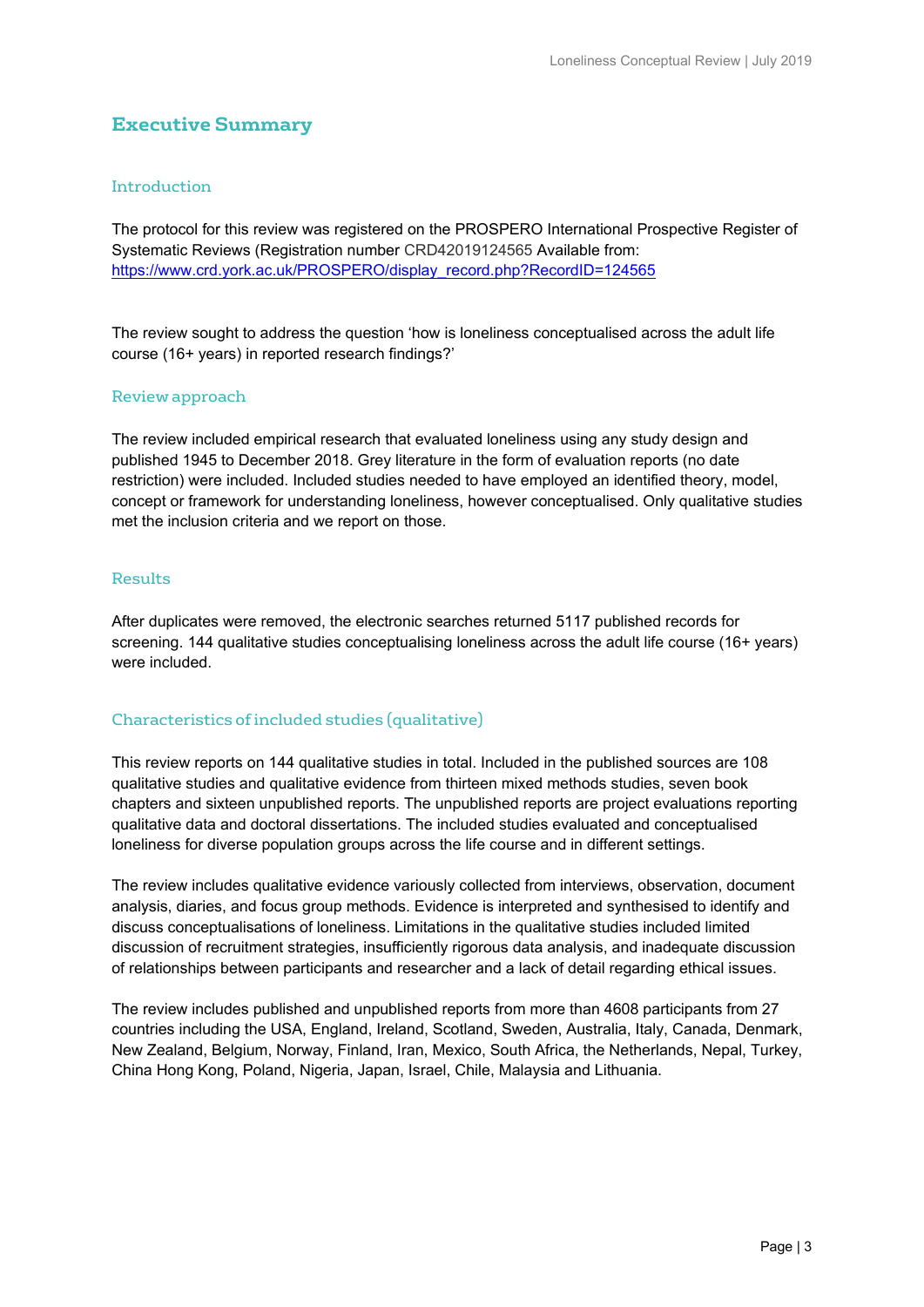# Summary of study findings

144 qualitative studies examined conceptualisations of loneliness. Loneliness was defined in the included studies by three types; social loneliness (n=103), emotional loneliness (n=24) and existential loneliness (n=17). Studies emphasised one of these three types of loneliness and some considered the interconnections between two or more different types. We define these types of loneliness in the report and synthesise the evidence on them. The included studies conceptualised loneliness in different ways and for diverse populations groups including old people, young people, groups specified by cultural, gender and sexual-orientation, people living with physical and mental illness, homeless people and prisoners. Studies were conducted in several contexts including in healthcare, education establishments, workplaces, sports and community locations.

We can have high confidence that loneliness can be conceptualised as social loneliness and can be used to enhance understanding of loneliness across the adult life course. The review reports a judgment of moderate confidence that loneliness can be conceived as emotional loneliness and existential loneliness due to minor concerns with relevance, and moderate concerns with methodological limitations, coherence and adequacy. Most published studies obtained appropriate ethics approval, although this was not always reported extensively. Methodological weaknesses of these qualitative studies included a lack of exact details of the researcher's role, potential bias and influence on sample recruitment, setting and responses of participants. Grey literature was of mixed quality with high quality reports including details of methodological approach, theoretical analysis and recognition of limitations and low quality (credibility) reports providing little detail of methods and commonly taking participant accounts at face value without theoretical analysis.

#### Strengths and limitations of the review

The focus on concepts, models, theories and frameworks of loneliness and the challenges in searching for this type of evidence means that it is possible that some relevant evidence is not included. However, we undertook a comprehensive search strategy to identify all existing eligible studies published for the search dates. We also made provision for a second stage rapid review on themes identified in stage one. The pre-publication of our protocol on PROSPERO ensures methodological transparency and mitigates against potential post-hoc decision-making which can introduce bias to the process. Dual screening of searches and data extraction and independent quality assessment using CERQual criteria ensured a rigorous process.

Taking published studies as the sole evidence increases the potential risk of publication lag wherein possible important new evidence that has not yet been included in published reports is not identified and included. The grey literature review allowed recent unpublished data from evaluations completed (no date specification) to be included.

The use of the CERQual criteria introduces an element of subjective judgement. A consistent approach to judgments across the different concepts has been applied, and more than one reviewer was involved in making decisions while recognising that these judgments are open to interpretation.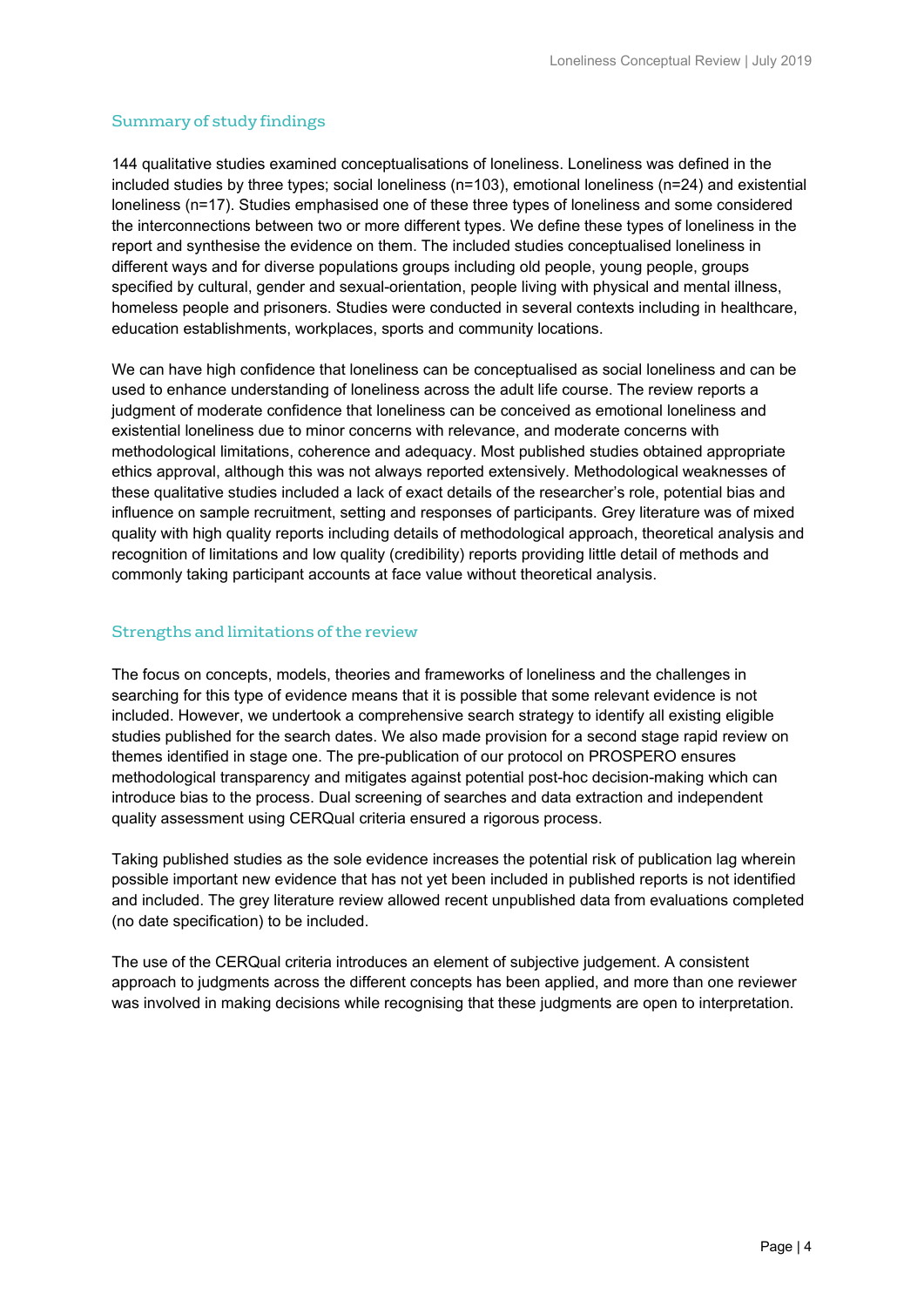#### Implications for research policy and practice

- 1. The conceptualisation of social loneliness, emotional loneliness and existential loneliness reported in this review reflects established theoretical frameworks for understanding loneliness and can be recommended for decision making in policy and practice.
- 2. The evaluation of the findings in this review of moderate confidence in the evidence for emotional and existential types of loneliness largely relates to methodological issues in the conduct of the research. There is, therefore, considerable potential to generate a more robust evidence base for policy and practice, especially for prevention and intervention development and evaluation.
- 3. There is an extensive body of qualitative research conceptualising predominantly social loneliness across the adult life course. This understates the significance of emotional and existential loneliness. Therefore, there is scope in research, policy and practice to explore in more detail the different types of loneliness and their interrelationships to understand who feels lonely, when where and in what contexts. This suggests a need to evaluate the way loneliness is conceptualised in our commonly used measurement tools. This will offer an evidence-based foundation for developing policy and practice and developing more tailored interventions.
- 4. Most studies focus on older people and we would recommend studies which focus on a wider range of age groups in different social contexts and/or which adopt an identified life course perspective
- 5. There is a dearth of studies focusing on loneliness in young people and we would recommend studies which focus on this population group.
- 6. A more sophisticated approach to understanding loneliness in the life course should recognise issues of transition and change and examine how experiences are influenced by specific socio-cultural and personal influences which have an impact on subsequent life trajectory.
- 7. A more sophisticated approach to understanding conceptualisations of loneliness and key theoretically informed issues including identity (e.g. gender, ethnicity, disability, socioeconomic status), trauma or survivorship and stigma.
- 8. The extensive qualitative literature conceptualising loneliness is mainly reported separately from quantitative studies. We would recommend high quality mixed methods study designs that employ rigorous and systematic quantitative methods, longitudinal process evaluations and cost effectiveness evaluations.
- 9. Research, policy and practice approaches to loneliness can be enhanced through coproduction methods involving mutually beneficial working practices in service design, implementation and evaluation.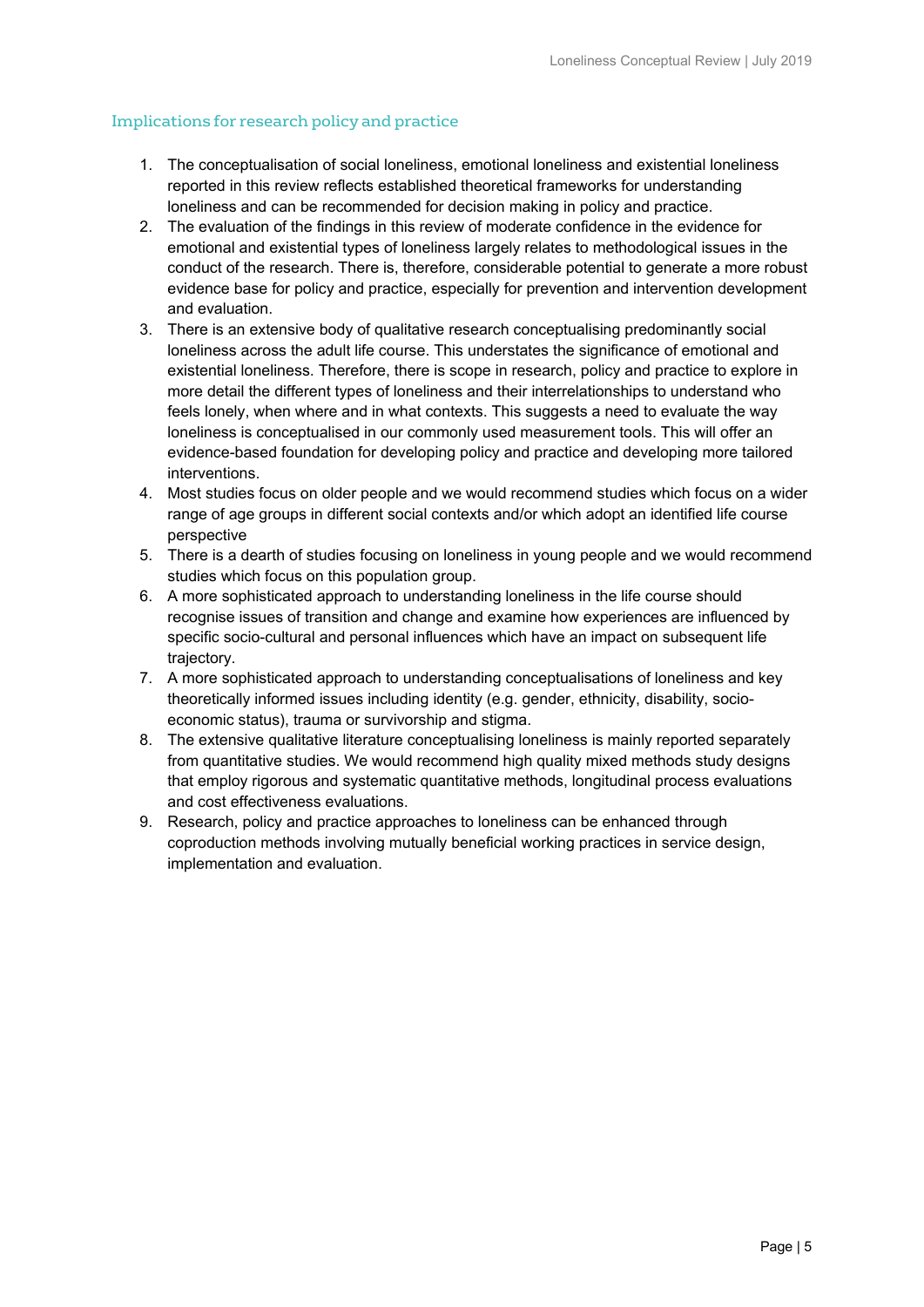# **Introduction**

#### Background

This conceptual review of loneliness reflects work developed from a previous overview of systematic reviews on loneliness interventions (Victor et al., 2018) and focused outputs on loneliness measures from the What Works Centre for Wellbeing [\(https://whatworkswellbeing.org/product/brief-guide-to](https://whatworkswellbeing.org/product/brief-guide-to-measuring-loneliness/)[measuring-loneliness/\)](https://whatworkswellbeing.org/product/brief-guide-to-measuring-loneliness/). It supports current UK policy and practice prioritisation for understanding loneliness as a factor that compromises wellbeing and implementing and evaluating interventions to alleviate loneliness across the adult life course [\(https://www.gov.uk/government/publications/a](https://www.gov.uk/government/publications/a-connected-society-a-strategy-for-tackling-loneliness)[connected-society-a-strategy-for-tackling-loneliness\)](https://www.gov.uk/government/publications/a-connected-society-a-strategy-for-tackling-loneliness). It has been produced with stakeholder engagement with key UK Government Departments, local and regional public health experts and community groups. This review is needed because the full body of evidence on loneliness is scattered across different disciplines, located variously, tends to be focused on one domain such as loneliness or social isolation in single population groups, and most often considers older people only. There is a lack of clarity about definitions of loneliness and related concepts, and how they should be evaluated, measured and applied in policy and practice (Windle et al. 2011, Courtin and Knapp 2015; Victor et al., 2018).

Since an initial study of older people in 1948, loneliness has been largely seen as a problem of old age (Sheldon, 1948). As with the concept of wellbeing, loneliness is debated and contested. Some philosophers argue that loneliness is a universal human experience (Rotenberg, 1999; Mijuskovic, 1981). Most of us will encounter loneliness at some point in our lives either as momentary feeling or a more protracted experience. In public health, loneliness has been problematised because of the associations with a range of negative health outcomes including mortality, morbidity, health behaviours and 'excess' service use (Victor, Scambler and Bond, 2008). Furthermore, loneliness has been proposed as a homogeneous, static and/or linear experience, that it is quantitatively accessible (i.e. we can measure it) and that there is 'something' that we can and should do to prevent or cure it (Russell, Peplau and Cutrona, 1980).

Terms and terminology are especially important when undertaking research, setting policy agendas and developing practice in the field of loneliness. Related concepts such as living alone, or isolation are often inaccurately used as synonyms for loneliness. Social isolation is focused upon the size of an individual's social network. Isolation may be defined broadly as having few and infrequent social ties. Living alone describes an individual's household composition. Both living alone, and isolation are objective quantifiable constructs. This differs from loneliness which is the outcome of an individual's subjective evaluation of their social relationships as not meeting their expectations. Conceptually and empirically, loneliness, isolation and living alone are distinct but related concepts and are not linguistically, empirically or conceptually interchangeable. When interpreting and using evidence about loneliness these conceptual challenges are important to identify and address because they will have a profound influence on the generation and interpretation and potential impact of evidence on policy, practice and research in the field.

The systematic review assessed all relevant evidence on conceptualisations of loneliness across the adult life course (16+ years). This report is a synthesis of included qualitative studies.

The protocol for this review was registered on the PROSPERO International Prospective Register of Systematic Reviews (Registration number CRD42019124565 available from: [https://www.crd.york.ac.uk/PROSPERO/display\\_record.php?RecordID=124565\)](https://www.crd.york.ac.uk/PROSPERO/display_record.php?RecordID=124565).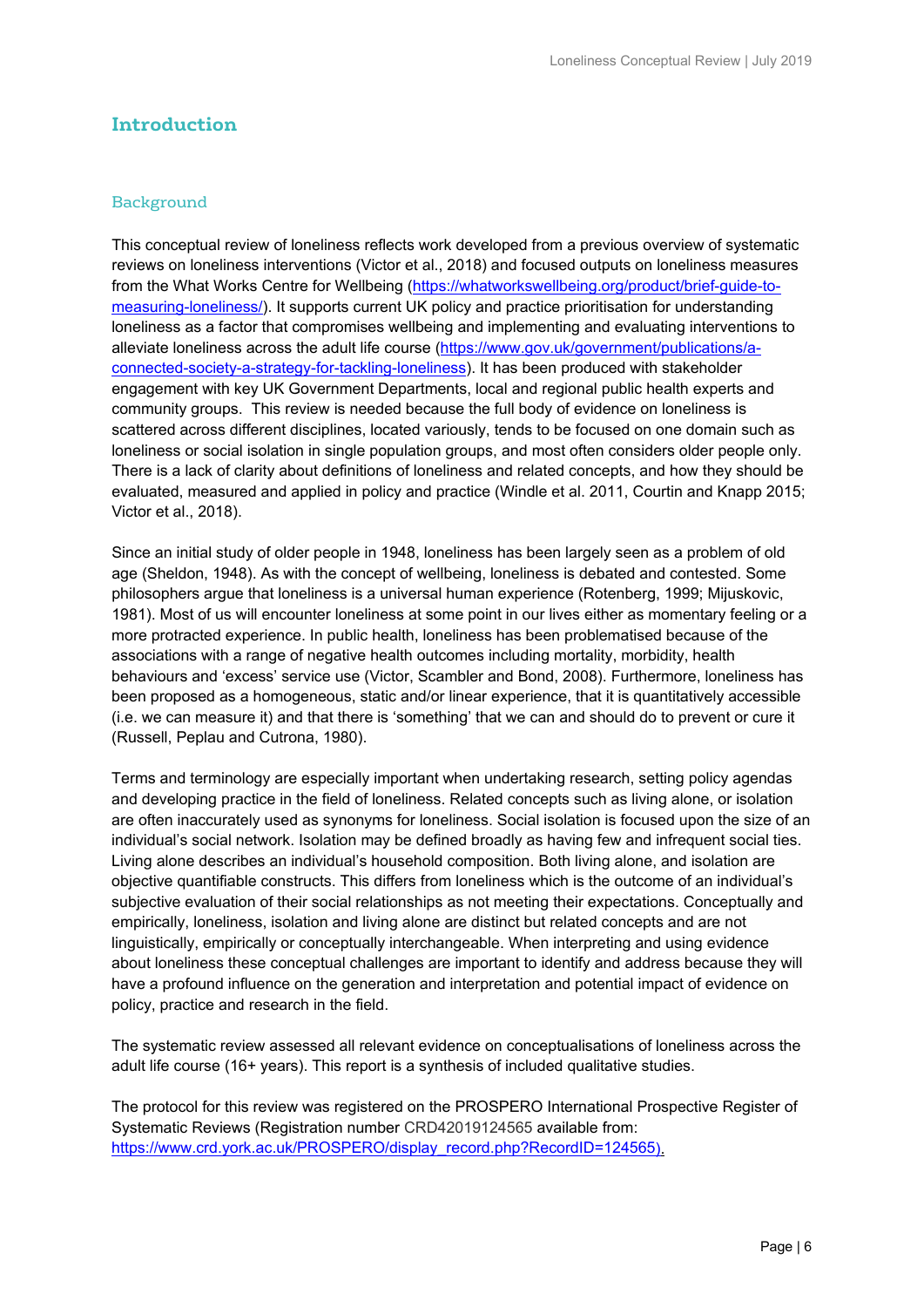#### Research question

How is loneliness conceptualised across the adult life course (16+ years) in reported research findings?

# **Methodology**

#### Overall review strategy – A two-stage method

Following a review of methods for conceptual reviews and discussion with evidence review experts, we employed a two-stage method based on Walsh et al., (2017). A stage one review process identified evidence on conceptualisations, models, frameworks and theories of loneliness and related concepts or domains. Provision for a stage two process to conduct appropriate additional reviews of evidence for the concepts and theories identified in stage one was made. To date a stage two search strategy has not been necessary due to the extensive evidence included in this review. This method provided a rigorous systematic approach to presenting a detailed evidence-based conceptual map of loneliness across the life course.

Following a review of evidence on search strategies for qualitative, quantitative, mixed methods and conceptual literature (see for example Booth and Carroll, 2015; Cooke et al., 2012; Erikson and Frandsen, 2018; Walsh et al., 2017), we used an adapted search strategy identified as PEEST (Participants, Exposure, Evaluation, Study Design, Theory) to identify relevant literature for inclusion.

#### Types of participants

The review included participants across the adult life course (16+ years) recruited to studies evaluating and conceptualising loneliness. The evidence includes work with clinical populations, those living in community settings, older people, young people, employees, migrants, widows, parents, homeless people, volunteers, teachers, prisoners, and victims of domestic violence, victims of natural disasters, business leaders, caregivers, golfers, students, veterans, and those in palliative care. Our protocol was to include studies from countries economically like the UK (i.e. other high-income countries with similar economic systems and in the same group as the UK in the OECD Development Assistance Committee categories) or with study populations that have similar socioeconomic status to the UK. Therefore, there are included studies from a wider range of countries and these studies include theoretical and conceptual approaches to loneliness that inform our review. Countries in which the studies are based are listed in the table of included studies (Table 4 Supplementary Material).

#### Exposure - Loneliness

To be included, studies needed to have evaluated experiences of loneliness, however conceptualised, in any setting.

#### Evaluation

Included studies must have evaluated loneliness outcomes or processes or both.

#### Study design

We included published studies that evaluated loneliness using any study design and published post 1945 to December 2018. We included empirical research: quantitative, qualitative or mixed methods. Included studies needed to have employed an identified theory, model, concept or framework for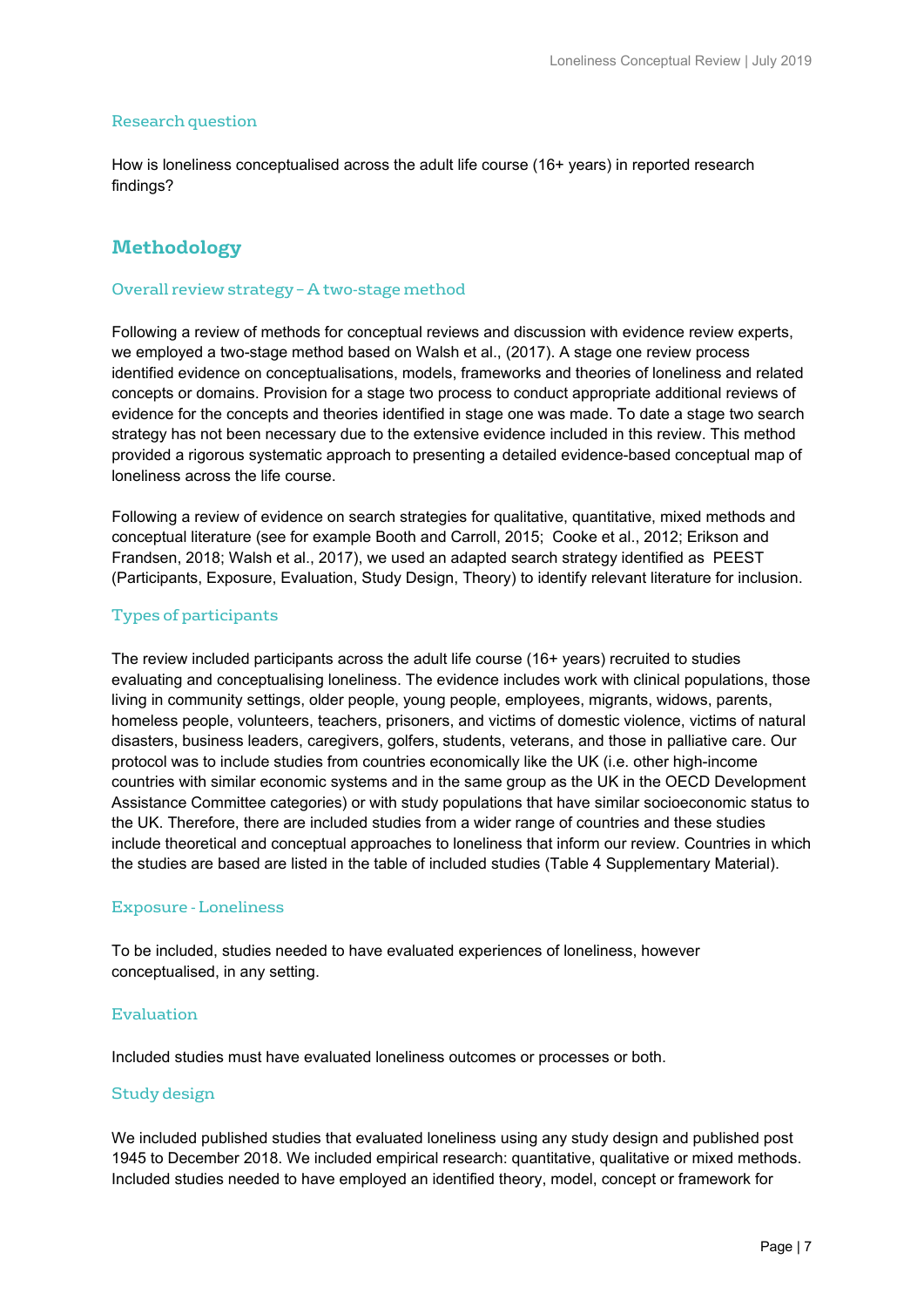understanding loneliness, however conceptualised and beyond a simple definition or background literature review. We identified relevant systematic reviews published for the purposes of hand searching the reference lists. We hand searched the reference list of systematic reviews published 1945-2018. Grey literature (no date restrictions) was also included. This report synthesises studies eligible for inclusion in this review all of which were qualitative.

#### Type of theory

Included studies needed to have employed an identified theory, model, framework or concept for understanding loneliness, however conceptualised.

# **Search methods for identification of reviews**

#### Electronic searches

Electronic databases were searched using a combination of controlled vocabulary (MeSH) and free text terms. Search terms were incorporated to target studies examining models, theories and frameworks of loneliness. The search strategy was informed by expert consultation with policy makers, practitioners and researchers familiar with this field of study. The example search strategy can be found below. All database searches were based on this strategy but will were appropriately revised to suit the precise requirements for searching. The following databases were searched from 1945 (or the earliest date of records) to the present:

- Scopus
- Medline (via Ovid)
- Eric (via EBSCO)
- PsycINFO (via EBSCO)
- **•** CINAHL Plus
- Arts and Humanities Citation Index (Web of Science)
- Social Science Citation Index (Web of Science)
- Science Citation Index (Web of Science)

#### Demonstration search strategy

An example Ovid Medline search strategy is shown below:

- $1$  Lonel\*
- 2. "Social Isolation"
- 3. (1 or 2) AND (4 or 5 or 6 or 7)
- 4. Model\*
- 5. Framework
- 6. Concept\*
- 7. Theory

#### Searching other sources

The reference lists of all relevant reviews since 1945 were hand-searched to attempt to identify additional relevant empirical evidence. A search of 'grey literature' was conducted via an online call for evidence, employment of expert input, review of key sector websites and a Google search (key word search and reviewing titles of first 100 hits). Grey literature (no date restriction) was included if it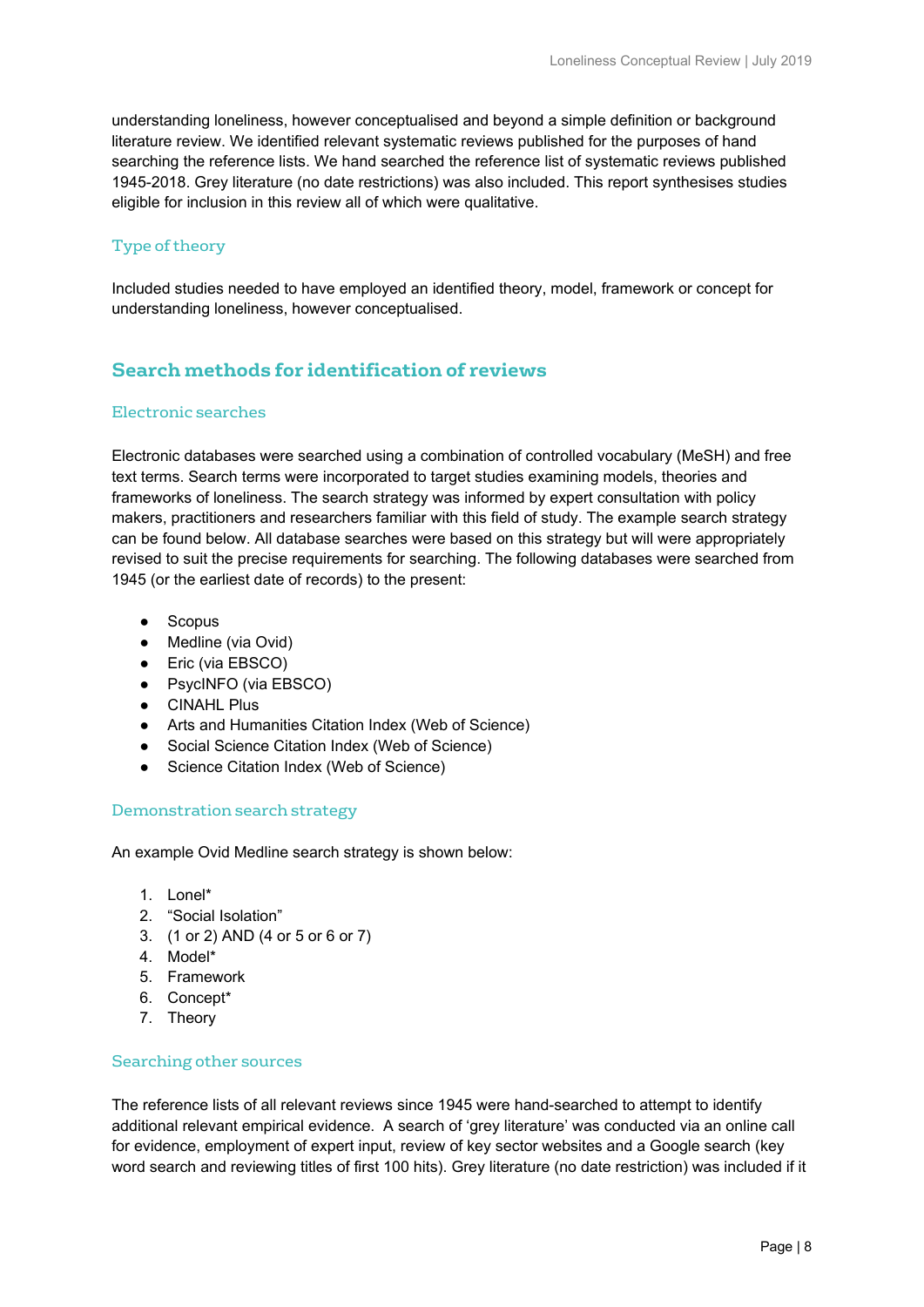was an evaluation or report on empirical data, had the evaluation of loneliness as the central objective, included a model, theory or framework for understanding loneliness, however, conceptualised and included details of authors (individuals, groups or organisations).

#### Identification of studies for inclusion

Search results were independently checked by two review authors. Initially the titles and abstracts of identified studies were reviewed. If it was clear from the title and abstract that the study did not meet the inclusion criteria it was excluded. Where it was not clear from the title and abstract whether a study was relevant the full article was checked to confirm its eligibility. The selection / eligibility or inclusion criteria were independently applied to the full papers of identified reviews by two review authors. Eligibility criteria are summarised in Table 1. Where two independent reviewers did not agree in their primary judgments they discussed the conflict and attempted to reach a consensus. If they could not agree then a third member of the review team considered the title and a majority decision was made. Studies in any language were included. A table of excluded studies can be found in Supplementary Material - Appendix 2.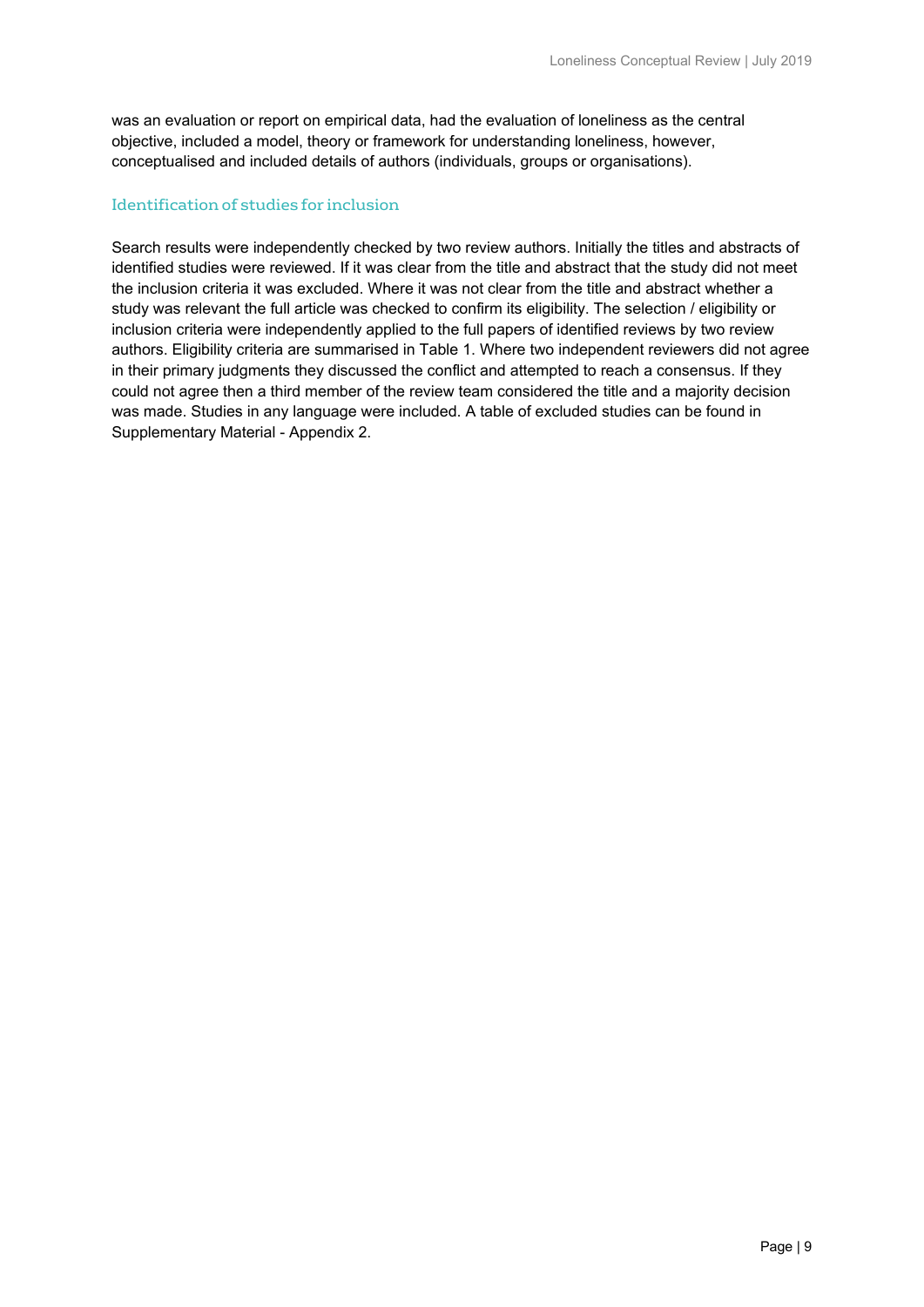| <b>PEEST</b><br>criteria | <b>Inclusion</b>                                                                                                                                                                                                                                                                                                                                                                                                                                                                                  | <b>Exclusion</b>                                                                                                                                                                                   |
|--------------------------|---------------------------------------------------------------------------------------------------------------------------------------------------------------------------------------------------------------------------------------------------------------------------------------------------------------------------------------------------------------------------------------------------------------------------------------------------------------------------------------------------|----------------------------------------------------------------------------------------------------------------------------------------------------------------------------------------------------|
| Participants             | Any population group 16+ years<br>Studies from countries economically<br>like the UK (i.e. other high-income<br>countries with similar economic<br>systems) or with study populations<br>that have similar socioeconomic<br>status to UK.                                                                                                                                                                                                                                                         | Participants not meeting age<br>criteria (i.e. <16 years)                                                                                                                                          |
| Exposure                 | Loneliness, however conceptualised<br>٠<br>in<br>any setting                                                                                                                                                                                                                                                                                                                                                                                                                                      |                                                                                                                                                                                                    |
| Evaluation               | Loneliness outcomes, processes or<br>a.<br>both                                                                                                                                                                                                                                                                                                                                                                                                                                                   |                                                                                                                                                                                                    |
|                          | Presentation of model, concept or<br>٠<br>Framework for loneliness.                                                                                                                                                                                                                                                                                                                                                                                                                               |                                                                                                                                                                                                    |
| Study<br>Design          | Empirical research: either<br>×.<br>quantitative, qualitative, or mixed<br>methods, outcomes, or process<br>evaluations<br>Grey literature: final evaluation or<br>٠<br>report on empirical data, evaluation<br>of loneliness as the central<br>objective, presents model, concept,<br>framework for understanding<br>loneliness and includes details of<br>authors (individuals, groups, or<br>organisations)<br>Studies published between 1945-<br>2018<br>Grey literature published since 1945 |                                                                                                                                                                                                    |
| Type of<br><b>Theory</b> | Identify theory, model, framework or<br>a.<br>concept for loneliness                                                                                                                                                                                                                                                                                                                                                                                                                              | Discussion articles,<br>٠<br>commentaries or opinion pieces<br>not presenting empirical or<br>conceptual research on<br>loneliness<br>Grey literature if it does not have<br>details of authorship |

# Table 1 Eligibility criteria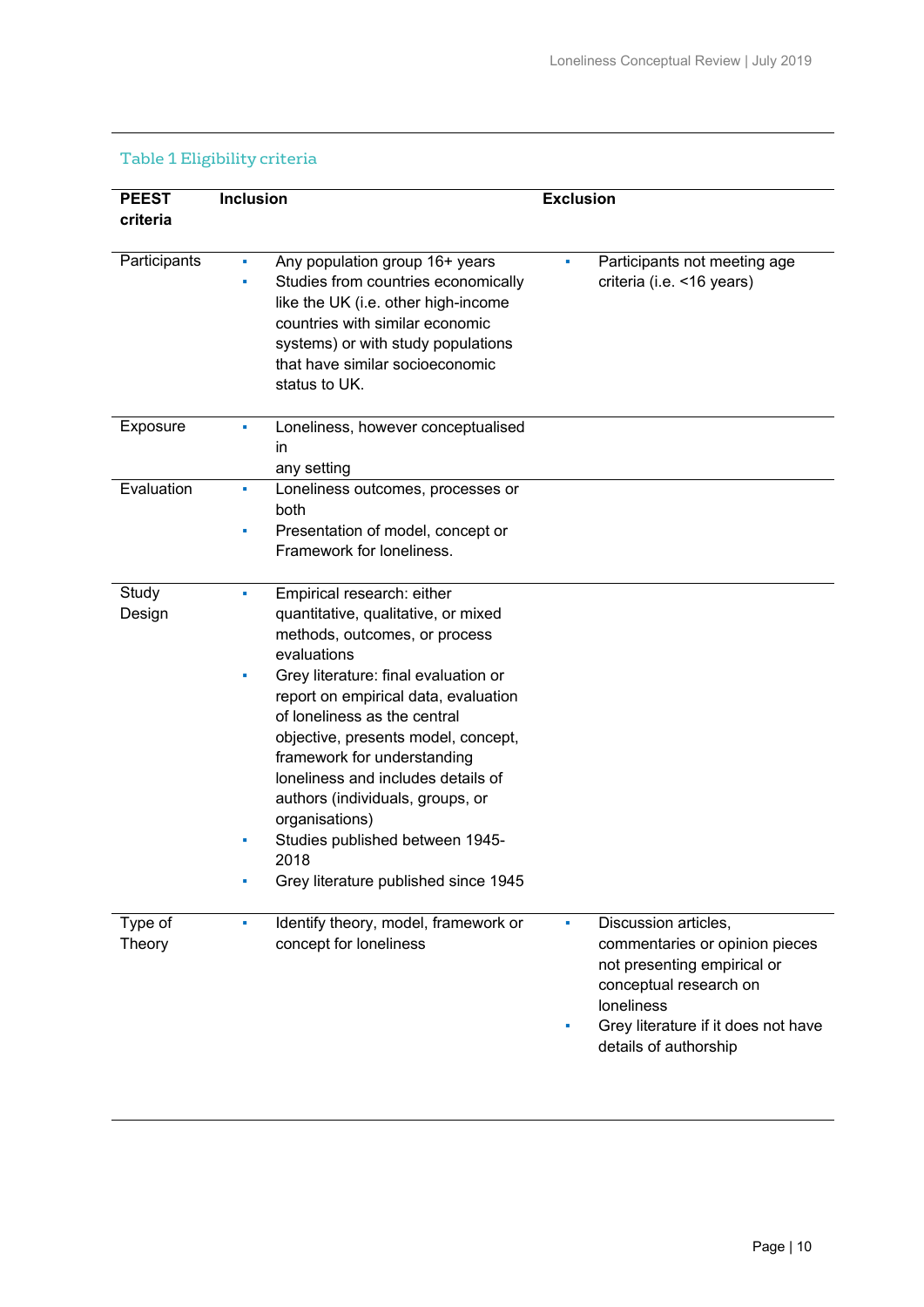# **Data collection and analysis**

#### Data extraction and management (qualitative studies)

For this report, data was extracted independently by a reviewer using a standardised form (Appendix 1) and cross-checked by a second reviewer. Discrepancies were resolved by consensus. The data extraction form included the following details relevant to the qualitative study designs and qualitative elements of mixed methods study designs:

- title, authors and year of publication
- the objectives of the study
- details of the included participants including a focus on protected characteristics and socioeconomic status
- definitions of loneliness, and theories, models, concepts or frameworks included
- evaluation and analysis approaches to understanding loneliness including relevant concepts, theories or models and/or analysis of mechanisms and processes associated with loneliness, and ethical considerations
- themes, model, framework and concepts employed and key findings
- study conclusions
- study limitations, gaps and conflicts of interest identified

For grey literature the data extraction included the following details from the PHE framework (Daykin and Joss, 2016):

- project description
- aims and objectives
- evaluation design
- data collection methods
- ethics and consent
- data analysis methods
- costs and budget
- key findings

Our protocol allowed us to contact the authors of articles if the required information could not be extracted from the studies and if this was essential for interpretation of their results. We did not need to follow this procedure.

#### Assessment of methodological quality of included studies

To assess the methodological quality of the included published studies, two review authors independently applied the CASP quality checklist for qualitative studies as detailed in the What Works Centre for Wellbeing methods guide (Appendix 1). The checklists were used to indicate if a specific study had been well designed, appropriately carried out and properly analysed. A summary of quality scores for published qualitative studies is presented in Table 2 [\(see supplementary material\)](https://whatworkswellbeing.org/wp-content/uploads/2018/11/FINAL-loneliness-conceptual-review-appendix.pdf).

We then employed the CERQual schema (Confidence in the Evidence of Reviews of Qualitative Research) for judging how much confidence could be placed in the review findings developed thought the synthesis.

Four components are used in the CERqual approach to assess confidence in the evidence for individual review findings; methodological limitations, relevance, coherence, and adequacy of data (Lewin et al. 2015). Categories of confidence in CERQual are high, moderate, low and very low. Table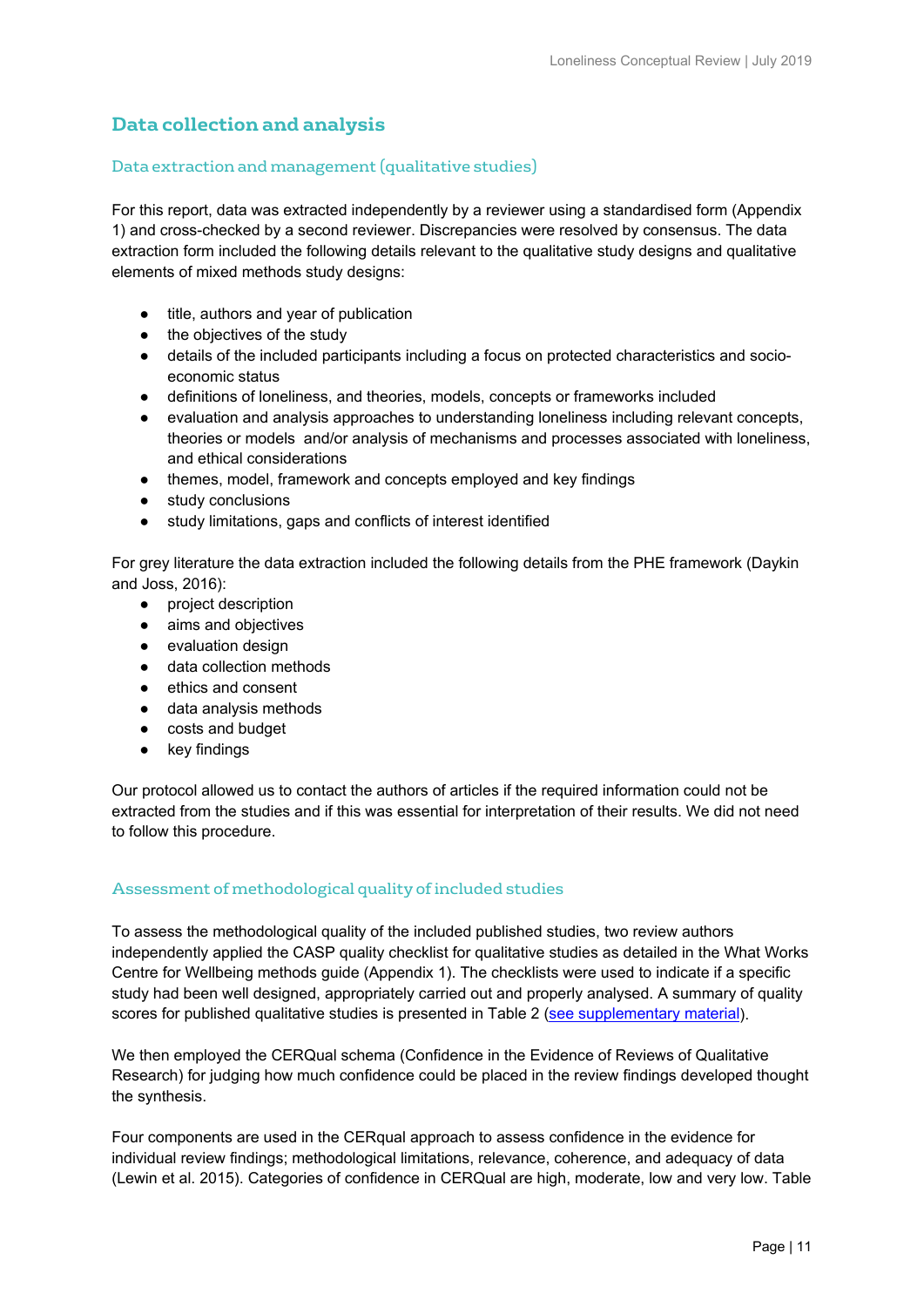5 identifies the review findings for qualitative research in this report and provides a qualitative evidence profile. Confidence was decreased if there were serious or very serious limitations in design or conduct of the study, evidence was not relevant to the study objectives, findings/conclusions were not supported by the evidence, or data was inferior quality and inadequate in supporting findings. Confidence was increased if the study was well designed with few limitations, evidence was applicable to context (perspective or population, phenomenon of interest, setting) specified in objectives, findings/conclusions were supported by evidence and provided convincing explanation for patterns found, or data supporting findings was rich and high quality.

The PHE Arts for Health and Wellbeing Evaluation Framework (Daykin and Joss, 2016) was used to both extract data from the grey literature and judge the quality of it in terms of the appropriateness of the evaluation design, the rigour of the data collection and analysis and precision of reporting which is reported narratively. A summary of quality ratings for unpublished qualitative studies is presented in Table 3 [\(see supplementary material\)](https://whatworkswellbeing.org/wp-content/uploads/2018/11/FINAL-loneliness-conceptual-review-appendix.pdf).

#### Data synthesis

In this report, we present an evidence synthesis of the published and unpublished qualitative data which conceptualises loneliness across the adult life course. The data is synthesised thematically (see for example Braun et al., 2019) to reflect three themes in the evidence base; (i),social loneliness, (ii) emotional loneliness, and (iii) existential loneliness. Synthesis was conducted through the development of a framework of loneliness, which identified the three types of loneliness and was constructed from the evidence in the review (an inductive approach). This framework was drafted by two researchers (ND and LM) and refined by the research team. It was used to code each study in the review to one or more of the types of loneliness. These types of loneliness are the themes identified in the included literature and are developed in the process of synthesis in a broadly inductive way. However, it is impossible take an approach to the analysis of loneliness in this project that is completely detached from existing theories. Researchers in the project had various levels of knowledge and expertise of existing theoretical approaches to loneliness. We did not come at the synthesis tabula rasa, nor did we impose existing theories on the evidence. The types of loneliness that have resulted from the synthesis reflect existing theory but not in an exact way. We tabulate eligibility criteria, summaries of the characteristics of the included studies and quality judgement and identify and discuss important limitations and gaps within the evidence base.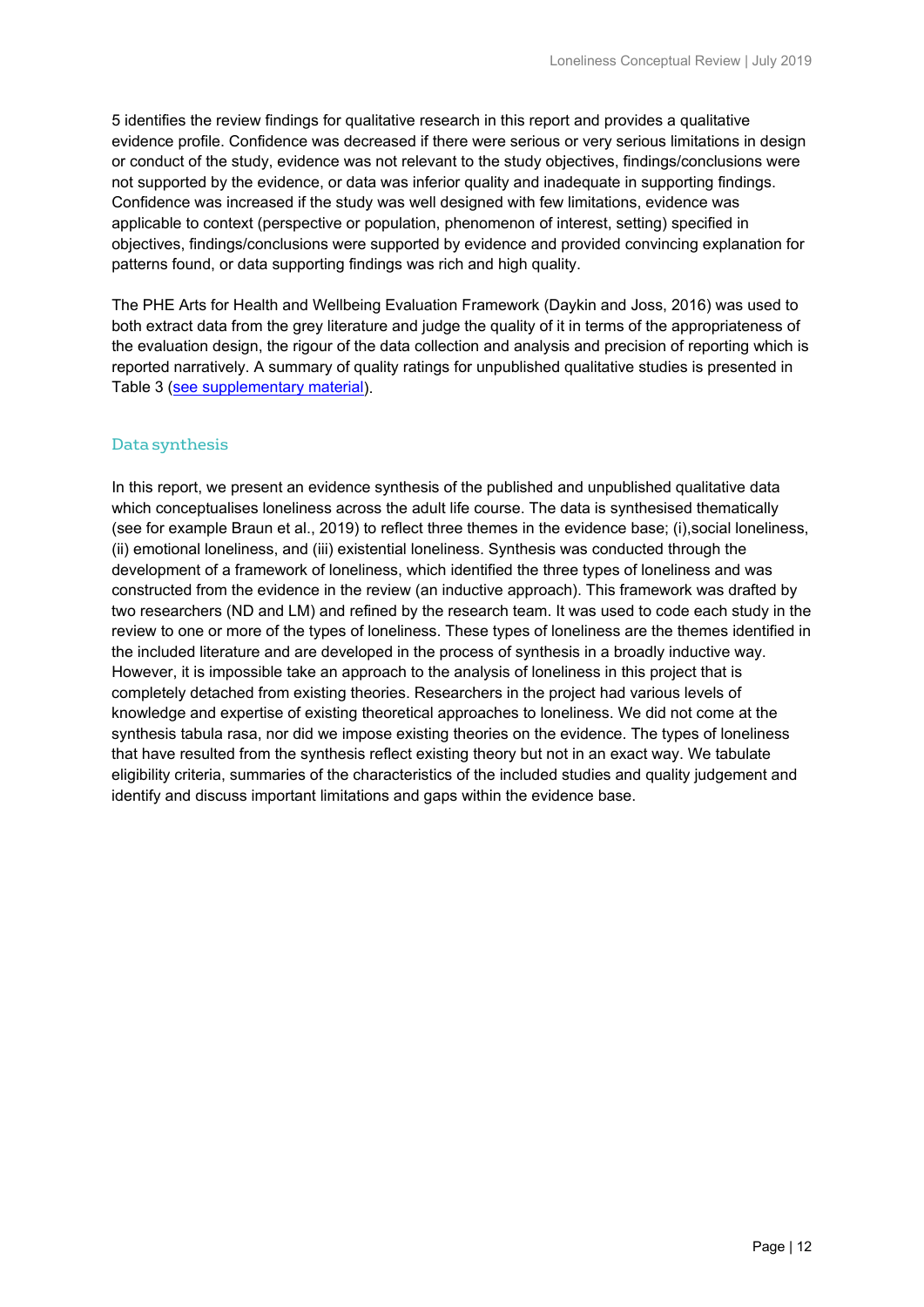# **Results**

#### Results of the searches (published literature)

After removal of duplicates the electronic searches returned 5177 records for screening. Of these, 208 were retained after abstract and title screening and fifteen additional studies were also identified through other sources (hand searching of systematic review reference lists). 223 full texts were assessed for eligibility against the inclusion criteria. The full text screening process identified 144 published studies conceptualising loneliness; 108 qualitative studies (interviews, observation, document analysis, diaries, and focus group methods), the qualitative findings from thirteen mixed methods studies and seven book chapters based on qualitative research. The search screening process is illustrated in Figure 1.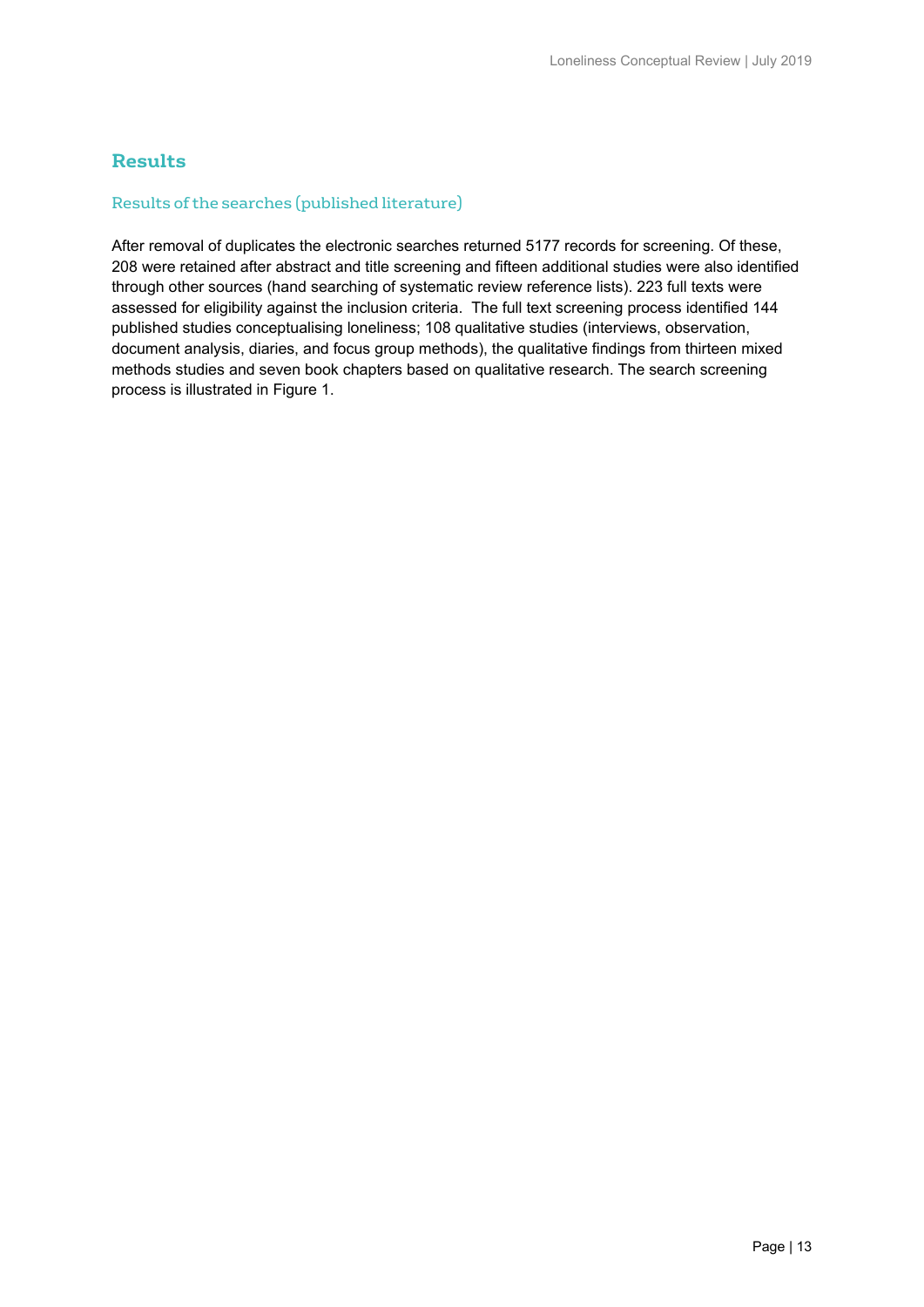

#### Figure 1: PRISMA flow diagram of the search screening process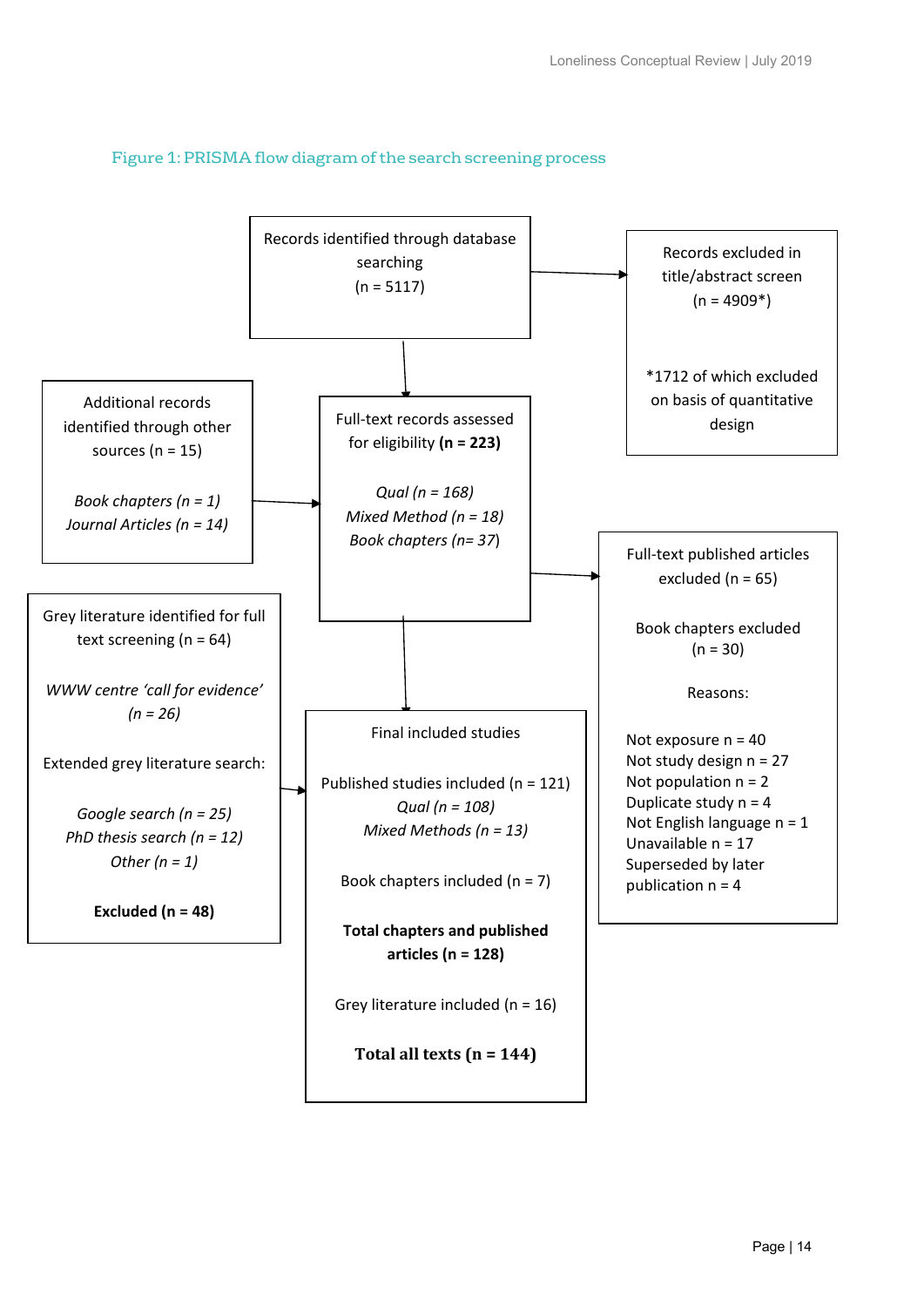#### Characteristics of included studies (published literature)

The included studies conceptualised loneliness in different ways and for diverse populations groups including old people, young people, groups specified by cultural, gender and sexual-orientation, people living with physical and mental illness, homeless people and prisoners. Studies were conducted in several contexts including in healthcare, education establishments, workplaces, sports and community locations. Loneliness was defined in the included studies by three types; social loneliness, emotional loneliness and existential loneliness. Studies emphasised one of these three types of loneliness and some considered the interconnections between two or more different types. We define these types of loneliness in the report and synthesise the evidence on them.

A summary of the characteristics of the included papers is presented in Table 4 (see 'Supplementary Material') and the references section. The list of excluded studies and reasons for exclusion can be found in Supplementary Material - Appendix 2.

# Table 4 Characteristics of included studies conceptualising loneliness (published and unpublished literature)

Due to the high number of included studies represented in the table of included studies, Table 4 can be found in the [supplementary material.](https://whatworkswellbeing.org/wp-content/uploads/2018/11/FINAL-loneliness-conceptual-review-appendix.pdf)

#### Grey literature (unpublished) searches and results

The grey literature search was undertaken concurrently with the conceptual review of loneliness. A call for grey literature evidence evaluating and conceptualising loneliness was advertised between December 2018 and January 2019. The call requested reports on a model, theory or framework for understanding loneliness or a related concept (e.g. social isolation, or social exclusion). Additionally, we conducted an extended systematic search of grey literature by employing expert input that assisted in identifying sources of grey literature that might not be readily available in searching peerreviewed literature (Benzies et al., 2006). Specifically, we (i) contacted known experts in the field for recommendations of reports on loneliness (ii) reviewed websites of organisations prioritising loneliness in their work (iii) searched the EThOS website for unpublished PhD dissertations and (iv) conducted a Google search with key words: 'loneliness', 'isolation', 'evaluation', 'conceptual', 'report', reviewing titles of the first 100 results.

A total of sixty-four submissions were screened by the research team, of which sixteen met the inclusion criteria. Submissions reviewed for eligibility included 26 received through the call for evidence, and thirty-eight obtained via the extended search for grey literature. Reasons for exclusion were 'not adult population', 'not loneliness focussed' and 'not qualitative methods'. A summary of the grey literature included in this review can be found in the table of included studies (Table 4 [supplementary material\)](https://whatworkswellbeing.org/wp-content/uploads/2018/11/FINAL-loneliness-conceptual-review-appendix.pdf).

In the grey literature, conceptualisations of loneliness were described across the life course, for diverse population groups and in different settings. Qualitative interviews were employed in all sixteen grey literature reports as the principle method of data collection. Focus groups, observations and diaries were additionally used in some evaluations [126,128,132,134,135,137,138,139,140]. One report included the use of a music elicitation tool [137] and another employed a document analysis method. [128] One study was defined as a creative and collaborative research project. [126] Analysis frameworks used in the grey literature included thematic approaches and phenomenological and hermeneutic principles.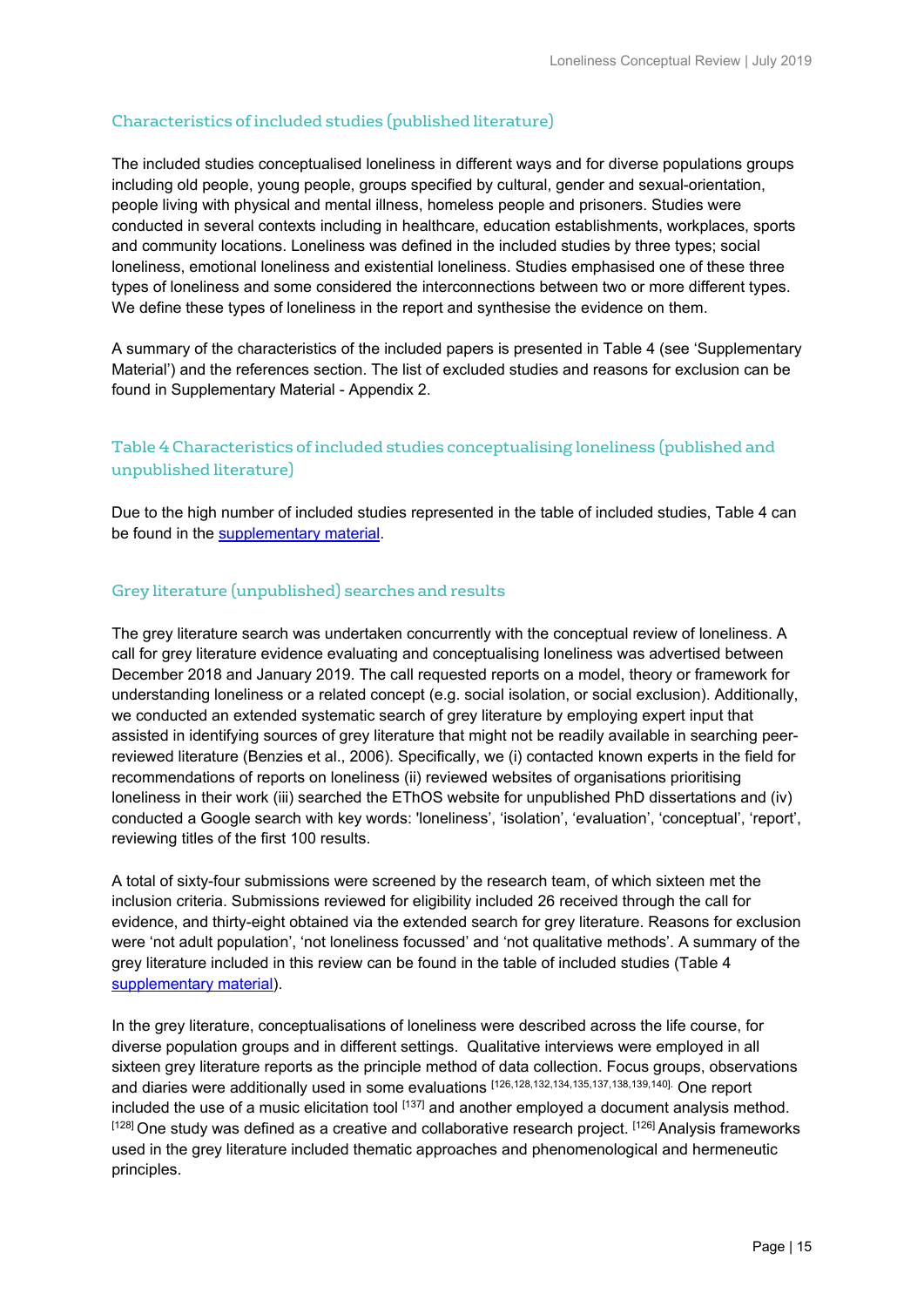There were two reports on projects seeking to understand and alleviate loneliness focused on young people. One used a collaborative approach with young people themselves to explore what loneliness means [126] and the other examined the role of youth organisations and experienced and expert youth workers in supporting loneliness in youth groups [138]. Both provided detailed methods, rich data and in-depth analysis.

Seven grey literature reports focused on understanding loneliness in older population groups in nursing homes, community settings and for those living with mental health conditions or with no cognitive decline. [128, 132, 133, 134, 135, 137, 139] A report on a single case of a person (30 years) experiencing anxiety and panic attacks examined the impact of long-term psychotherapy on understanding and alleviating loneliness through the therapeutic relationship. [131] The experience of loneliness for parents identified as socially isolated and engaged in a home visiting intervention was reported in one grey literature source. [127] In addition, one report detailed the experience of being a married woman who feels alone in a marriage. [129]

Three reports in the grey literature examined loneliness across the life course including participants in the age range 17-75 years and with varying demographic profiles. [130, 136, 144] One of these reports examined experiences of loneliness for those living with mental health conditions and accessing mental health services [130]. Another of these explored the effects of loneliness on consumers' engagement with social media advertising [136]. The third of these collected views of loneliness from people experiencing loneliness and experts seeking to address the issue. [144] This report revealed adverse impacts of loneliness on health, social contact, feelings of being trapped and alone and associated negative emotions including frustration and anger. This report emphasised loneliness as a key political issue. [144] One grey literature report investigated loneliness and social isolation experienced in marginalised population groups in Scotland including women from BAME communities, people living in socio-economically deprived area, in rural communities, paid and unpaid carers of people receiving palliative care. [140]

#### Overview of quality of included studies

The scores for the qualitative studies quality checklists are presented in Table 3 (see [supplementary](https://whatworkswellbeing.org/wp-content/uploads/2018/11/FINAL-loneliness-conceptual-review-appendix.pdf)  [material\)](https://whatworkswellbeing.org/wp-content/uploads/2018/11/FINAL-loneliness-conceptual-review-appendix.pdf). For the qualitative studies the most frequent methodological weaknesses within the studies were limited discussion of recruitment strategies, a lack of rigor in data analysis, no adequate discussion of relationships between participants and researcher and a lack of detail regarding ethical issues. The results of the quality checklist for qualitative studies varied with best scoring (meeting 8 out of 8 criteria) in thirty sources. [2,6,10, 19, 20, 23,26,29,34,36, 37,39, 43,45, 48, 58, 71,82, 83, 84, 87, 91, 93, 94, 95, 99, 101, 102, 112, 116] and worst scoring (meeting 1 or 2 out of 8 criteria) in 5 sources. [18, 21, 61, 64, 122]

The use of the CERQual schema for judging the confidence in the findings from the synthesis of qualitative evidence results in a high confidence rating to the synthesis findings on social loneliness. The evidence in this review on social loneliness is highly relevant for conceptualising loneliness across different stages of the life course and for different population groups in a range of settings and context. A moderate confidence rating was given to the synthesis findings for emotional loneliness and existential loneliness. We can have moderate confidence from the evidence in this review that loneliness can be conceptualised as emotional and existential and that such conceptualisations are relevant for understanding loneliness across the adult life course.

Using the PHE Arts for Health and Wellbeing Evaluation Framework we gave a quality (credibility) rating of high, moderate or low to the grey literature. A summary of the quality assessment for the grey literature can be found in Table 3. Of the sixteen included grey literature reports, evidence from six have high quality (credibility) due to the inclusion of detailed description and theoretical reflection on methods, approach, and limitations, attention to assessment of quality for the qualitative elements,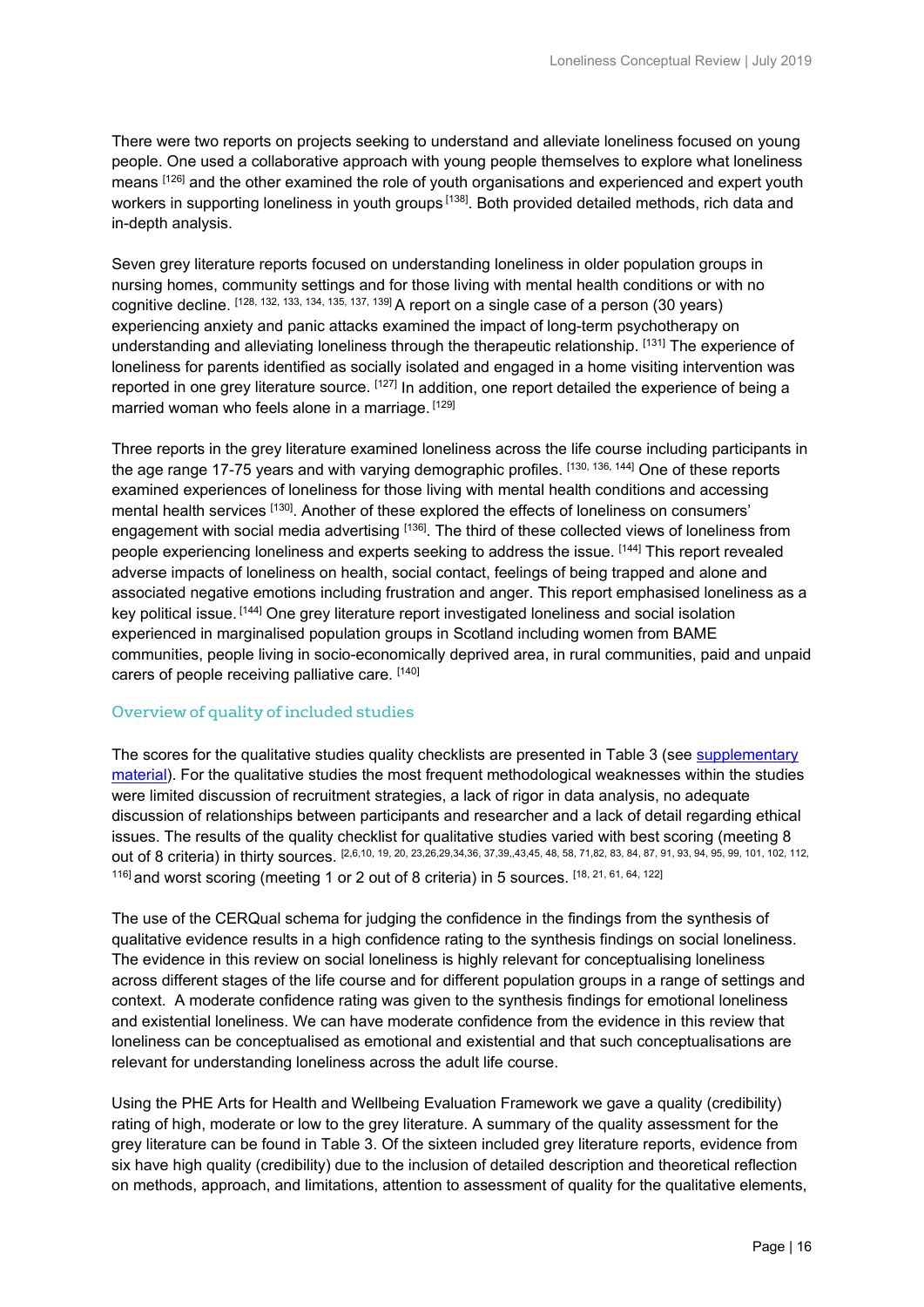recognition of limitations and a theoretically informed analysis. Seven reports are rated with moderate quality (credibility) due to the inclusion of a description of the methods and approach but little detail on analysis of data. Three reports were rated with low quality (credibility) as they relied on face value reporting of participants' accounts, lacked identification of limitations and did not include a theoretically informed analysis.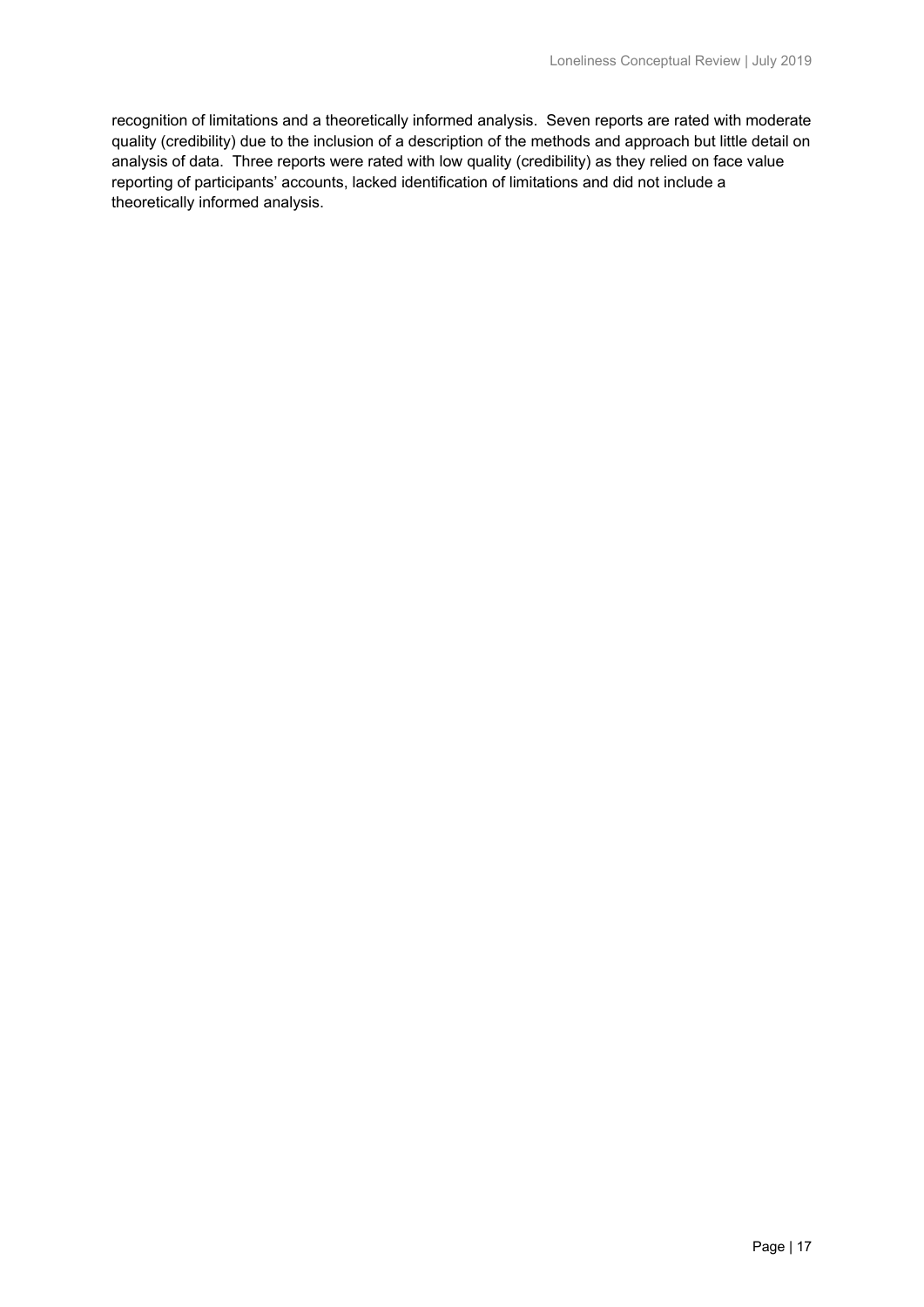# **Evidence on conceptualising loneliness - summary and synthesis of findings**

#### Study participants

The review includes published data from more than 4, 608 participants in 27 countries- USA, England, Ireland, Scotland, Sweden, Australia, Italy, Canada, Denmark, New Zealand, Belgium, Norway, Finland, Iran, Mexico, South Africa, the Netherlands, Nepal, Turkey, China, Hong Kong, Poland, Nigeria, Japan, Israel, Chile, Malaysia and Lithuania. Many studies did not report participant numbers.

All participants were involved in qualitative research methods. The evidence includes work with clinical populations, those living in community settings, older people, young people, employees, migrants, widows, parents, homeless people, volunteers, teachers, prisoners, and victims of domestic violence, victims of natural disasters, business leaders, caregivers, golfers, students, veterans, and those in palliative. Participants were involved in a range of projects focused on understanding and conceptualising loneliness in diverse ways. Studies included cultural and physical activity interventions, workplace, community and educational programmes, therapy, and person-centred and holistic, system-wide approaches. Where demographic characteristics of participants were reported, this revealed a mix of gender, age, socio-economic and employment status, disability, and ethnic backgrounds.

The review also includes unpublished data from around 278 participants in England, USA, South Africa and Scotland. In this grey literature participants were both male and female. Not all reports stated demographic details.

#### Loneliness definitions

The following definition of loneliness and related terms are commonly cited in studies included in this review and represent established definitions and theories widely accepted in the literature and research on loneliness. Our review showed that included studies both reflected and developed these established definitions and in particular we identify three types of loneliness from our synthesis methods.

#### Loneliness

Loneliness is broadly defined as "the unpleasant experience that occurs when a person's network of social relations is deficient in some important way, either quantitatively or qualitatively" (Perlman and Peplau, 1981, p. 31). Loneliness is a subjective evaluation experienced even if others, significant or not, are present. It is a heterogeneous experience that can be experienced across three distinct but linked dimensions: frequency, duration and intensity. Loneliness can be chronic and long-lasting or fleeting and temporary.

From the synthesis of evidence in this review three main types of loneliness are identified. Emotional loneliness describes the absence of meaningful relationships, often as a result of the loss of a key attachment figure such as in bereavement or through changes in relationships that happen through retirement, domestic abuse, or physical and mental health crises. Social loneliness evaluates the quantity as well as quality of relationships including intimate/romantic relationships. Implicitly or explicitly social loneliness is resultant from deficits in the expectations of social relationships. Existential loneliness is less related to the specifics of relationships but is focused upon a more global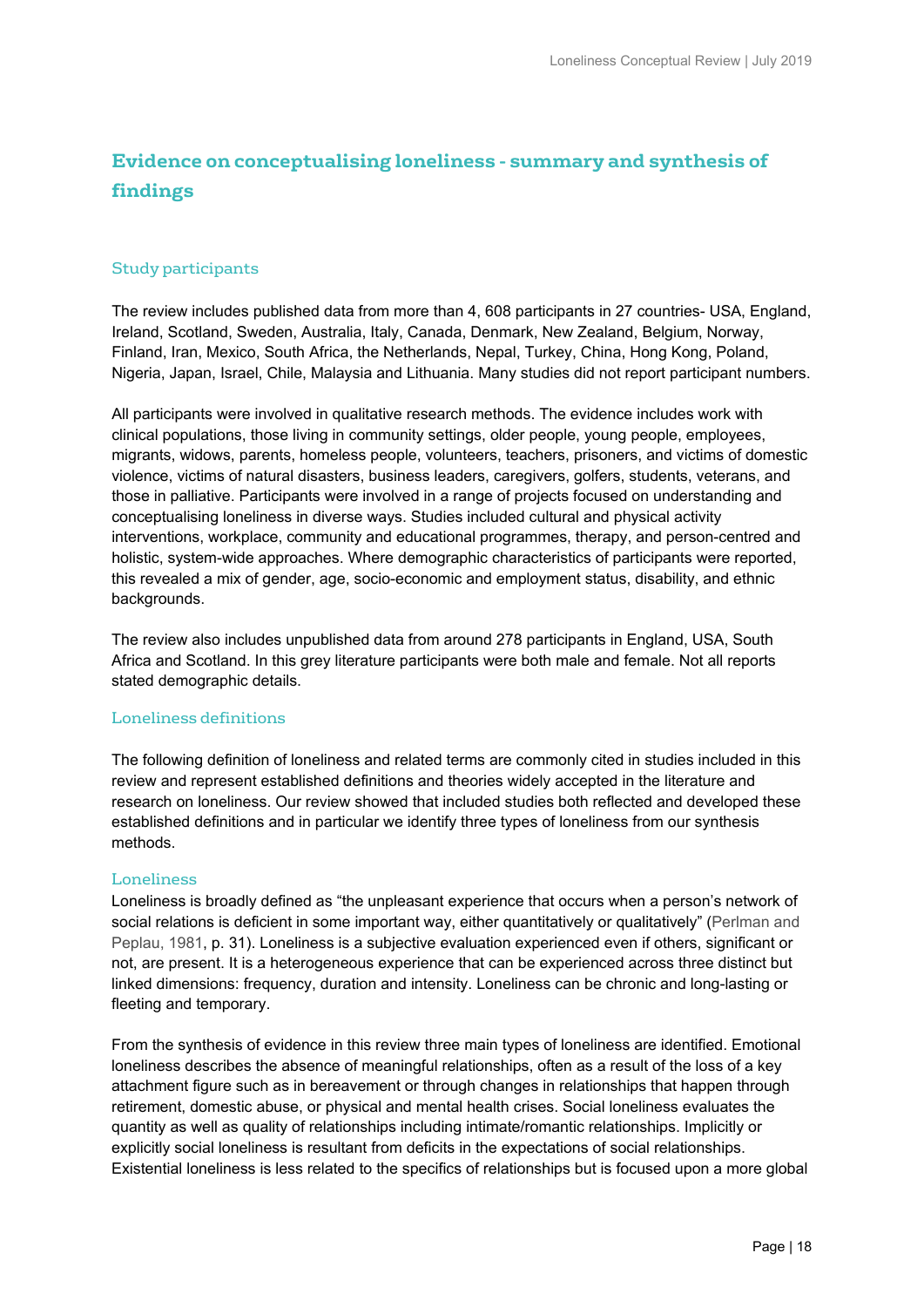evaluation of disconnection from others and the wider world and is often, but not exclusively, linked to end of life. There are overlaps between these types of loneliness.

The significance of identifying these types of loneliness is twofold: (i) recognising the complexity of loneliness experiences helps to advance knowledge by understanding diverse social, psychological and contextual issues that are connected to loneliness in the lives of people and (ii) different types of loneliness (and associated concepts identified below) need to be evaluated and measured appropriately. Evaluation research will have a profound effect on the generation and interpretation of evidence in decision-making about what interventions work, for whom and in what context. Although beyond the scope of this review we need to critically examine how well existing loneliness measures reflect these differing conceptualisations.

#### Social isolation

Social isolation is commonly defined as "the state in which the individual or group expresses a need or desire for contact with others but is unable to make that contact" (Carpenito, 1992, p. 731). It is a situation which refers to a quantitatively diminished social network (Victor & Yang, 2012). Social isolation can refer to two distinct concepts: physical separation or restricted social networks. Social isolation can be used to describe those who are physically separated because they live at some distance from others. More typically social isolation refers to a denuded or restricted social network of individuals based upon counting network membership and identifying those who have small networks.

#### Aloneness

Aloneness is an objective state of having no one around or being by oneself for protracted periods of time (Haber et al. 1987; Hancock, 1986; Victor et al. 2000; Walton et al. 1991). Aloneness may occur not just in single person households but also in communal or larger households where individuals may be left alone while, for example, other household members are at school or work.

#### Solitude

Solitude is a state of voluntary aloneness, during which personal growth and development and creative activity may take place. Solitude is associated with self-discovery, rest, relaxation and escapism and happiness (Berkowitz, 2009; Morgan, 2016). No distinctions or inferences are made about the duration of the experience or the drivers that underpin the search for solitude.

#### Positive and negative aspects of loneliness

A central debate evidenced in this review is the difference between positive and negative aspects of loneliness which reflects an established theoretical discussion in the literature and the identification of a need to understand emotional loneliness as a distinct concept but one potentially overlapping with other types of loneliness. While being alone can have positive connotations, loneliness is generally viewed as unpleasant and potentially harmful (Hauge et al. 2010; Martina et al. 2012). Aloneness and solitude are viewed as positive when they are creative, productive and maturing (Karnick, 2005; Long et al. 2003). Negative experiences of loneliness include feelings of sadness, anxiety, fear, deprivation, neglect, abandonment, shame and suffering (Peplau & Perlman, 1982). Loneliness is not the same as depression, but the two conditions are strongly associated, especially in older people (Kharicha et al. 2017).

#### Loneliness, social isolation and social exclusion

The evidence base includes examples where loneliness and social isolation are used interchangeably. They are in fact different states. Some of the best evidence in this review supports and discusses this point. Social isolation is an objective condition arising from the structure of a person's social network (Bantry-White et al. 2018; Hemingway et al. 2013). In contrast, loneliness is a subjective experience arising from qualitative and quantitative deficits in a person's social relationships (Canham, 2015). Social isolation, and social exclusion, or the involuntary exclusion from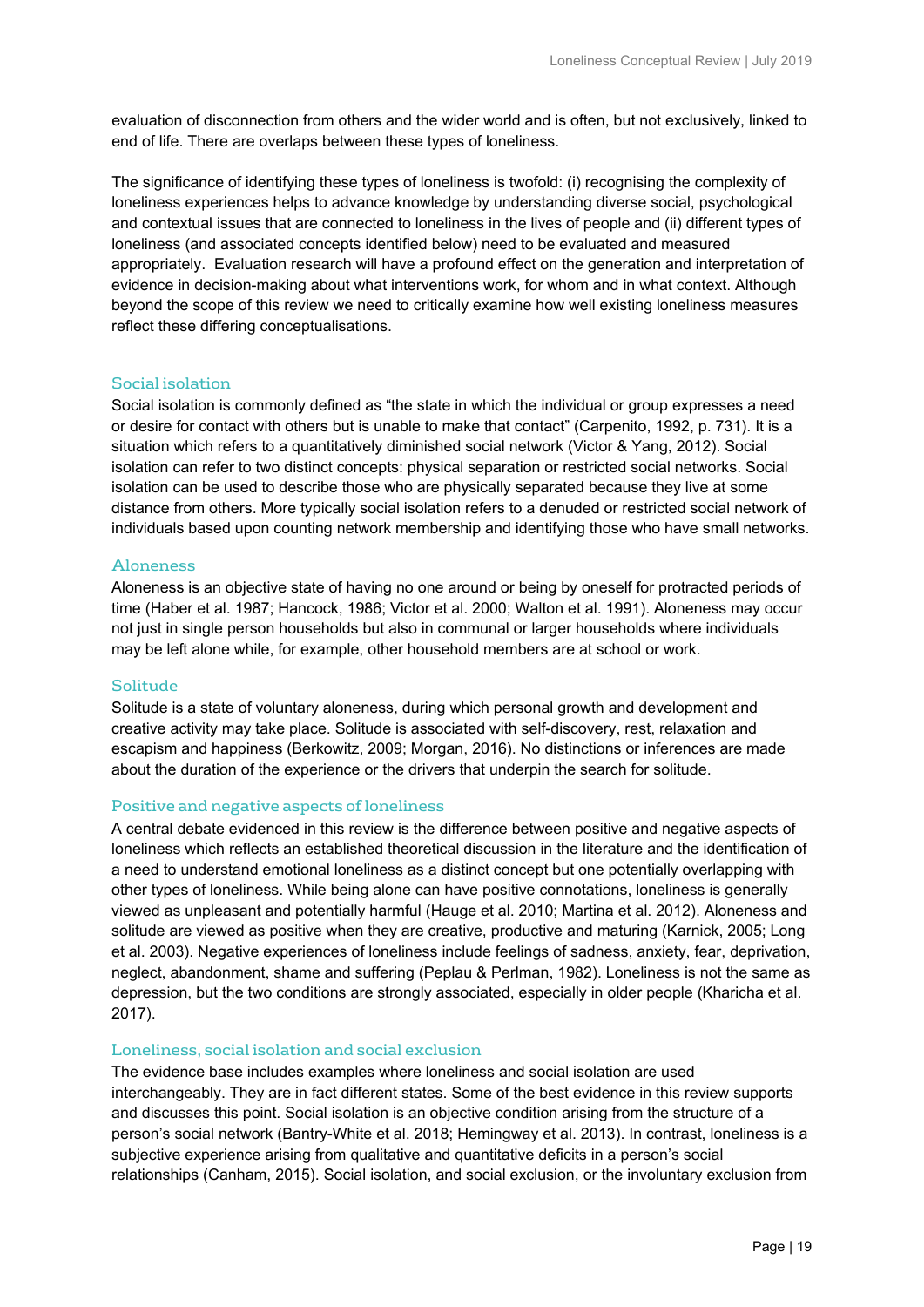geographically and identity-bound communities (LeGrand et al. 2014), may increase the risk of loneliness. However, the frequency of social contacts or increased social networks do not necessarily diminish loneliness: the quality of friendships/relationships and not just the quantity of social connections is important in decreasing vulnerability to loneliness (Ballin & Balandin, 2007).

#### Theories and themes for conceptualising loneliness

Reflecting Weiss (1973), and Peplau and Perlman (1982) two broad conceptualisations of loneliness; social and emotional, underpin most of the theoretical approaches in the included studies in this review. A third concept of existential loneliness also features in the literature. The framework for synthesising the evidence in this review distinguished the three types of loneliness defined below, which both reflects and develops the existing theoretical understandings of loneliness.

#### Social loneliness

Social loneliness arises from the absence of social connection, the perception of social isolation and dissatisfaction with the quality of relationships (Adams et al. 2016). It is sometimes explained by a cognitive deficit model, which suggests that loneliness arises from a discrepancy between the actual and desired quantity and quality of interaction with others (Bantry-White et al. 2018; Peplau & Perlman, 1982, Bennett & Victor, 2012). It is also explained as an evaluation of the feeling of satisfaction one has with one's social network (Townsend, 1957)

#### Emotional loneliness

Emotional loneliness arises from the absence or loss of meaningful relationships that meet a deeply felt need to be recognised and 'belong' to someone (Dong et al. 2011) or to a group such as at work, or in a family. Emotional loneliness is viewed as arising from the loss or absence of a primary nonsubstitutional attachment figure, such as a spouse (Weiss, 1973, 2007, Bennett & Victor, 2012) or other family member or work/professional person. Emotional loneliness includes distressing feelings such as emptiness and abandonment (Davies et al. 2016; Doblas et al. 2018).

While social loneliness can be addressed by integrating into a social community, those experiencing emotional loneliness my find it difficult to find satisfying relationships even if they have a network of friends and acquaintances.

#### Existential loneliness

Existential loneliness is described as a universal aspect of the human condition which expresses the separateness of the person from others (Moustakas, 1961, Cherry et al. 1993, Hauge et al. 2010). While people may experience existential loneliness at any time, people with life threatening illness or those experiencing trauma face heightened experiences because of their confrontations with extreme situations and/or mortality.

#### Synthesis of qualitative evidence

144 qualitative studies (108 qualitative studies, thirteen mixed methods studies including qualitative data collection and analysis, seven book chapters and sixteen unpublished reports) included in this review focused on conceptualising loneliness. They do so in diverse theoretical ways and using a mixture of qualitative methods (interviews, observations, document analysis, music elicitation, diaries). In synthesising the qualitative evidence, three key findings are identified, which concern the conceptualisation and understanding of loneliness and reflect established theoretical approaches in loneliness research: (i) social loneliness, (ii) emotional loneliness, and (iii) existential loneliness. For each review finding in this synthesis, CERqual has been applied. The Qualitative Evidence Profile is presented in Table 5 and we provide a narrative discussion of the findings and the levels of confidence we can have in them.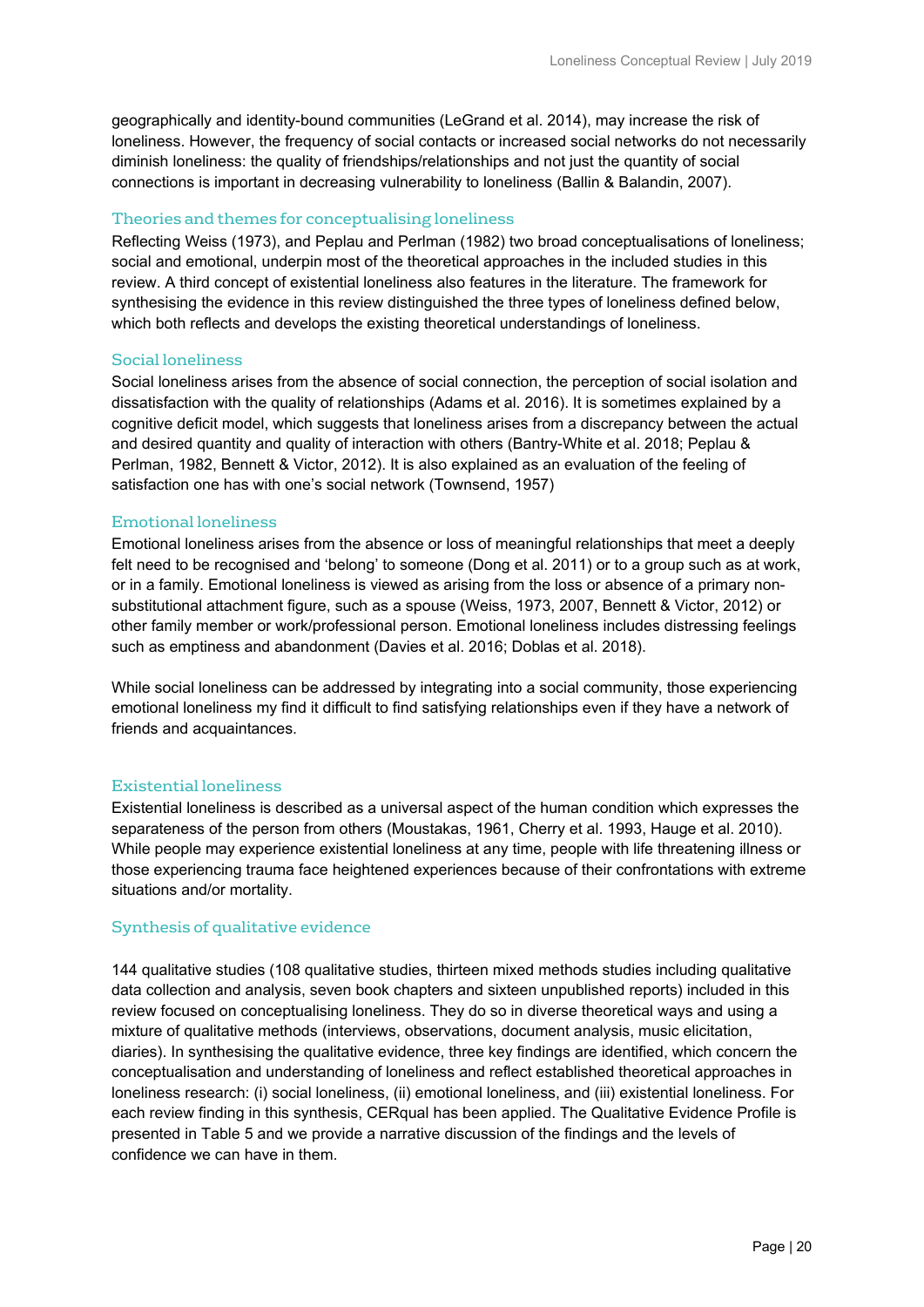| <b>Review</b>  | <b>Studies</b>         | Methodological       | <b>Relevance</b> | <b>Coherence</b>    | Adequacy of         | <b>Overall</b>    | <b>Explanation of</b> |
|----------------|------------------------|----------------------|------------------|---------------------|---------------------|-------------------|-----------------------|
| findings       | contributing to the    | limitations          | component        | component           | data component      | <b>CERQual</b>    | judgement             |
|                | review finding         | component            |                  |                     |                     | assessment        |                       |
|                |                        |                      |                  |                     |                     | <b>of</b>         |                       |
|                |                        |                      |                  |                     |                     | confidence        |                       |
| Conceptualisin | 1-6, 9-15, 17, 20, 21, | Minor concerns (5    | Minor            | Minor concerns for  | Minor concerns      | High              | Graded as high        |
| g and          | 23, 26, 27, 29, 31-    | studies several      | concerns for     | coherence (data     | about adequacy      | <b>Confidence</b> | confidence due to     |
| understanding  | 42, 44-48, 50-54, 56,  | limitations, 86      | relevance        | reasonably          | (40 studies thin    |                   | methodological        |
| social         | 57, 63, 65-67, 69-73,  | studies minor        | (all studies     | consistent within   | data, 51 moderate   |                   | strengths,            |
| loneliness     | 75, 77, 78, 80, 81,    | methodological       | examined         | studies, low        | richness of data, 5 |                   | relevance and         |
| $(n=103)$      | 84, 86, 88-90, 92,     | limitations, 19      | social           | consistency across  | grey literature     |                   | adequacy.             |
|                | 94, 96, 97-105, 107,   | studies maximum      | loneliness)      | studies on          | high, 4 moderate    |                   |                       |
|                | 108, 110, 111, 113-    | quality, 5 grey      |                  | population and      | and 3 low)          |                   |                       |
|                | 115, 119-121, 124-     | literature high, 4   |                  | context)            |                     |                   |                       |
|                | 130, 133, 135-144.     | moderate, 3 low)     |                  |                     |                     |                   |                       |
| Conceptualisin | 7, 8, 16, 19, 25, 30,  | Moderate concerns    | Minor            | Moderate concerns   | Moderate            | <b>Moderate</b>   | Graded as             |
| g and          | 43, 55, 58, 61, 68,    | (3 studies had       | concerns for     | for coherence (data | concerns about      | Confidence        | moderate              |
| understanding  | 74, 76, 82, 95, 106,   | several limitations. | relevance        | reasonably          | adequacy (13        |                   | confidence due to     |
| emotional      | 109, 112, 117, 118,    | 13 studies minor     | (all studies     | consistent within   | studies thin data.  |                   | moderate concerns     |
| loneliness     | 122, 123, 131, 132     | methodological       | examined         | studies, low        | 9 moderate          |                   | with methodological   |
| $(n=24)$       |                        | limitations, 6 max.  | emotional        | consistency across  | richness of data, I |                   | limits, coherence     |
|                |                        | quality, 1 grey      | loneliness)      | studies             | grey literature     |                   | and adequacy          |
|                |                        | literature moderate  |                  | population/context) | moderate, 1 high)   |                   |                       |
|                |                        | and 1 high)          |                  |                     |                     |                   |                       |
| Conceptualisin | 18, 22, 24, 28, 49,    | Moderate concerns    | Minor            | Moderate concerns   | Moderate            | <b>Moderate</b>   | Graded as             |
| g and          | 59, 60, 62, 64, 79,    | (3 studies several   | concerns for     | for coherence (data | concerns about      | <b>Confidence</b> | moderate              |
| understanding  | 83, 85, 87, 91, 93,    | limitations, 8 minor | relevance        | reasonably          | adequacy (7         |                   | confidence due to     |
| existential    | 116, 134               | methodological       | (all studies     | consistent within   | studies thin data,  |                   | moderate concerns     |
| loneliness     |                        | limitations, 5 max.  | examined         | studies, low        | 9 moderate          |                   | with methodological   |
| $(n=17)$       |                        | quality, 1 grey      | existential      | consistency across  | richness of data, 1 |                   | limits, coherence     |
|                |                        | literature moderate) | loneliness)      | studies on          |                     |                   | and adequacy          |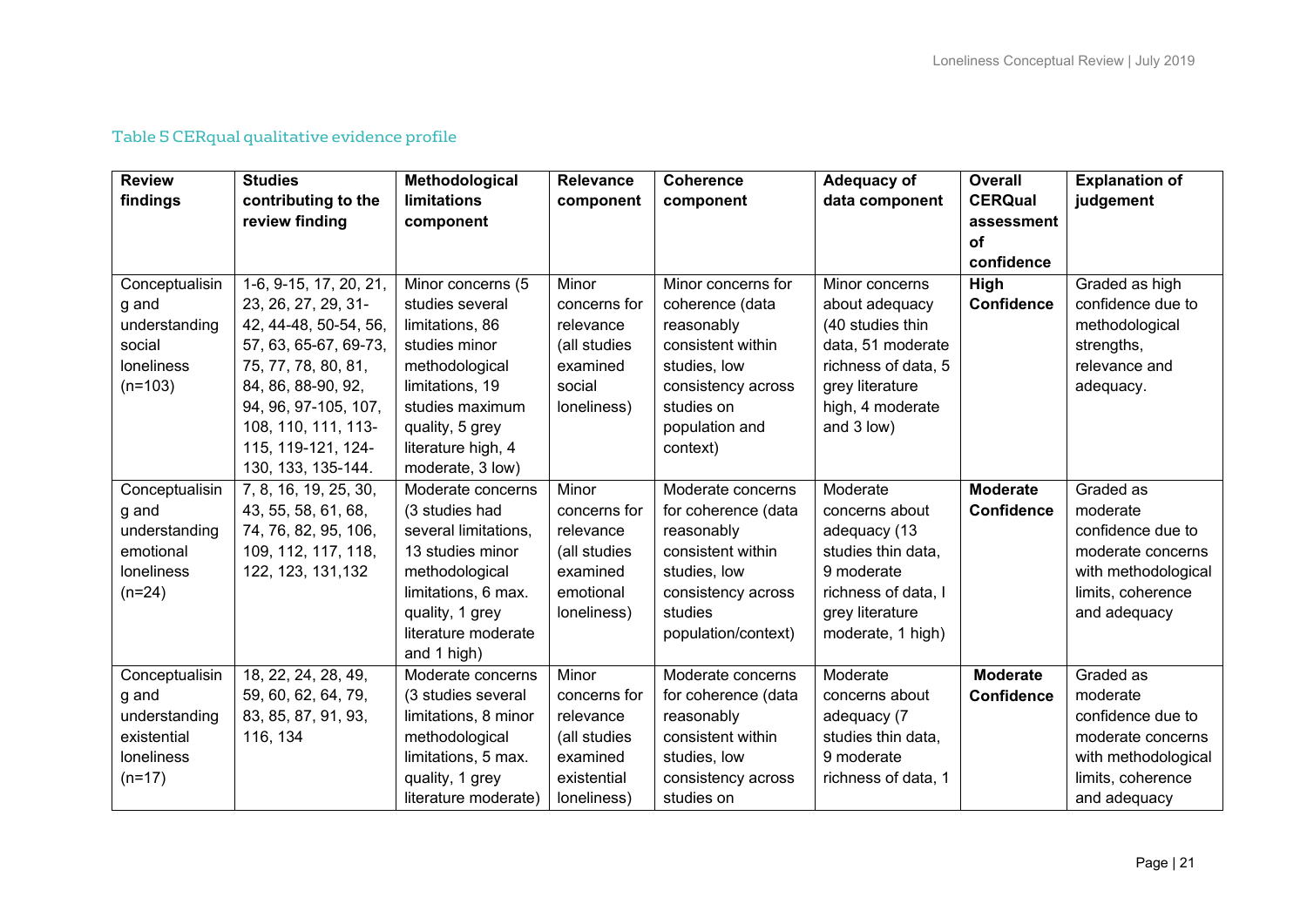|  |  | population and | <br>√ literature<br>grey |  |
|--|--|----------------|--------------------------|--|
|  |  | context        | moderate                 |  |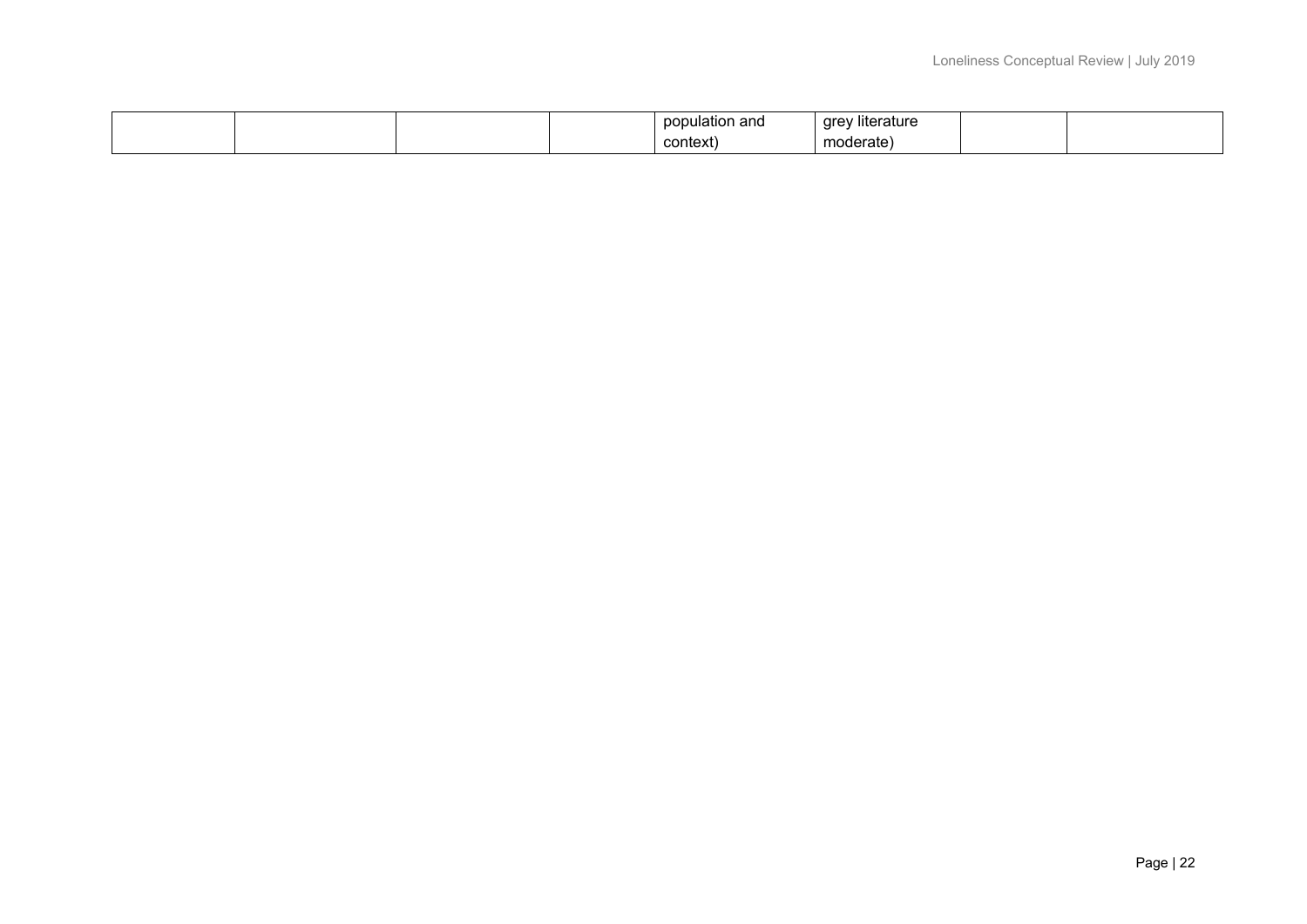# **Conceptualising social loneliness**

103 of the 144 included studies emphasised conceptualisations of social loneliness. Included studies explain social isolation as an objective condition related to the number of social connections and the structure of one's social environment. In all of these studies (see table 5 for study numbers), loneliness is explained as a subjective evaluation of feeling isolated, deprived of companionship, lacking a sense of belonging and without access to a satisfying social network. It has been argued that sharp distinctions between objective and subjective definitions of social isolation and loneliness may not advance understanding of each. [15, 127] Rather, conceptualisations based on meaning and emotions together with and possible measures of structural isolation could be more useful than simple counts of ties between individuals. [80, 127] While social isolation can compound social loneliness, being alone does not necessarily equate with loneliness, and it is possible to feel lonely in the presence of social connections. Voluntary withdrawal from social contacts for purposes of reflection and creative activity can be positive, [67, 70, 73, 107, 124] however, in the included studies social loneliness is overwhelmingly perceived as a negative and distressing experience. Overall, and in summary these studies show that social loneliness across the life course is fluid and temporal and represents an interplay between personal and intrapersonal factors, life events, loss, physical and mental limits, devaluing old age and wider socio-cultural, economic and political determinants.

#### Social loneliness in young people

Five studies examined young people's experience of social loneliness [56, 102, 120, 129, 141] three of which were focused on university students. [56, 102, 120]

The vocabulary of social loneliness articulated by young people described it as a painful feeling of being disconnected across many domains of life [129] involving feelings of helplessness, the need to escape from someone or something and submission to or resignation of negative feelings, often alongside feelings of shame and stigma. [56] One study examined youth worker perceptions of loneliness in young people. Youth workers reported high levels of social loneliness in young people as well as the difficulty of identifying the problem without exploring it with young people because they may not admit to loneliness. [141]

Social loneliness in young people is affected by changes and transitions, which can be compounded by difficult living situations, weak social networks, high expectations of social networks and cuts in services as well as by poverty and sexual, racial or cultural differences. [129, 141] While social media may present additional pressures, it can also offer young people the possibility of meaningful connections and positive relationships. [129]

Young people who move away from home to study may be at risk of social loneliness, which can be compounded by problematic institutional relationships and lack of support. [56, 120] One study of international students, viewed at particularly high risk, found that students from Asian countries characterised by collectivist cultures, studying in countries such as Australia where individualist cultures dominate, reported extreme social loneliness [120]. This was linked with feeing lost and in a strange place as well as facing settlement problems such as accessing housing and money [120]. The absence of intimate connections combined with a lack of cultural fit created 'cultural loneliness' in students who were missing their cultural and linguistic setting [120]. This notion of cultural loneliness is distinguished from other forms: cultural loneliness can persist even when people have good access to social networks.

A study of post-graduate students used the term 'academic loneliness' to describe a feeling of being apart, lacking a meaningful connection with a group, and experiencing unmet needs for emotional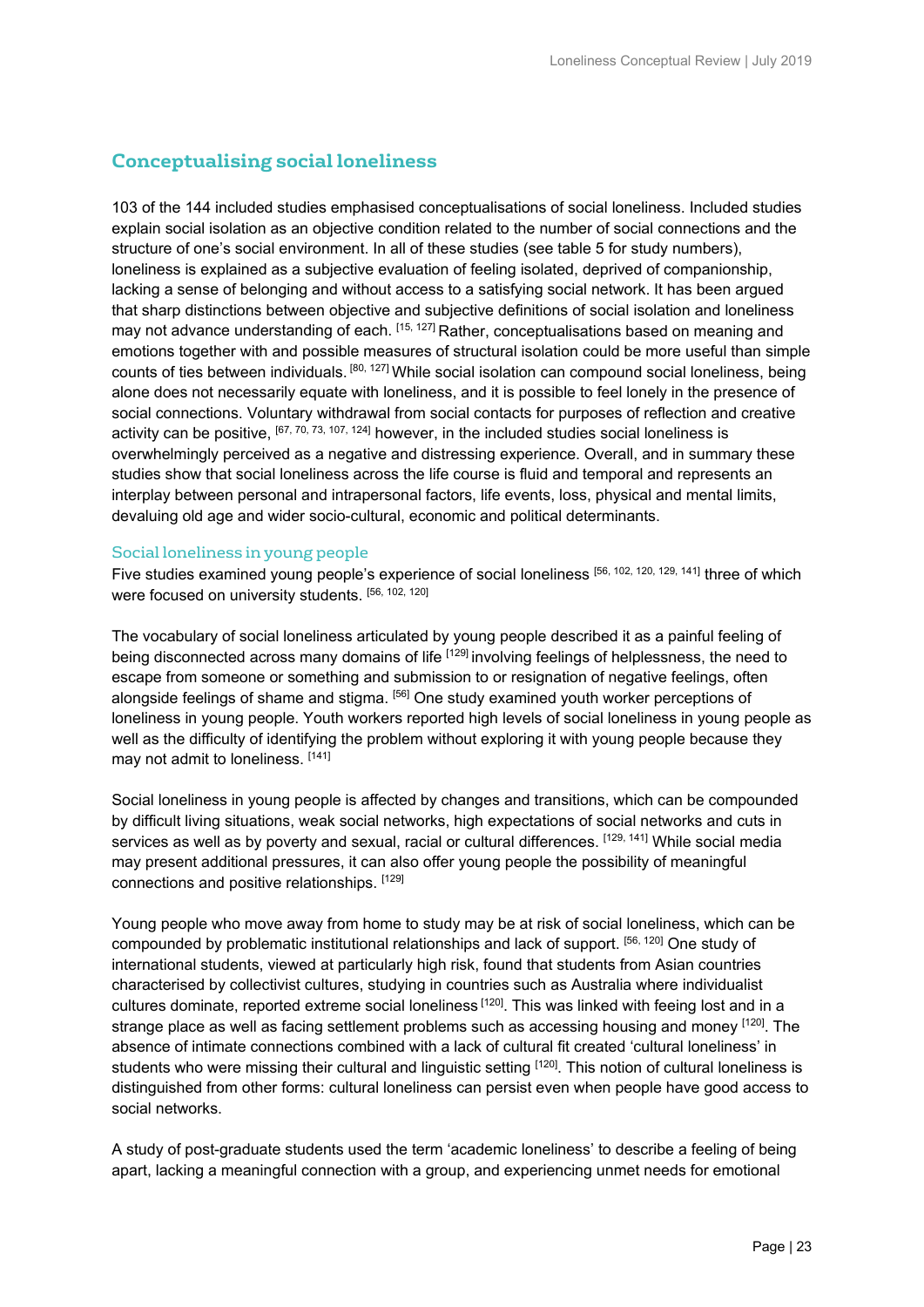support for personal difficulties. <sup>[56]</sup> This notion of academic loneliness contains elements of both social and emotional loneliness. [56, 120]

Studies reported a range of contextually and socially influenced coping strategies adopted by young people for managing loneliness and preserving and extending social connections. These include distraction, seeking help from professionals and institutions, support seeking, self-reliance and problem-solving behaviours. [56, 120] Although loneliness in young people is difficult to identify, youth workers can help to prevent a downward spiral by addressing loneliness risk at key moments which will differ amongst individuals but may be related to relationship concerns, mental health issues and a range of perceived stressors in life. [141] Efforts to improve mental health and wellbeing in student populations require strategic responses to loneliness from academic institutions. [56]

#### Social loneliness in paid and unpaid work

Social loneliness in employment has been studied in eight studies: of long haul truck drivers, [3] homeworkers, [32] school principals, [44, 47, 121] medical educators, [99] professional golfers, [21] and senior corporate managers [108]. Two studies examined informal carers' experiences of loneliness. [31, 101] Whilst many of these are single studies there are some employment features of paid and unpaid work that are drawn out as significant in understanding loneliness in working contexts. In particular lack of support, and employment related 'distancing' or isolation from others appears to compound social loneliness.

Employment related social loneliness can cause psychological distress, work disengagement, poor performance and burnout. [47, 99, 108, 121] It can compound work pressures and is linked with physical difficulties including sleep problems and substance misuse as well as detrimental effects on family dynamics. [3]

In these studies, conceptualisations of social loneliness relate to specific job roles, working conditions and organisational cultures. In jobs that require frequent mobility, social loneliness arises from the combination of work strain, separation from sources of support such as families, friends and communities, and weak professional and community support systems. [3, 21] For example, long haul truck drivers reported often missing out on important events and the day to day interactions that are vital for family bonding. [3]

Homeworkers experience social loneliness through a sense of professional isolation characterised by a lack of formal and informal interaction with colleagues, peers, and managers, limited opportunities for development, a weak sense of belonging, and a lack of being heard and opportunity to participate in decision-making. [32]

Social loneliness has been studied in relatively high-status positions as well as low status and low paid occupations. Within organisations, senior roles can give rise to social loneliness because of increased social distance and lack of support [108]. Many head teachers have experienced transitions from teaching roles where they were members of teams into roles where isolation may be perceived as a professional necessity. [44, 121] The notion of 'structural loneliness' has been used to describe the situation of school principals, who struggle between loneliness and belonging, balancing sharing approaches that are less lonely with non-sharing ones that avoid the risk of having to account for the failure of others. [44] Some organisational conditions, such as those characterised by the need to demonstrated power over others and remain distant from lower status positions can increase the risk of social loneliness. [108]

Studies of informal carers have identified social loneliness as a key theme. [31] Loneliness arises from the restrictions imposed by the caregiving role, including reduced personal space and emotional interaction, as well as relationship deprivations and losses and a sense of powerlessness, helplessness and sole responsibility. [101] Social encounters seemed to compound loneliness when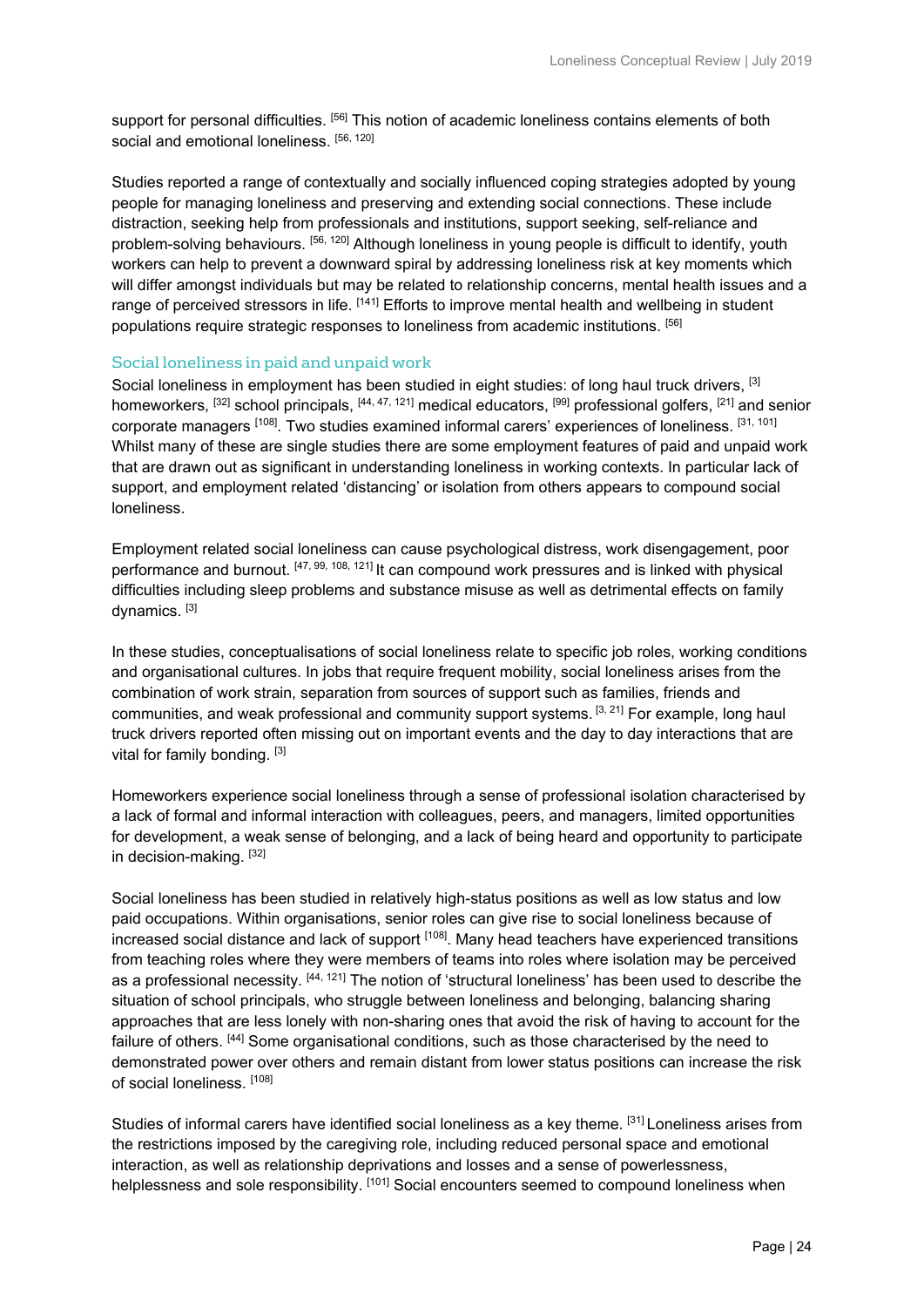they were characterised by some form of distancing. Hence not feeling understood and being denied recognition for the caregiver role compound 'inner loneliness'. [101]

Studies reported a range of strategies for addressing workplace loneliness in different contexts, including provision of opportunities to socialise and maintain connections with people who provide social support. [3] The use of mobile technologies such as smartphones, has widened possibilities for homeworkers to socialise and get out of the home environment while retaining access to emails and remaining contactable by clients, although the use of technological devices does not necessarily address professional isolation in homeworkers. [32]

The extent to which senior managers feel lonely is also dependent on the coping strategies they use, which include mental and physical disconnection, adopting a healthy lifestyle, gaining support from one's network and affecting and influencing others. These findings provide an empirical foundation to manage social loneliness and improve the wellbeing of senior corporate managers. [108] In the two studies of school principals, sharing work tasks [44] and teamwork, networking, interaction with other teachers and good communication strategies [121] were also identified as important to alleviating feelings of social loneliness.

Programmes that seek to address workplace loneliness should be based on understanding sources of support and the way support is accessed as well as its practical effects and meaning. [99] Strategies to ameliorate social loneliness arising from organisation's roles include providing employees with the relevant theoretical frameworks to understand their structural position [44] and addressing organisational cultures that promote loneliness. [47, 108]

Measures to reduce loneliness in informal carers include practical support and opportunities for social connection, although social encounters that are not based on what is meaningful to those who are lonely may be insufficient and even unhelpful. [101]

#### Social loneliness in healthcare

The links between social loneliness and health conditions has been studied in relation to experiences of cancer, [1, 33, 37, 43] stroke, [2, 115] HIV/AIDS, [14, 34] aphasia, [48] mental illness, [50, 51, 70, 97, 133] brain injury, [84] and in General Practice [100]. These studies explore the way in which different experiences of illness and healthcare can lead to or compound social loneliness. For example, in stroke patients, feelings of isolation that arose from perceptions of the lack of availability of others, lack of support, a sense of being unable to contribute and not having an intimate relationship were linked with depressive symptoms and poor outcomes [115]. The design of healthcare environments has also been connected with social loneliness. For example, in one study, the design of a ward for stroke patients, while allowing privacy and supporting efficient clinical care, increased loneliness and created barriers to social connection. [2]

Attitudes and stigma emerged from several studies of people with HIV/AIDS and cancer. [1, 14, 33, 34] Feelings of alienation and stigmatisation based on perceived isolation from society were reported by men with HIV/AIDS, [14] and a study of women with HIV found that they were further isolated by their reluctance to seek out treatment and psychosocial support. [34] Stigma therefore led to a loss of social support, often compounded by factors such as poverty.

Negative perceptions of others' responses and negative social expectations were also identified in patients with cancer. [1] One study examined experiences of social loneliness in long term cancer survivors, identifying complex effects including persistent social isolation, which did not always diminish over time. [37] In cancer, experiences of social loneliness were compounded by a lack of access to people to whom those who have experienced cancer can relate. [33]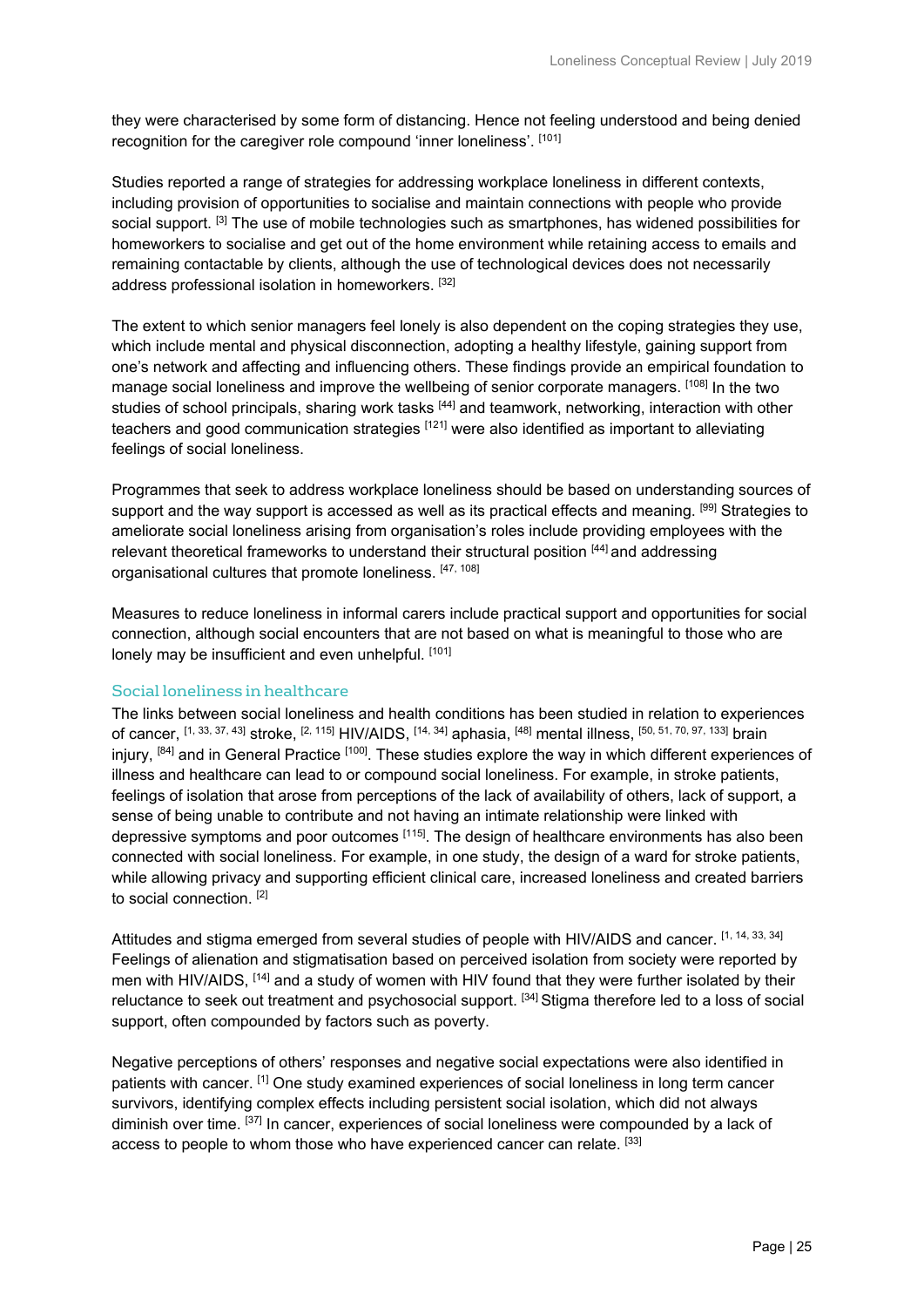Five studies examined social loneliness in relation to mental illness. [50, 51, 70, 97, 133] Severe mental illness (SMI) has an effect of reducing or changing social networks, although many people with SMI desire to have greater social networks. [97] Loneliness is characterised as emotional and social exclusion, the feeling of 'looking upon the world through a frosted window'. [51] In mental health contexts, loneliness is affected by external environments, activities and therapies/treatment as well as people. [133] One study examined the relationship between financial strain and social isolation in people with severe mental illness, identifying barriers and stigmatising processes arising from having limited finances, difficulty inviting people to their home, and being unable to attend events in social spaces including at coffee shops or restaurants. [97]

One study explored experiences of social isolation and friendship with chronic stage traumatic brain injury (TBI) survivors who attended a social rehabilitation day programme.  $[84]$  Participants became less socially active and experienced a marked decrease in the number of friends following TBI. Social loneliness can arise due to physical, cognitive, behavioural and emotional responses following TBI, since these changes can affect existing relationships, leading to the loss of old friends, and create difficulties in making new friends. [84]

Study authors considered a range of strategies for addressing social loneliness in different healthcare contexts. For example, hospital design should consider the need to reduce loneliness by providing communal spaces and stimulating social environments while preserving privacy of patients and supporting efficiency. [2]

Responses of healthcare professionals, such as offering support and listening, can ameliorate social loneliness. <sup>[48]</sup> Appropriate follow up care, such as screening for long term social effects, would help people with long term conditions such as adult survivors of childhood cancers. [37] One study of GP perceptions noted that lonely people tend to consult GPs more often than non-lonely people, and that chronically lonely patients are more likely to evoke negative feelings and behaviour in their GPs. [100] GPs should try to recognise these emotions and make sure they do not have a negative influence during consultations. [100]

Provision of appropriate and accurate information and education for people accessing healthcare can help to address social loneliness in healthcare contexts [37]. Measures to alleviate social loneliness in people recovering from stroke include family education and increased awareness of practitioners of local support groups, services and other means of achieving support from within the community. [115]

Psychological therapies can address perceptions of social loneliness and provide support for patients in addressing stigma.  $[1, 14, 37]$  In long term cancer survivors, loneliness may be mediated by personal factors such as self-esteem but also by environmental factors including supportive care and societal attitudes. [37]

Mutual support and relating to other people with similar situations can help to address social isolation and loneliness for people experiencing a health crisis. For example, provision of opportunities, including virtual ones, to find others who people can relate to can facilitate expressive worth, sharing and psychosocial well-being in cancer survivors<sup>[33].</sup> In the case of TBI, the authors suggest that rehabilitation programmes should focus on creating a safe, relational space for survivors and their families, as relating to other survivors is both a way of resisting cultural discourses about disability and offers a source of self-cohesion in the process of identity re-construction. [84]

In mental health, it is important to address wider social contexts in which people are living alongside the individual experiences those with mental health issues present. Such social conditions might include housing and employment issues and financial constraints. An improved economic situation is not a solution to all cases of social isolation and mental health distress, but it should be included among the various therapeutic resources offered to persons with mental health conditions. [97]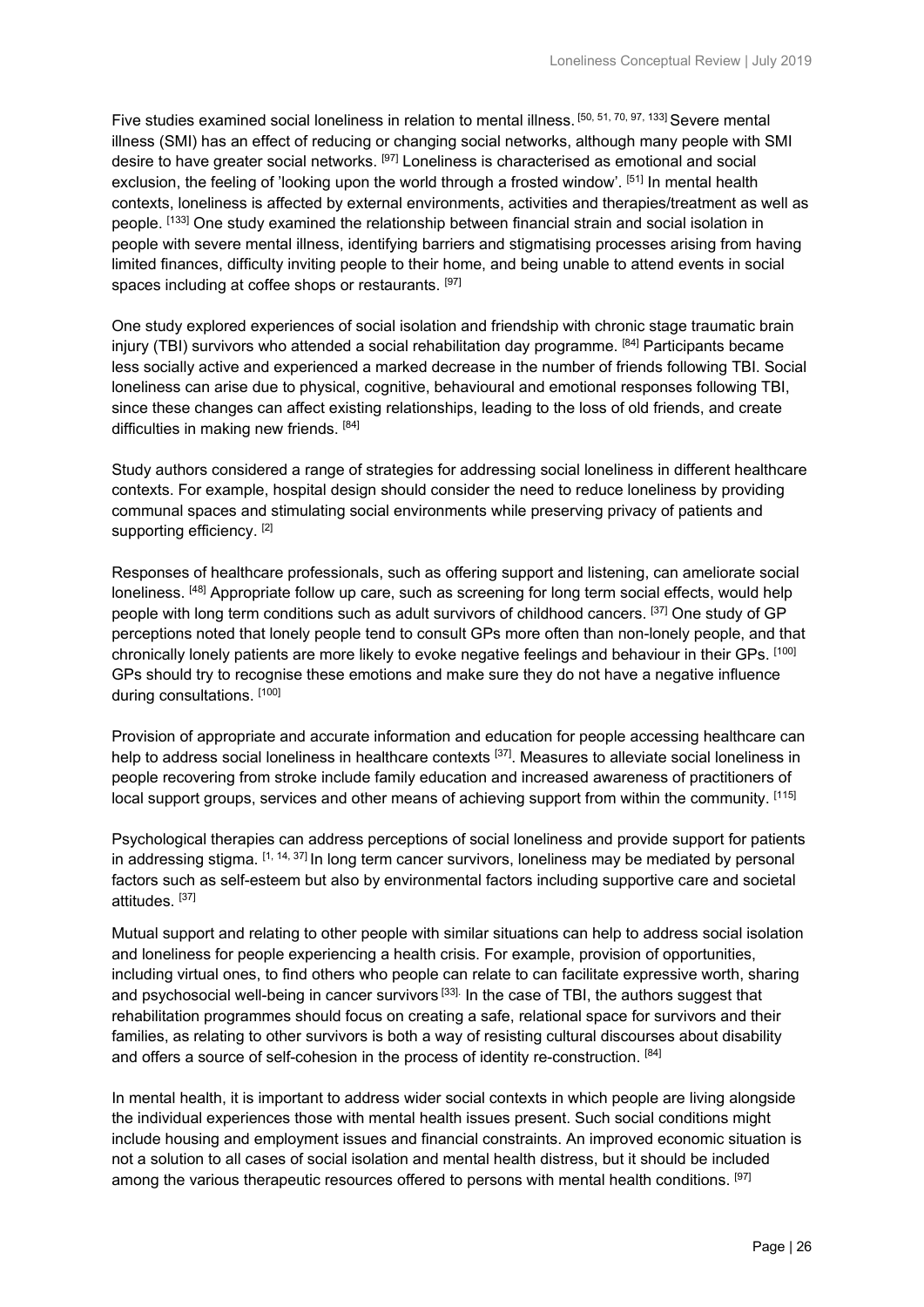Provision of supported housing for people with psychiatric disabilities can help to manage or overcome loneliness. [70]

#### Social loneliness and homelessness

Three studies examined social isolation and loneliness in people experiencing homelessness. [10, 67, <sup>119]</sup> Homelessness was linked with changes in the quantity and quality of relationships, including the loss of highly valued relationships with family, friends or intimate partners, the increasing centrality of relationships with other homeless people that were shallow and precarious. [10] Hence social loneliness was linked with emotional loneliness in homelessness. One study found a wide variation in experiences being reported, including being socially related and content, being socially related and lonely and being isolated. [67]

Stigma was also identified as a theme in relation to loneliness among homeless people. Rejection by the non-homeless served to constrain the way some participants positioned themselves in relation to others and their ability to connect socially. [10] A study of homeless adolescents found high levels of loneliness, linked with dropping out of school and experiencing rejection by peers and particularly acute among those who had histories of traumatic childhood sexual abuse. [119] Feelings of social connectedness, characterised by the belief that people in one's social network, including parents, friends and teachers, are caring for each other and doing things together, were positively related to wellbeing.

#### Social loneliness in prisoners

One study examined social loneliness in female prisoners, caused by separation from family from close attachment relationships, a lack of psychological support and long empty days in prison. [20] Social loneliness is therefore linked with emotional loneliness in prison populations. One study found that a sense of grievance and loneliness may be heightened in people who commit serious offences such as murder. [57]

#### Cultural and gender specificity of social loneliness

Seven studies examined aspects of loneliness that are more likely to affect women. [7, 20 36, 40, 81, 98, 105,  $130$ ] Two studies examined issues specifically affecting men  $[88, 39]$  and one study explored loneliness affecting transgender people [114]. These studies identify detrimental impacts of social loneliness on mental health and wellbeing. They also point to the cultural and gender specificity of social loneliness and the importance of context in conceptualising loneliness.

In one study, women were found to experience loneliness as a result of family situations such as being at home with young children, adult children leaving home and bereavement, all of which can be compounded by poverty and lack of access to local amenities, job opportunities and personal social activities. <sup>[7]</sup> A study of parents who were identified as socially isolated reported that social isolation was sometimes used as a self-devised strategy to limit social interactions that evoked feelings of fear. [130] Hence parents' social isolation was complex and influenced by adverse life factors, often used as a protective strategy to make them feel more in control. The study on social loneliness in female prisoners emphasises that social loneliness is connected to negative impacts of being separated from family. <sup>[20]</sup> Another study examined the experiences of women who had lived with domestic violence. [105] The study notes the pervasiveness of loneliness, which is experienced on all ecological levels including within the self and in connection with the family of origin, the violent partner, the children and the extended family. Widowhood is also associated with social loneliness. One study emphasised the way in which widowhood led to social isolation because women were excluded from family and community events, increasingly marginalised and vulnerable to verbal and physical abuse. [36]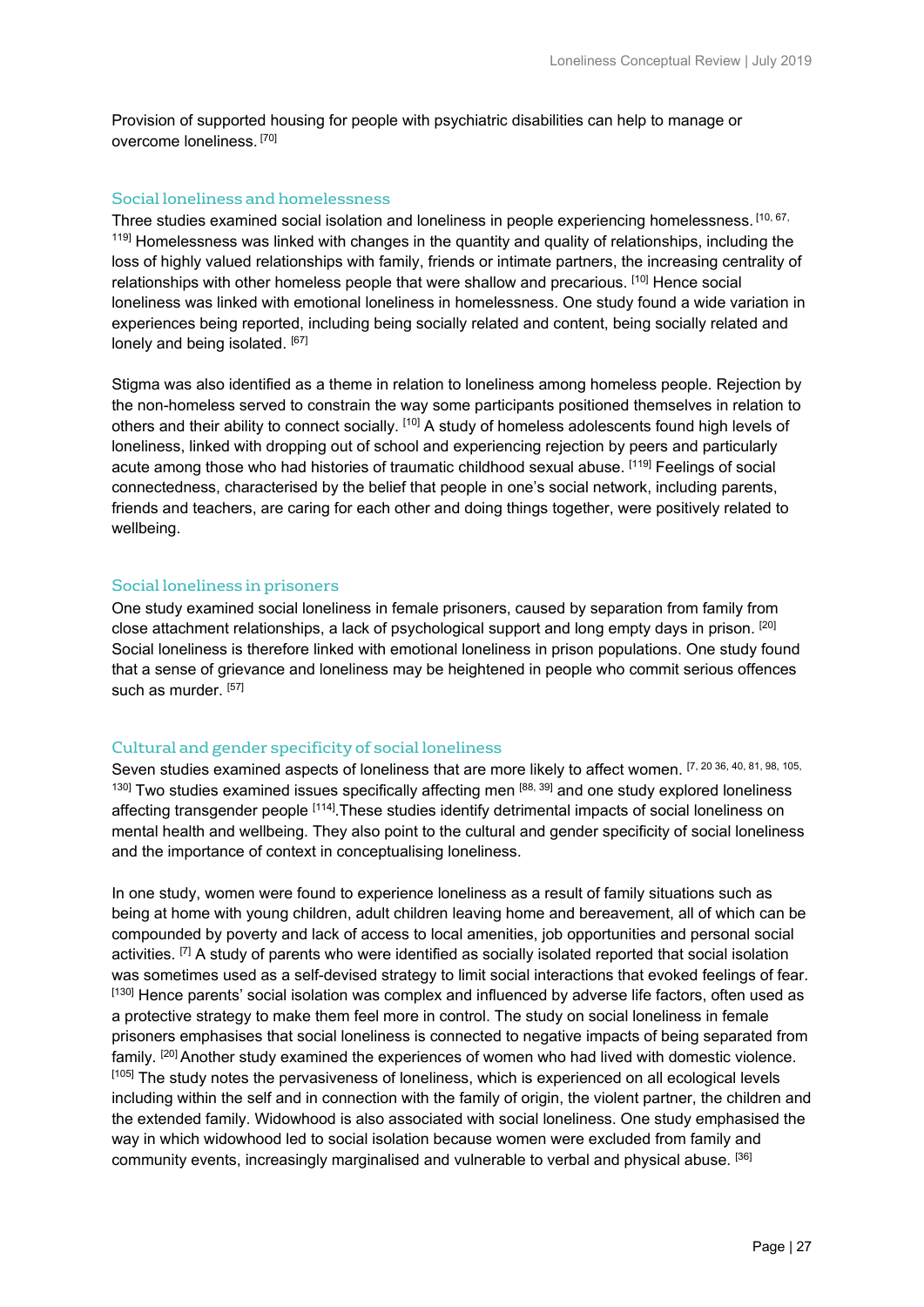In gender segregated traditional societies loneliness can be compounded by the lack of power that women experience and the presence of punitive family and social codes. [81] Two studies examined loneliness and social isolation in female migrants. [40, 98] A study of female Latina immigrants who had been exposed to trauma identified socioeconomic, environmental and psychosocial barriers to establishing social networks. [40] A study of female South Asian-Surinamese, Turkish and Moroccan migrants linked loneliness with gender identity in cultures that emphasise the need to preserve honour (through control of women's behaviours) and keep the family together. [98] Loneliness was described as a form of disempowerment arising from lack of autonomy, self-worth, restricted life choices, and lack of connectedness and affection. It was characterised as a sense of an unattainable meaningful life and was a contributory factor to suicidal behaviour or ideation [98].

One study explored the experiences of men's experiences of alienation following the decision to give up full time careers to stay at home and care for children. [88] The authors use the term, 'ideological isolation' to describe the effects of hegemonic masculinity that render it socially illegitimate for men to be involved in full time child-care, to be disengaged from the workforce, and to be supported by the earnings of women. Hence social loneliness is conceptualised as a consequence of transgressive gender practices that lead to alienation and ostracism.

Loneliness risk has been found to be higher in young men who have sex with men compared to their young male and female peers who may be straight or lesbian. One study found that loneliness, characterised as a desire for connection, influences the choices about their sexual behaviours of young men who have sex with men, sometimes leading to engagement in unsafe activities. [39] Programmes addressing young men who sleep with men tend to focus on HIV risk but they rarely address loneliness. There is a need for enhanced behavioural and psychological interventions targeting individuals and groups that actively address loneliness and social exclusion in this population group. [39]

Transgender people are identified as being at risk of social loneliness as a result of stigma, discrimination and social exclusion, compounded by factors such as poverty, HIV status, ethnicity, migration and class [114]. In one study, participants experienced negative encounters that increased their social anxiety and exacerbated social isolation. Participants responded by further isolating themselves, avoiding and restricting conversations, deflecting personal questions and, 'keeping people at arm's length'. [114]

These studies identify a range of coping strategies and measures to address culturally and gender specific forms of social loneliness. Successful strategies need to recognise loneliness as a cultural construct that is shaped by distinctive cultural contexts. [31] Women who experience loneliness in response to family roles and transitions sought to cope by engaging in local activities, hobbies, employment and volunteering in order to find a sense of purpose and have a social life. <sup>[7]</sup> Parents need to have their own needs for connection met as part of interventions to improve parent-child relationships. [130]

Supportive measures also include education and empowerment to address stigma and discrimination. For example, psychotherapy focused on reframing negative experiences can help women who have lived with violence to reframe negative experiences. [105] Programmes to address loneliness in disempowered women include education, autonomy-awareness programmes, support for women contesting imposed cultural norms and family counselling programmes that enhance mutual relationship building with families. [98]

#### Social loneliness and place-based approaches

The connections between loneliness and place have been explored in studies of specific urban and rural communities [9, 110, 143] and in areas at increased risk of natural disasters, where social isolation was reported as intensifying challenges in disaster preparedness and response. [38]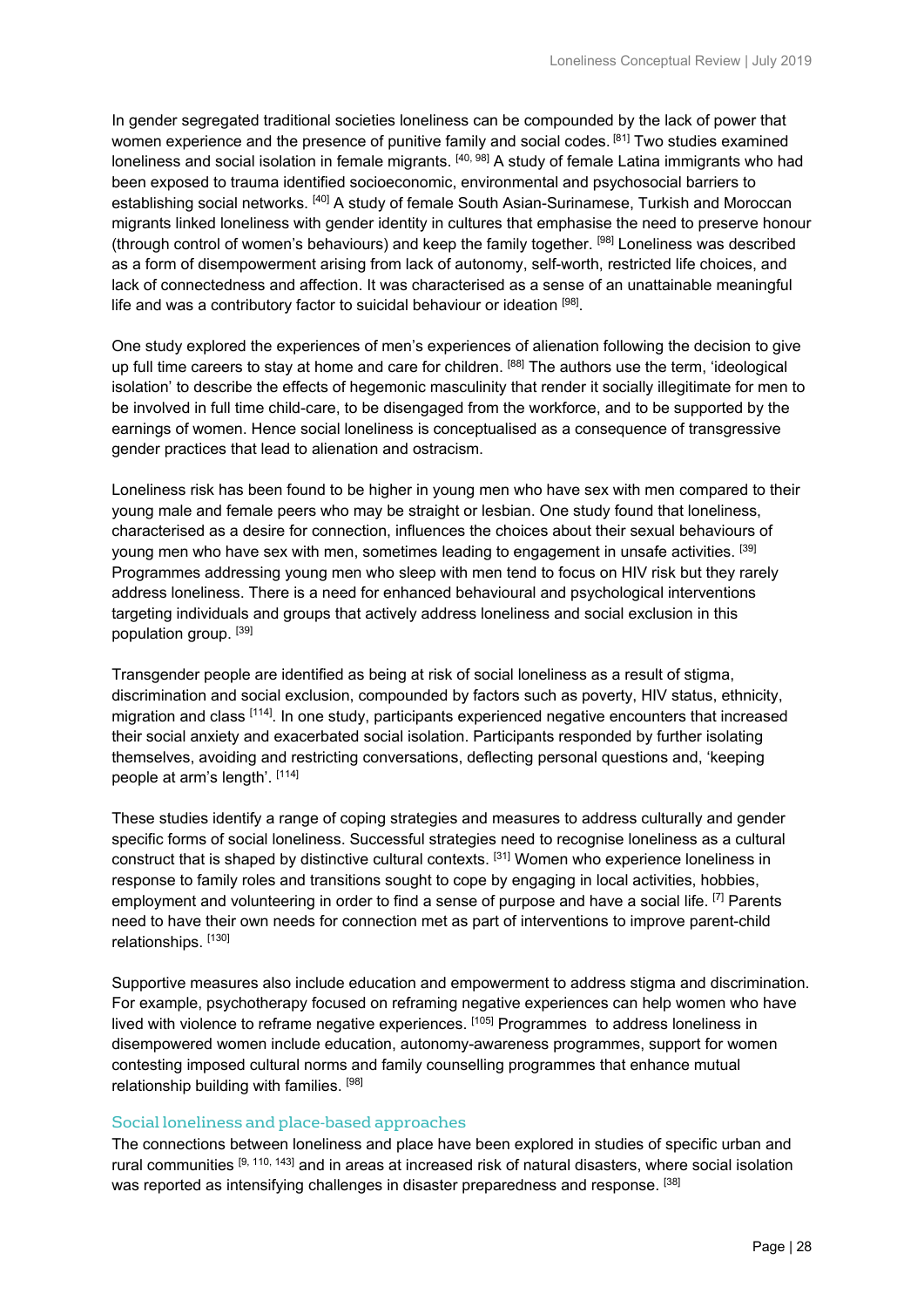One study examined loneliness in residents of high-rise apartment communities, suggesting that social isolation arises from both physical and psychological distance between members of the community [110]. This study suggests that living alone does not necessarily lead to functional social isolation, however, social connectedness can reduce feelings of loneliness and isolation that can lead to serious psychological and other health issues.

One study examined a place-based education programme to reduce social isolation and social loneliness and enhance social support for low income parents. <sup>[9]</sup> Social loneliness connected to isolation was conceptualised in terms of the character of connections forged from participation across multiple settings including family, school, work, neighbourhood and faith community, whereas social support was conceived as a resource that is generated within specific geographical and relational contexts. [9]

A further study examined social loneliness in people from under-represented demographic groups in Scotland [143]. The study included women from BAME backgrounds, people living in economically deprived areas, in rural communities and paid and unpaid carers of people receiving palliative care. The study noted bi-directional relationships between loneliness, social isolation and mental health as is alluded to in some for the studies focusing on loneliness, healthcare and those living with psychiatric disorders. [97, 70] Loneliness and social isolation were characterised as forms of social exclusion, hence power, or the lack of it, relates to loneliness. In one UK based study of people who experienced loneliness across the life course and experts seeking to alleviate loneliness in different population groups, some physical and mental health impacts of loneliness were reported (e.g. stress, anxiety and depression). [144] In addition loneliness was connected to difficulties in developing meaning social engagement and was reported in terms of feeling trapped, angry and frustrated.

Place-based programs to increase social connectedness include friendships clubs and group activities <sup>(110).</sup> These can help to address social isolation by facilitating social support, addressing barriers and fostering social connections. [9, 40] However, structured opportunities for connection may need to extend beyond the duration of any single program, since stand-alone programs may ameliorate relational deficits, but are limited in their potential to address the institutional barriers of poverty that contribute to social loneliness. [9]

#### Social Loneliness and Older People

Forty-two of the 144 included studies focused on older populations (50+ years) and social loneliness. Seven studies examined older people's experience of social loneliness in healthcare. Nine studies considered social loneliness and issues of health and illness in community dwelling older people. Seven considered the impact of rural or urban places on social loneliness in older people. Migrant, cultural and/or gender specificity of social loneliness in older paper was examined in nine papers. Eight papers focused on experiences of social loneliness and the evaluation of services to alleviate social loneliness in older age.

#### Older people's experience of social loneliness in health and social care settings

The connections between social loneliness and older people receiving care has been examined in seven studies which focus variously on residents of nursing homes and other institutions, [65, 77, 78, 125, 136] care practitioners, [80] and in relation to moving from private homes to residential accommodation. [71]

Participants in nursing homes described social loneliness in terms of the perceived quality of their relationships and the extent to which such relationships were meaningful. [65, 71, 77, 78, 136] Older people did not always name loneliness as an issue but used other expressions to describe their days in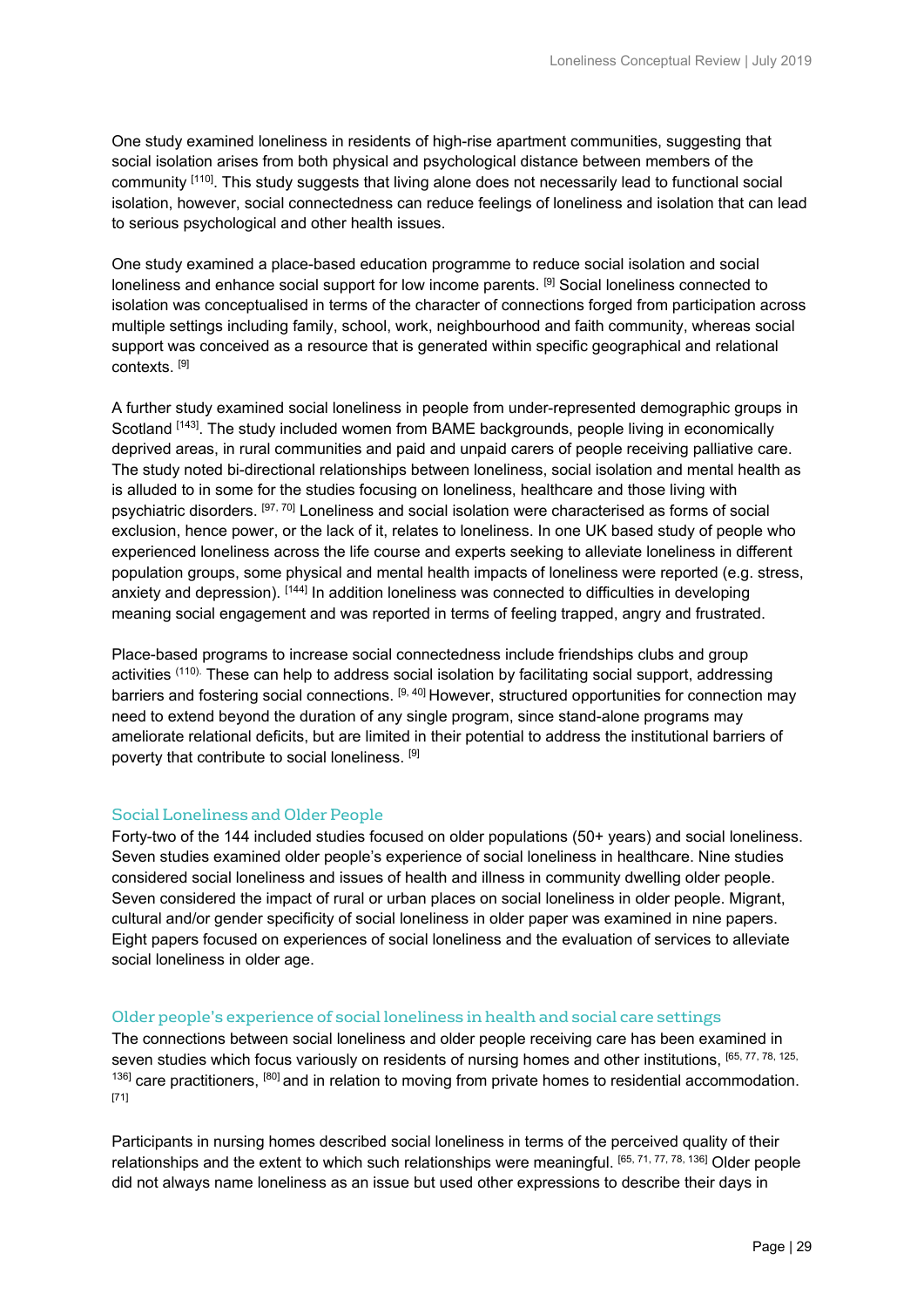negative ways. [125] Cultural aspects of social loneliness were expressed by nursing home residents in which ethnic discrimination was noted as important. [77] Social loneliness was connected to a range of feelings by those living in nursing homes including boredom, being devalued, a sense of powerlessness, frustration, loss and pain/suffering and detachment, and social loneliness was spoken about with sadness. [65, 71, 77, 78, 125, 136] Isolation in older people was connected to feeling lonely and exacerbated by issues preventing carers providing adequate care (e.g. limited resources, time pressures and professional rules). [80] Provision of social activities to alleviate social loneliness in nursing homes could include a range of activities (e.g. self-awareness programmes, humour sessions, social engagements, faith-based activity) but were only associated with self-reported reductions in social loneliness if the activities were relevant to older people. [65, 77]

#### Social loneliness and issues of health, illness and wellbeing in community dwelling older people

The connections between ageing, social loneliness and health, illness and wellbeing are examined in studies of older people living in community settings. Studies examine social loneliness and elder mistreatment, [17, 105], the health and wellbeing of the old, very old and frail, [53, 89, 94] intergenerational approaches, the use of shelters and drop in centres,  $[67]$  and the role of community participation.  $[11, 23, 12]$ 26]

Volunteers' accounts of elder financial fraud identified social loneliness as a key factor in making older people vulnerable to fraud either on the internet, by phone or in person. [17] In one study of older women facing domestic abuse in Israel, matchmaking practices were linked to loneliness in couple hood and the hidden nature of domestic abuse including prioritising children in family relationships exacerbated situations of social loneliness and the negative health and wellbeing consequences associated with it. [105] Therapy for older women who had experienced domestic abuse was explained as a way for these women to develop a way of coping with former experiences in later life. [105]

Three studies observed that social loneliness was connected to disruptions of meaningful engagement in later life which were associated with physical and psychological limits of old age, loss or relationships and identity, and feelings of exclusion and invisibility. [89, 94] Fatigue, tension, withdrawal and emptiness characterise social loneliness [89] and a struggle with physical frailty is a barrier to alleviating social loneliness in older people. [94] A life-long approach to positive health and wellbeing including an active lifestyle, maintenance of interpersonal relationships and an optimistic outlook were identified as important in preventing social isolation and social loneliness in old age [53, 89] and a more positive dimension of social loneliness in old age was associated with feelings of freedom in self-reflection and re-creation of meaning in life. [94]

Intergenerational approaches using reverse mentoring in which younger adults trained older people in the use of technology (IT) were reported by researchers as successful in alleviating self-reported social loneliness in older people in one study. [11] Intergenerational engagement and contact led to greater use of IT by older people, decreased social isolation and improved confidence and selfefficacy. Mentors also improved their leadership skills. In one study on older people using shelters and drop in centres, four overlapping types of social isolation were identified which connected to social loneliness: (i) socially related and content, (ii) satisfied loners, (iii) socially related but lonely and, (iv) socially isolated (and lonely). [67] Social isolation was connected to perceived lack of opportunities for social participation amongst older people as well as experiences of illness and disability and a sense of lost community in two studies. [23, 26] Addressing social isolation was linked to addressing social loneliness by considering the interplay between beliefs, fears, values and identity in old age. [23]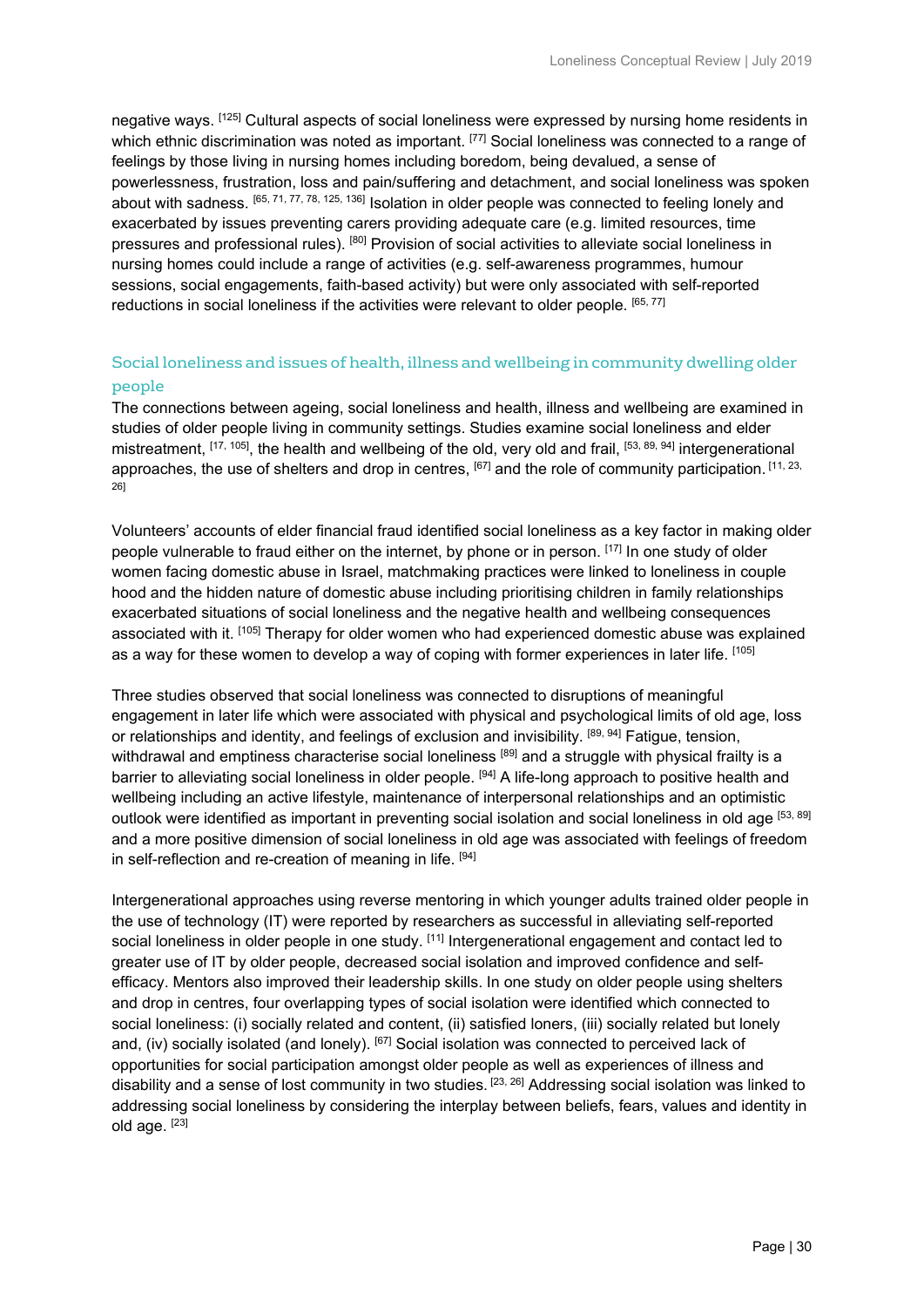Comparing descriptions of social loneliness by those who were lonely with those who were not, revealed that both groups identified the negative aspects of the pain of loneliness but those who were not lonely felt those who were should cope with it themselves. [26]

#### The impact of rural or urban places on social loneliness in older people

The relationships between social loneliness, older people and place are explored in studies conducted in rural [5, 27, 54, 72] and urban settings [86. 107] and in a study of older people and perceptions of neighbourhood. [133]

Older people living in rural places identified that their experiences and understanding of social relationships and networks were tied to their sense of place. [5] Loneliness was experienced as a loss of community and reduced opportunity for shared activity in a place where people could feel they belonged in solidarity with others. <sup>[5, 27]</sup> Loss of an idealised sense of rural community represented by earlier times in their life contributed to older peoples' definition of social isolation and social loneliness. [5] In two other studies of rural living and older people, social loneliness was conceptualised as only partly defined in relation to social contact. [54, 72] Feelings of security in one's environment or place of living and one's ability to engage in activity to prevent loneliness were also central to understanding social loneliness. Socially isolated older people living in rural settings reported that loneliness was a consequence of the absence of people and inactivity but was also connected to personal perception and was connected to feeling vulnerable. [54, 72] Building and valuing community in a way that promoted independence and social support in rural communities was reported as a way to decrease social loneliness. <sup>[27]</sup> In one study, urban living was associated with a loss of community and a lack of solidarity. [86] An associated modern shift to technology and prioritisation of work was suggested to have devalued intergenerational and family connections and reduced face-to-face social contact important in alleviating social loneliness in older people. [86]

A study of older Chinese people living in an urban environment in Hong Kong explored the connections between environment, place, culture and social loneliness, reporting that insufficient value on the care and support of older people in contemporary society contributes to social loneliness through withdrawal of older people from social connections and activities. [107] Addressing these sources of social isolation is proposed as a way to alleviate feelings of vulnerability, helplessness and anger in older people, including enhancing programmes of support and care to include ways of encouraging positive attitudes to ageing.

Perceptions of living space as safe and secure served to limit a sense of social isolation. In determining the extent to which older people felt a sense of social loneliness, the need for safe spaces was interconnected with: the limiting effects of physical and mental illness; personal preference for social connection or solitude; subjective sense of aloneness (including fear of dying alone, loss of family and friend and lack of daily human contact); the quality of local amenities and services; and a sense of community (in shared public spaces, intergenerational living and housing characteristics). The findings of this study emphasise that place is central to feelings of social isolation. Living alone was associated with social isolation and social loneliness, however, for some participants a strong personal preference for solitude outweighed this. [133]

#### Migrant, cultural and/or gender specificity of social loneliness in older people

The migrant, cultural and/ or gender specificity of social loneliness in older people is examined in relation to older women, [12, 36, 73] mixed cultural groups [13, 31] and groups identifying as Chinese living in Hong Kong [52] and the USA, [111] Asian (living in New Zealand) [66], and Nigerian (living in Nigeria). [63]

For older women taking prescription medication (benzodiazepine) for sleep or anxiety problems, loneliness was felt through social isolation. Loss of companions contributed to being alone and feeling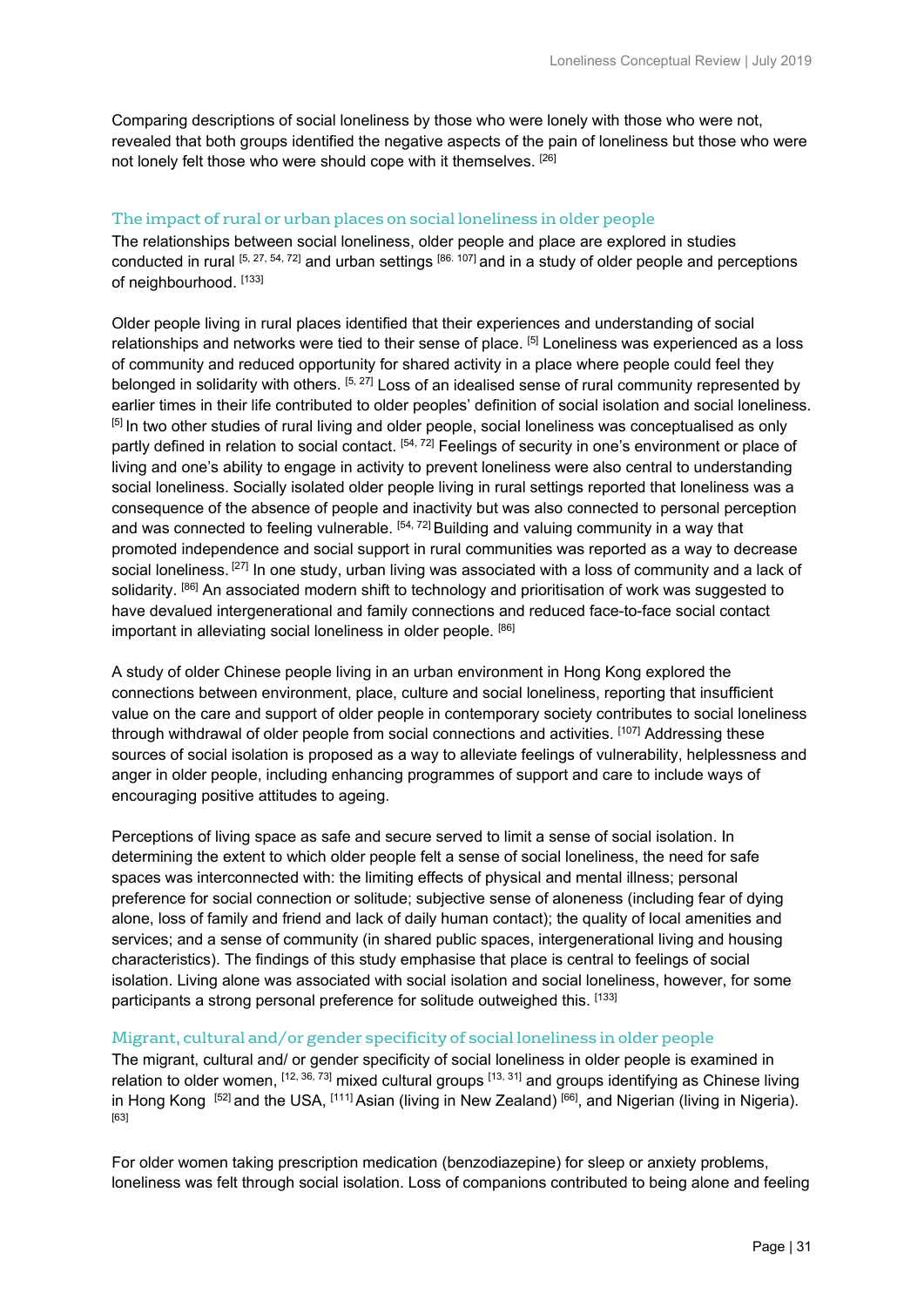lonely which was associated with negative feelings of insecurity, depression and fear. [12, 36] In a study of Nepali women who had been widowed, loneliness was associated with reduced wellbeing through loss of a husband (as for all widows) but to the cultural consequences of widowhood in Nepal; exclusion from community and family, vulnerability to abuse and loss of economic security. <sup>[36]</sup> Immigration was identified as a life changing event that contributed to social loneliness in later life. [73] Older Sinhalese women living in Canada explained a connection between social and emotional loneliness through exclusions from family, loss of family (through death) and feelings of grief, sorrow, frustration, shame and desperation. <sup>[73]</sup> Yet these women also reported positive self-management of loneliness through inner belief and faith and determination to cope with the loneliness they experienced.

Stories told by African-American, Irish-American, and Chinese-American caregivers about caring for relatives with Alzheimer's disease, revealed that both biomedical and folk narratives of health inform understandings of extreme loneliness. Social loneliness was described by carers as tragic loss of a family member through deterioration of the brain and changing identities and the sense of family responsibility felt in caring for them. [31] A lack of meaningful relationships with 'co-ethnic' peers (people of the same ethnic background) was identified as a contributory factor in social loneliness of older carers and the people they cared for. [13]

In a study of Asian older women living in New Zealand, a lack of family contact in older age led to social isolation and feelings of hopelessness. <sup>[66]</sup> A study of Chinese migrants living in the USA identified that language and cultural barriers contributed to social loneliness which was connected to emotional loneliness in terms of feelings of loss, longing and grief and stress, anxiety and depression. [111] Nigerian older people in one study identified negative emotional aspects of social loneliness which was connected to physical limitations, negative perceptions of ageing, poor quality family relationships and a lack of opportunity for meaningful social engagement. [63] The consequences of such social isolation were associated with physical and financial mistreatment of older migrants reinforcing the idea that social loneliness in older age was a key public health issue. [31, 111] For older Chinese participants living in Hong Kong, social loneliness was alleviated through self-management, the legitimation of living alone and approaches to improving self-esteem and wellbeing. [52]

#### Services to alleviate social loneliness in older age

Studies focused on a diverse range of services to alleviate social loneliness in older age including friendship clubs, <sup>[29]</sup> music provision, <sup>[140]</sup> museum-based social prescribing, <sup>[142]</sup> defined communitybased approaches, [6, 45, 90, 103, 138] and health messaging services. [35, 137]

In a UK charity programme to launch seventy friendship clubs, the provision of transport, venues and support in establishing networks of friends was identified as central to providing a quality experience in a friendship club.  $[29]$  A personal-asset based approach framed the organisation of the clubs in which its members learned to provide meaningful friendship and support for each other to address the impact of social isolation on negative feelings of social loneliness and adverse impact on health and wellbeing. Provision of a weekly singing group was identified in one study as a way of preventing social loneliness through the establishment of meaningful social relations through participant music champions who offer support and friendship to others [140]. Similarly, museum-based social prescribing was reported as a successful way to alleviate social loneliness in older people through meaningful social engagement, self-reflection and sharing experiences. [142]

Community-approaches to alleviating social loneliness were explored with community leaders working with older women and suggested that increasing independence, improving communication and developing mentoring, buddying and intergenerational befriending programmes could provide relevant support to older women [103]. An evaluation of community peer support groups identified the role of group activities as important to enhancing older peoples' social connections and sense of belonging as a way of alleviating social loneliness. [138] Three studies which emphasised the importance of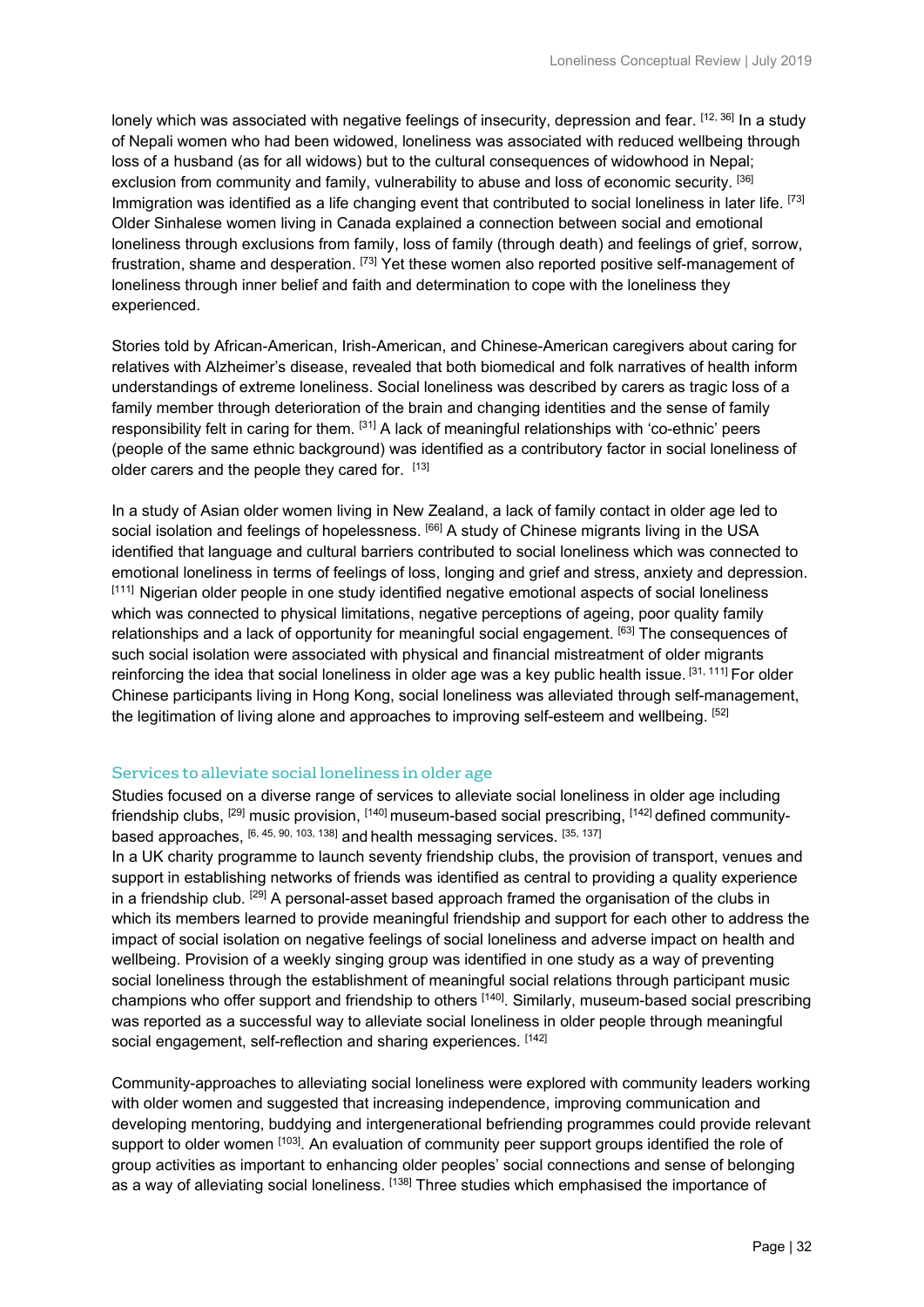meaningful social connections and a focus on both social relationships and the development of positive attitudes to age and ageing in older participants themselves. [6, 45, 90] In one of these studies, older people expressed an ambivalence to programmes which primarily or solely emphasised a social purpose. [45] Older participants preferred services which were activity-based and allowed them to meet people with whom they had something in common, and where they were not labelled or stigmatised as lonely. [45, 90] Recognising the complexities of loneliness for diverse older people was considered important in community-based programming in particular in relation to changes in loneliness over the short, medium and long term and the capacity for older people to readjust to changing life circumstances including loss and death. [90] Studies emphasising the cultural specificity of social loneliness in older people identify the need to understand the personal histories and socio-cultural circumstances of older people in designing and implementing services to alleviate social loneliness. [12, 13, 31, 36, 52, 63, 66, 73, 111]

Studies of health messaging services for older people identified the need for excellent communication and appropriate content and style of material as central to the acceptability of messages about loneliness. [35, 137] Including the views of older people in the development of health messaging was reported as a way to ensure relevance and usability of materials. [35] Motivations to use a telephone service for older people revealed a 'buried loneliness'; people called for information but were really motivated by social loneliness connected to loss of family, friends and community, being housebound [137]. In this study, 'everyday companionship' was identified as a way to alleviate social loneliness in older people.

# **Conceptualising emotional loneliness**

Twenty-four of the 144 included studies emphasised conceptualisations of emotional loneliness. Emotional loneliness is conceptualised in the included studies in this review as a dynamic of negative and positive emotions which are constructed differently according to diverse experiences across the life course. Emotional loneliness can be both acute, temporary and subject to negotiation and change, and permanent, long lasting and damaging to mental and physical health.

A 'loss model' or 'relationship deficit' approach was commonly used to explain emotional loneliness. Negative emotions identified in conceptualisations of emotional loneliness included sadness fear, anxiety and worry. Such emotions were connected to feelings of disconnection, withdrawal, alienation and exclusion from people and places and also a sense of abandonment. Positive emotions connected to emotional loneliness were conceptualised in terms of optimistic perceptions of aloneness and solitude associated with learning to cope with loneliness, and adjusting to imposed loneliness.

Twenty-three studies in this review reported on emotional loneliness in community contexts and one [112] in a nursing home. The included studies focused on specific stages of the life course (older age and youth), life experiences (widowhood and physical and/or mental health conditions) and family context and we report on these topics. In addition, we report on studies showing the interconnections between emotional loneliness, social relationships and place.

#### Emotional loneliness across the life course

Of the twenty-four studies on emotional loneliness only one focused on emotional loneliness in young people and this highlighted those living with a parent diagnosed with cancer. [43] Young people in the study reported a sense of physical and psychological loneliness despite being surrounded by healthcare professionals, family and friends. Emotional loneliness was characterised by a sense of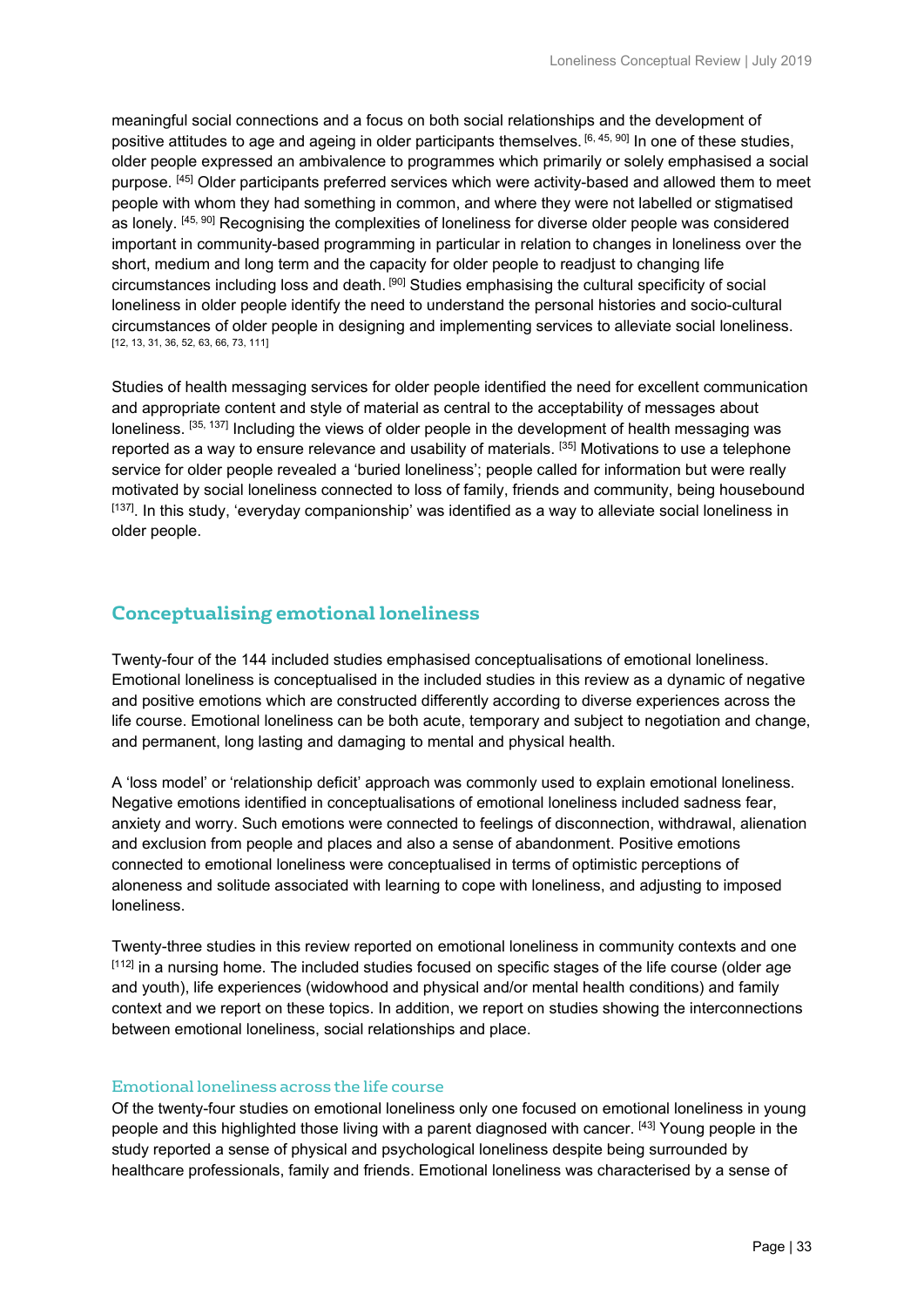exclusion by the failure of professionals to explain the situation to them, being left out of decisions and conversations connected to diagnoses and treatment of their parents and they felt a sense of longing for their parents. Feelings of uncertainty about the future, fear of losing a parent and a sense that they were not equipped to cope generated a sense of distance or disconnect from others. Alleviating this kind of emotional loneliness was associated with support and comfort offered by family members and being given accurate information by healthcare professionals which combined to provide a sense of relief from emotional loneliness for young people.

Twenty-three included studies focused on conceptualising emotional loneliness in old age (50+ years). In three studies, emotional loneliness was explained by older age participants as an inevitable part of the experience of ageing such as physical and cognitive decline, [8, 16, 58, 68, 109, 95] the diagnoses of a chronic condition such as cancer [112] or the onset of later life depression. [109] Negative emotions were an integral and overarching characteristic in conceptualising emotional loneliness with a wide and diverse range of adverse and undesirable emotions being felt by older people. Feelings of loss, [8, 16, 19, 25, 55, 58, 109, 122, 131], disconnection, withdrawal, detachment or alienation from people and places, [19, 109, 117, 131] a feeling of abandonment, [25, 68] exclusion [58] and a sense of losing or conflicting with ones' established identity [19, 55, 74, 76] were descriptions of emotional loneliness in old age. Emotional loneliness was described by older age people in the included studies as a type of inner pain or suffering, a feeling to be kept hidden and silent because of fears of being stigmatised as lonely and old, becoming a burden on family and friends and feeling responsible for controlling emotional aspects of loneliness. [55, 58, 109, 112]

Feelings of sadness, fear, worry and anxiety were articulated in narratives of emotional loneliness and old age.  $[8, 16, 30, 95]$  Furthermore, the temporal and spatial aspects of emotional loneliness were drawn out in explanations that older age and associated life events led to a change in the sense of the timing and pattern of life, alterations in the type, frequency and numbers of interactions with other people, and a change in the places, spaces and activities that older people engaged with, [8, 16, 19, 30, 58, 68, 95] as well as being described as permanent and damaging, [16] acute [19] and associated with time-related feelings of impatience and worry for the future. [30]

Positive feelings associated with emotional loneliness in older age were reported in studies in this review and associated with the perceived benefits of solitude or aloneness. <sup>25, 95, 68</sup> Solitude was connected to feelings of freedom and a sense of comfort in old age in one study and defined as 'at homeness'. <sup>25</sup> Being able to cope with emotional loneliness in old age was associated with a sense of joy and pride in oneself  $95$  and emotional self-management.  $68$  Included studies in this review examined processes of negotiating and adapting to loneliness in old age. Alleviating emotional loneliness was connected to establishing new routines to account for the loss of loved ones or social networks,  $^{19, 117,}$  including developing opportunities for meaningful social contact,  $^{131}$  engaging in therapy for those living with long-term mental health conditions, <sup>58</sup> and taking part in meaningful activities including reading, gardening and social meals. 68, 112

#### Emotional loneliness through the loss of a spouse (widowhood)

Widowhood was discussed in one study in terms of social loneliness as detailed previously. <sup>[36]</sup> However, losing a spouse (becoming a widow or widower) in older age for both men and women was identified in four studies as a specific life event which was associated with emotional loneliness and conceptualised in terms of a cognitive deficit or loss model. [8, 19. 16, 118] Grief and the demise of intimate relationships was a trigger for emotional loneliness in these studies. Participants in another study reported that emotional loneliness connected to a long-lasting feeling of grief was more permanent and harmful. [16]

The role of supportive and intimate bonds with siblings was reported in one study as central to managing emotional loneliness in widowhood. [118] In another study, the change in patterns of time and loss of social relations experienced through the loss of a spouse led to acute emotional loneliness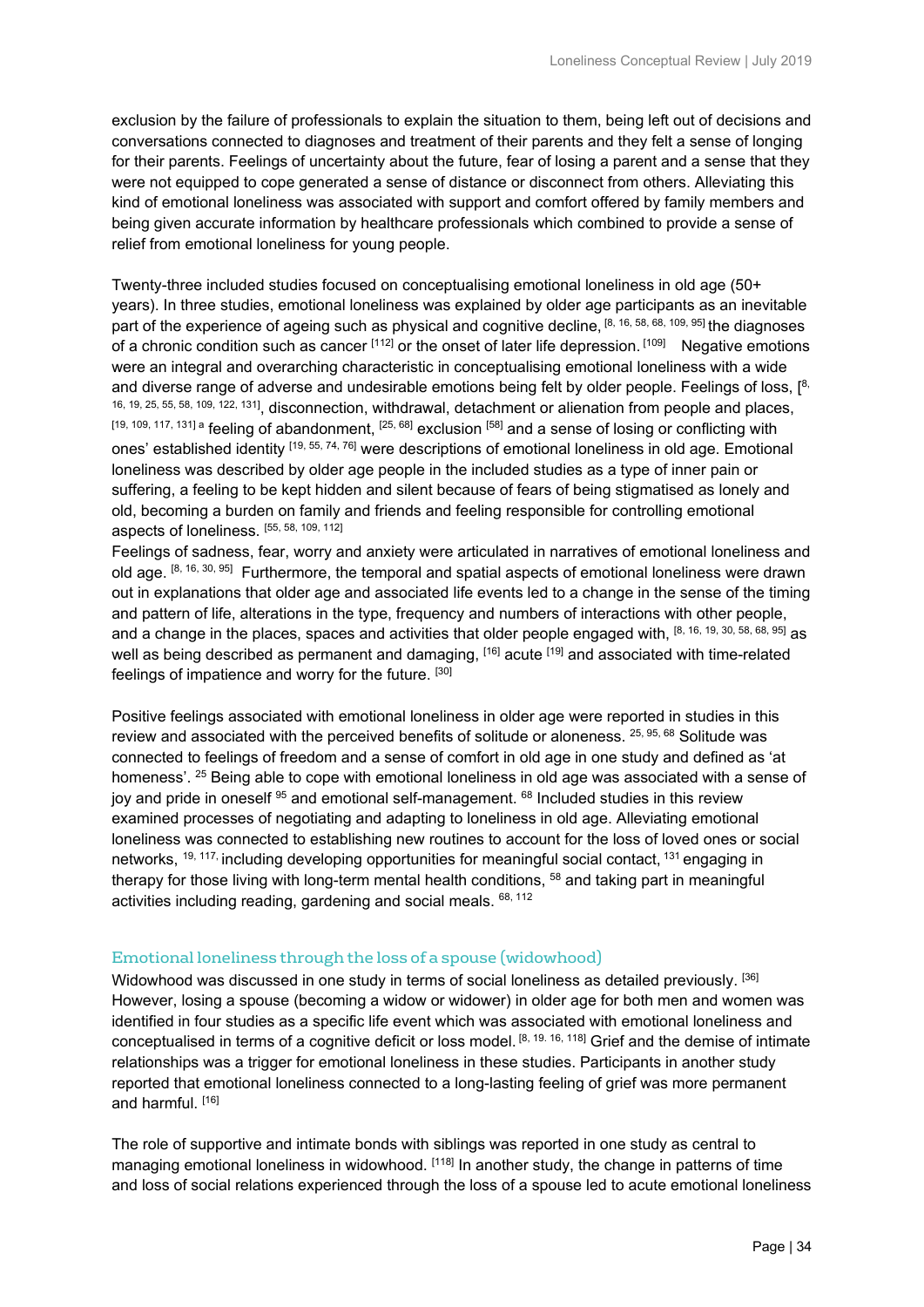but this could be negotiated to established new everyday routines to account for the feelings of grief connected to the loss of a loved one. [19]

#### Emotional loneliness and physical and mental health conditions

Six included studies conceptualised emotional loneliness in relation to personal experiences of living with a physical or mental health condition. [58, 61, 82, 95, 109, 112, 117] These studies included diverse populations including women living with chronic conditions. [95, 117] and older people living with cancer  $[112]$ , long term mental health conditions,  $[58]$  learning disability,  $[61]$  and later life depression.  $[109]$  These experiences contributed to emotional loneliness through changing social relationships, a sense of detachment from people and a longing for loved ones alongside feelings of sadness, disconnection, fear, anger and worry loss of self and detachment from life as well as feelings of loss, exclusion and absence of meaningful relationships. Approaches to alleviating loneliness for those living with physical and mental health conditions included nostalgic activities allowing remembering and reminiscing about happy times, keeping busy, and engaging in activities which included meeting people could lead to feelings of pride in self-management. [58, 95, 112, 117] Participating in therapy was also considered to help strengthen a sense of connection to the world for those living with mental health conditions. [58]

#### Emotional loneliness in family contexts

Family contexts were emphasised in conceptualising emotional loneliness in six included studies. [7, 74, 106, 118, 123, 132] Emotional loneliness experienced by women was reported in terms of changing family circumstances over time including children leaving home and bereavement  $\left[\frac{7}{1}\right]$  with consequent feelings of loss and detachment which were more marked in situations of low income and which had a detrimental effect on health and wellbeing and mental resilience. The role of a family life course perspective in understanding emotional loneliness was addressed in terms of sibling relationships and widowhood in one study [118]. In a study of parents who had experienced the death of a child, grief was central to the conceptualising of 'intimate loneliness'. [74] The internalisation of emotions led to an inability to communicate and a strong sense of losing oneself. In a study of the children of holocaust survivors, the trauma experienced by parents contributed to emotional loneliness in childhood through intergenerational exchange of the trauma experience. [106] Feelings of not being understood and needing to understand their parents' experiences characterised emotional loneliness in this study which was influenced by physical and emotional detachment of the parent, echoes / memories of trauma expressed by parents, inadequate care of children and negative comparisons to other families.

Being or becoming single (not in a partnership) was identified by participants as a determinant of emotional loneliness in a study of older couples who also associated enhanced quality of social relationships with being married. [123] Marriage can be protective against emotional loneliness although not if the relationship is problematic. <sup>132</sup> Unfulfilling and unhappy marriage was explained in terms of feelings of disappointment, abandonment, powerlessness, guilt and a sense of being devalued. Alleviating emotional loneliness in family situations was connected to a personal assetbased approach for developing a sense of social purpose, and engagement in community and neighbourhood. <sup>[7]</sup> Adjusting to loss in family situations involved personal responses and strategies for creating and making sense of a new identity. [74] Strong sibling bonds were reported as central to support networks and positive feelings of intimacy required to cope with widowhood. In situations where sibling bonds were weak or inadequate, emotional loneliness associated with feelings of grief, discomfort and a longing for restoration of relationship deficits was reported. [118]

#### Emotional loneliness, social relationships and place

A common theme in conceptualisation of emotional loneliness in included studies was the connection between emotional loneliness and social isolation; an incongruence between desired and actual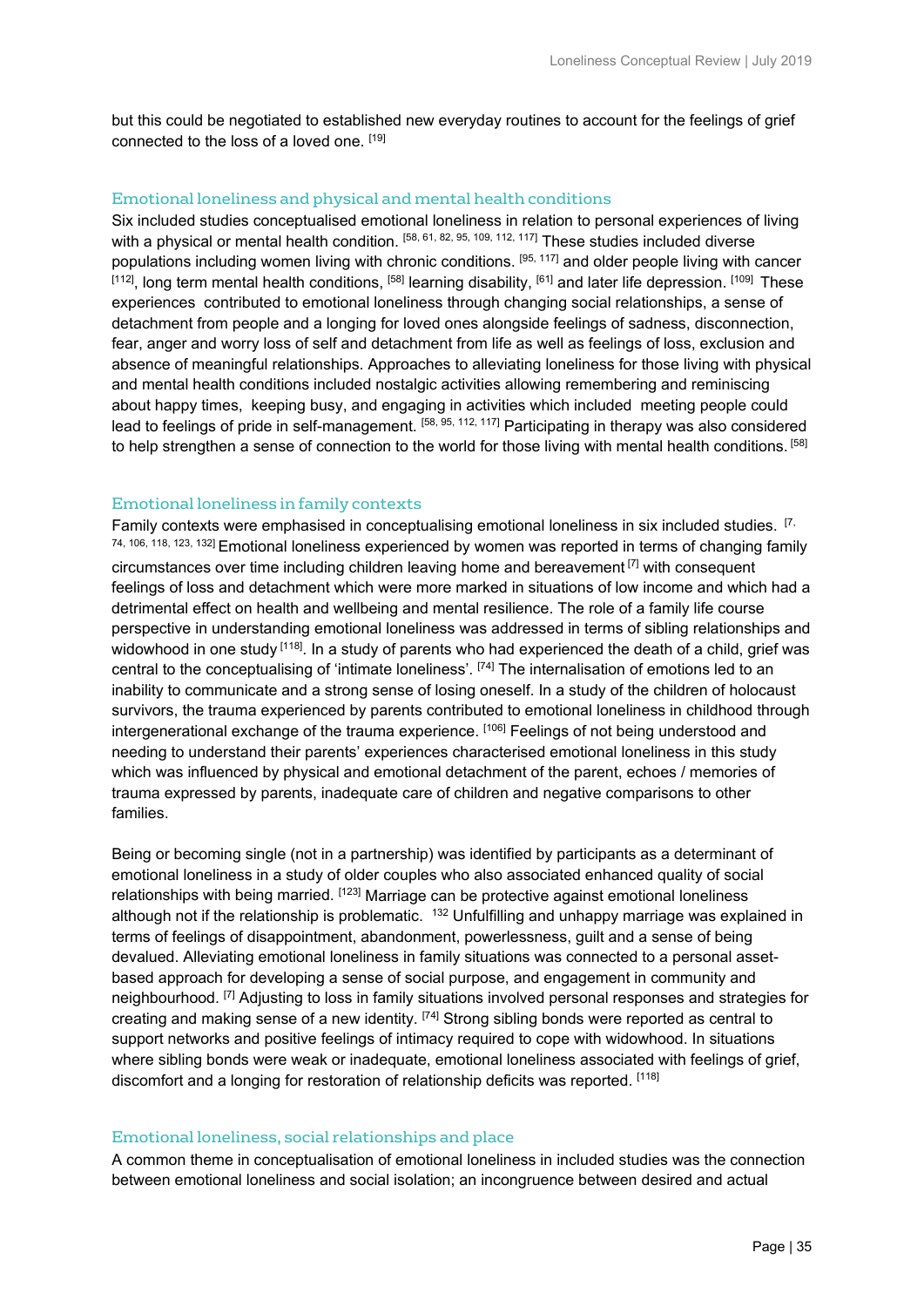social relations. Emotional loneliness was associated with loss or lack of good quality social relationships in all the included studies in this theme. The sense of loss, disconnection, withdrawal, detachment or alienation from people and places and feelings of abandonment and exclusion was also commonly discussed and particularly in relation to older people (see section on emotional loneliness across the life course). Additionally, one study identified the antecedents of emotional loneliness in terms of the interplay between the quality of social relationships, experience of traumatic life experiences and negative self-perceptions.  $[76]$  Rural isolation was connected to a sense of physical detachment from people and a lack of social support. [95, 117] Alleviating emotional loneliness associated with insecurity or a lack of attachment to place, either rural or urban, was reported in one study as a trigger for emotional loneliness. <sup>122</sup> Creating place-based opportunities for the development of a sense of neighbourhood was suggested in one study as a potential solution to emotional loneliness. [131]

# **Conceptualising existential loneliness**

Seventeen of the 144 included studies emphasised conceptualisations of existential loneliness. Existential loneliness offers a different perspective on loneliness from the emotional or social in that it is conceptualised as a feeling of fundamental separateness from others and the wider world and not simply as the absence of meaningful relationships. Participants in included studies describe it as a feeling that occurs when important others are absent through rejection or when people feel left behind by life events such as death or divorce and/or experiences of physical or mental decline or limitation and a sense of one's mortality. This conceptualisation of existential loneliness is connected in all studies examining the concept to feelings of separateness from other human beings, feelings of loss and longing and/or a sense of being an outsider against a need for connectedness, belonging and companionship. Existential loneliness may also be felt while with others; a sense of loneliness in a group. In such situations, participants in studies report that loneliness is experienced through being misunderstood and/or psychologically and emotionally detached. Existential loneliness perceived as being without others commonly leads to a sense of stigma.

Existential loneliness is not always conceived of as negative experience. Evidence included in this review understood existential loneliness in one study as restful and creative if voluntarily chosen.[18] Such self-directed and potentially positive experiences of loneliness are conceptualised as a powerful force for calm and peace; a type of recharging experience adopted when people feel a need to break from human connection for a while. While old age, frailty and impending death are most often considered in the context of negative feelings of loneliness there is evidence in two studies that such life experiences contribute to an understanding of loneliness as a balance between solitude and meaningful human connections that involve both social and emotional experiences, and the building of new and trusting relationships. [87, 116]

#### Existential loneliness and physical and mental illness

Negative feelings of existential loneliness have been connected to healthcare contexts via the concept of the 'lonely patient' who, while in close proximity to other patients or health care professionals, may feel disconnected because of a sense of vulnerability or lack of care [18,24] or issues of communication. [62] In a study of participants with aphasia, the inability to communicate effectively was linked to a feeling of being detached from others and alienated from everyday life. [62] In a study of cancer patients facing the consequences of infertility, communication challenges were reported by patients as a contributing factor in their experiences of existential loneliness. [24] Patients reported that healthcare professionals did not possess the requisite knowledge of infertility and tended to over focus on surviving cancer rather than dealing with the issue that patients perceived to be more sensitive; infertility. In addition, the emphasis by healthcare professionals on positivity was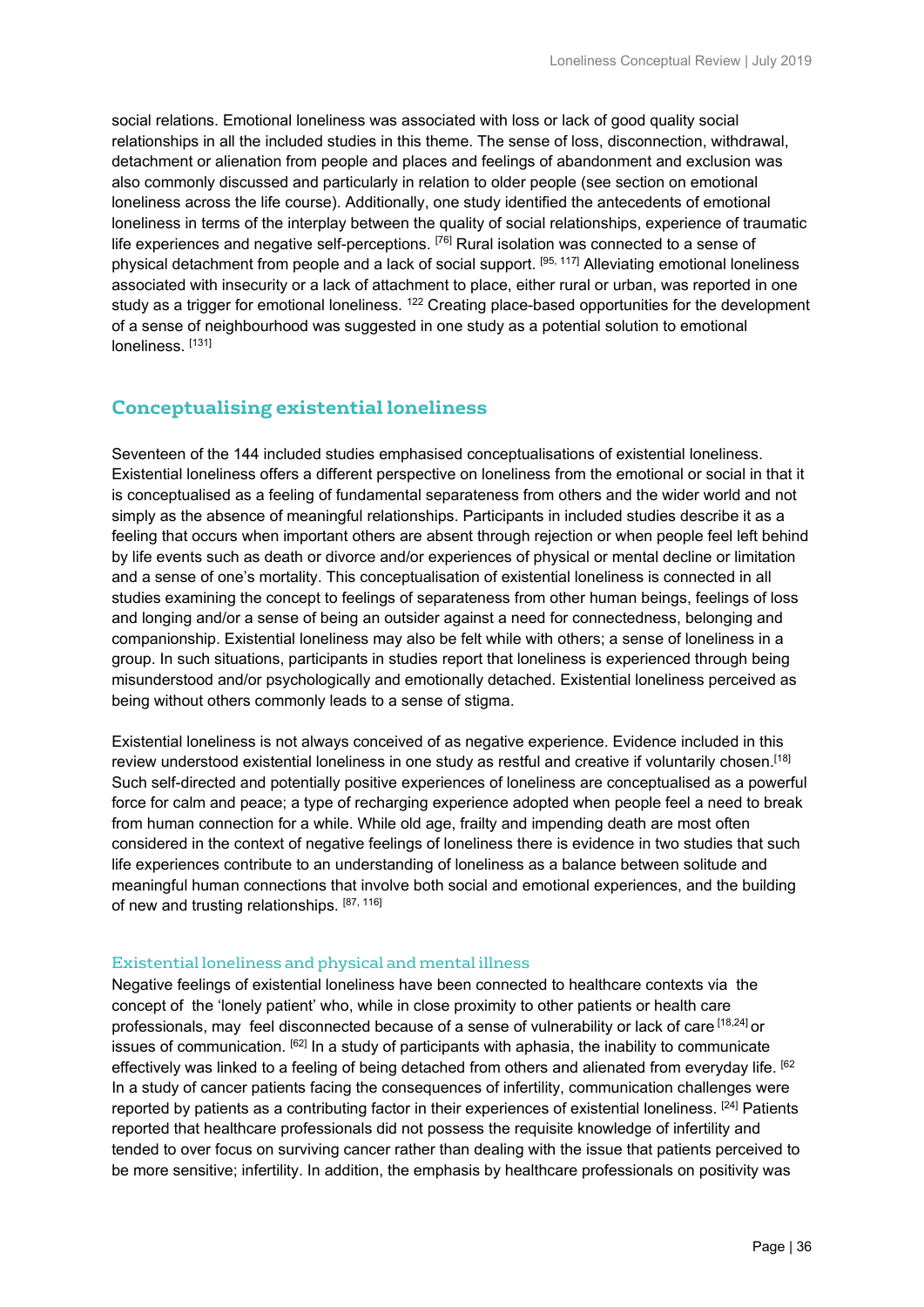reported by patients as a mechanism for avoiding the harsher realities of cancer and infertility. Not communicating about their situation by wishing to spare close family or friends from devastating news through emotional control of their feelings was also cited as a source of existential loneliness. [24]

A study of breast cancer survivors' existential loneliness was defined as 'survivor loneliness' and involved a transcendent experience including an emerging consciousness about living with and beyond cancer, disruption of time, inauthentic sense of self (being a hero / being expected to cope), fragile relationships and withholding the truth. <sup>[79]</sup> In a study of palliative care in cancer patients (age range 21-91 years), an impending sense of death was reported as the primary source of existential loneliness. <sup>[85]</sup> Thoughts about death elicited a feeling that the physical body was becoming separate from the world which created a sense of unfamiliarity, powerlessness and vulnerability compounded by feelings of, being avoided and left alone by others and treated with fear and a lack of understanding. [85]

A sense of physical separation was identified in studies examining existential loneliness. In a study of participants with severe mental illness who had experienced admission to a psychiatric unit, existential loneliness was explained as feeling excluded from 'normal' life, forgotten by friends and abandoned. [59] Two studies reported on individual, single case studies of patients receiving psychotherapy for anxiety and depression. <sup>[22, 134]</sup> These studies argue that such mental health conditions are the result of a disturbed self-image associated with a failure to develop positive connections to others. Existential loneliness is described as a separation from other people but centrally reflects a disruption of perceptions of time and an inability to see the possibilities of the present moment. Such experiences have been defined as 'desperate loneliness' by authors of the study <sup>[22]</sup> and associated with strong feelings of hopelessness and inability to cope. Existential loneliness is again described in terms of feelings of loss, disconnection from the world, a fear of aloneness and a sense of being unprotected. A study of female immigrants who were on long-term sick leave from work showed that existential loneliness was the triple feeling of separation resulting from being locked inside one's home, detached from one's country of origin and rejected in the workplace. <sup>[60]</sup> Cultural and linguistic differences at work served to create this sense of detachment and exclusion for these women for whom severe feelings of existential loneliness were also connected to suicide ideation. In another study of internet suicide pacts (focus on Japan), feelings of existential loneliness were also connected to suicide ideation and a cultural sense of comfort was identified in the idea of dying with others rather than alone.  $[64]$ 

One other study that examined existential loneliness in those with borderline personality disorder (BPD) defined the experience of loneliness as a chronic, life long, inherent feeling of emptiness [83]. People experiencing loneliness in this way are unable to feel comfortable with or connected to people and experience a traumatic life. Feelings of being stigmatised are reported by people with BPD, as is a sense of feeling like an outsider in the world. In a study of combat-related trauma in veterans who had experienced captivity, existential loneliness was characterised by feelings of extreme alienation from the world. [91] For participants in this study the experience of combat and captivity lay outside the range of normal human experience or language (communication) making it impossible for them to develop a sense of shared identity with people. [91]

In a study with healthcare professionals, a focus on the perceptions about loneliness of the frail older people in their care, concluded that staff recognised existential loneliness in those they cared for in terms of feelings of insecurity, fear, and difficulties in addressing physical and cognitive challenge. [93] Participants emphasised the need for them to understand existential loneliness and employ empathy, compassion and an open-minded approach in their professional practice that also recognised the complexity and specificity of peoples' life histories, including their culture background and its connection to feelings of existential loneliness.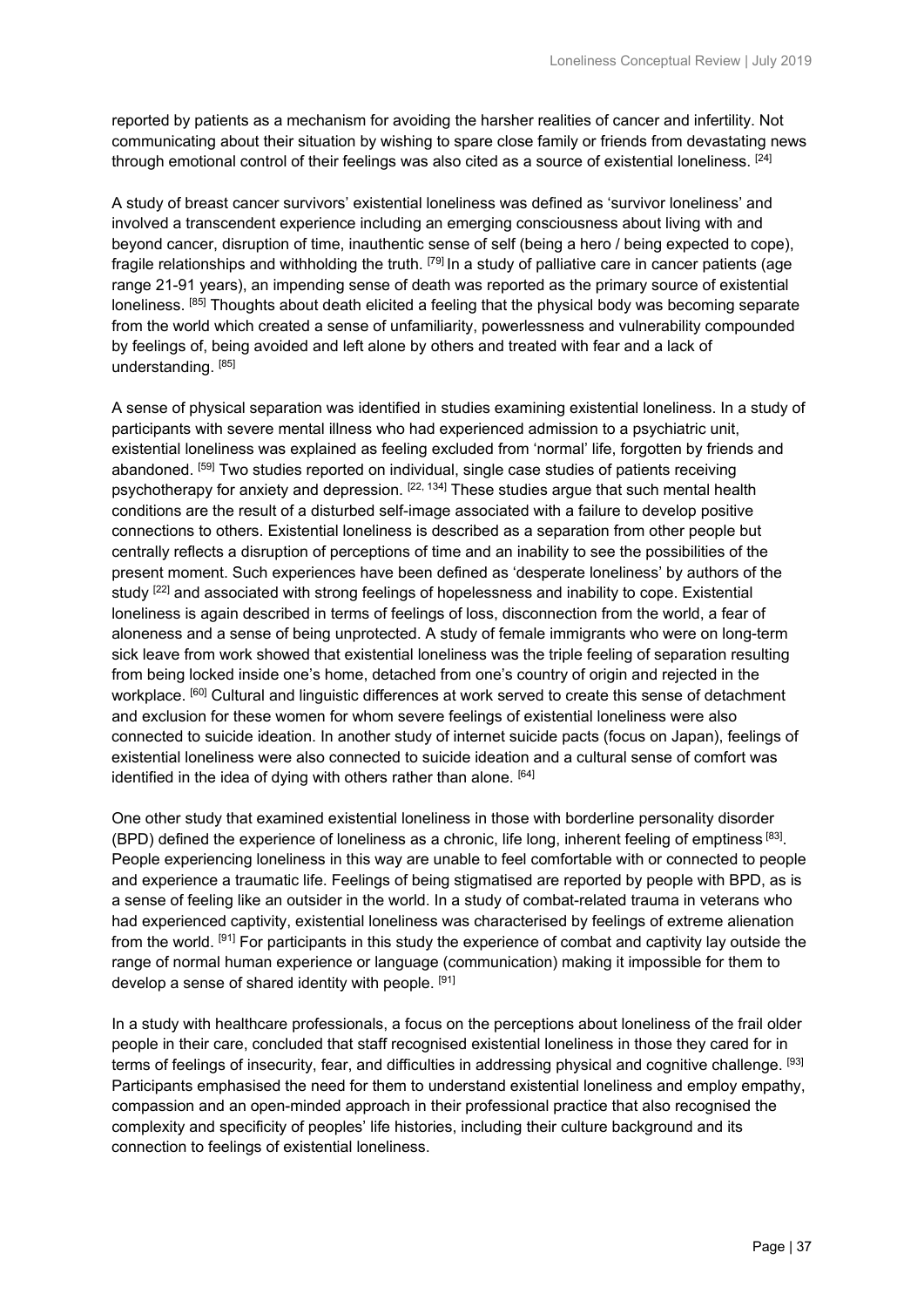#### Existential loneliness and older people living in community dwellings

Work emphasising the importance of conceptualising existential loneliness was reported in three studies about older population groups and highlighted the importance of both loss and resultant disconnection. [28, 49, 87]

A study of older people receiving home care, conceptualised existential loneliness in relation to a profound sense of suffering through a disconnection from life. [28] A sense of loss framed this experience of loneliness in three overlapping ways: (i) loss of connection to a life partner; (ii) loss of meaningful activity due to social isolation, and (ii) loss of health through physical frailty. The experience of frailty in old age was central to conceptualising existential loneliness in two studies. <sup>[49,</sup> <sup>87]</sup> The combination of biological and cognitive decline was significant in feelings of existential loneliness through the limitations of body, the restrictions of space and place and the disconnection from other people through the associated lack of capacity to engage with others. [49] A sense of disconnection is also reported by older frail people in terms of a lack of intimacy and acknowledgement that a life lacking in meaningful exchange creates a subjective experience of existential loneliness. [87] The loss of a partner was also reported by participants as significant in eliciting feelings of existential loneliness in this population group. [49, 87] Decline, loss and frailty in older age, then, present people with an awareness of their own mortality; a disconnection from life which is characterised by both social and emotional factors. For older people living with chronic conditions, existential loneliness was described as a sense of emptiness and detachment from the world and connection to negative emotions such as sadness, anxiety, anger and guilt. [116]

# **Evidence of addressing loneliness and inequalities through conceptual studies on loneliness**

The studies in this review variously reported on or specifically emphasised the demographic characteristics of participants including marital status, ethnicity, gender, age, and cognitive or physical illness or disability and these studies identify some aspects of the specificity of loneliness that is associated with inequality. However, no studies in this review presented a detailed analysis of the relationship between conceptualising and understanding loneliness, alleviating loneliness and inequality.

#### Completeness of the included evidence

The inclusive and open review question, precise search terms and focus on conceptual and theoretical approaches to loneliness returned a high number of relevant studies for inclusion. Some studies were not available within the short timeframe for this review and we excluded studies not in English meaning that some relevant studies may have been excluded. However, the systematic search strategy ensures that this overview represents a comprehensive summary of all existing eligible studies published prior to the search dates.

#### Summary statement on quality of the included evidence

Overall the quality of included studies was mixed but more studies were rated as higher quality (6+/8) than of lower quality. There is an extensive body of qualitative literature which conceptualises loneliness and does so by describing experiences at different stages or points in the life course and for diverse population groups in different settings and contexts. We can have high confidence that the evidence in this review contributes to conceptualising social loneliness and moderate confidence that the evidence contributes to conceptualising emotional loneliness and existential loneliness.

The rating of moderate confidence is due to minor concerns with relevance, and moderate concerns with methodological limitations, coherence and adequacy. Most published studies obtained appropriate ethics approval, although this was not always reported extensively. Methodological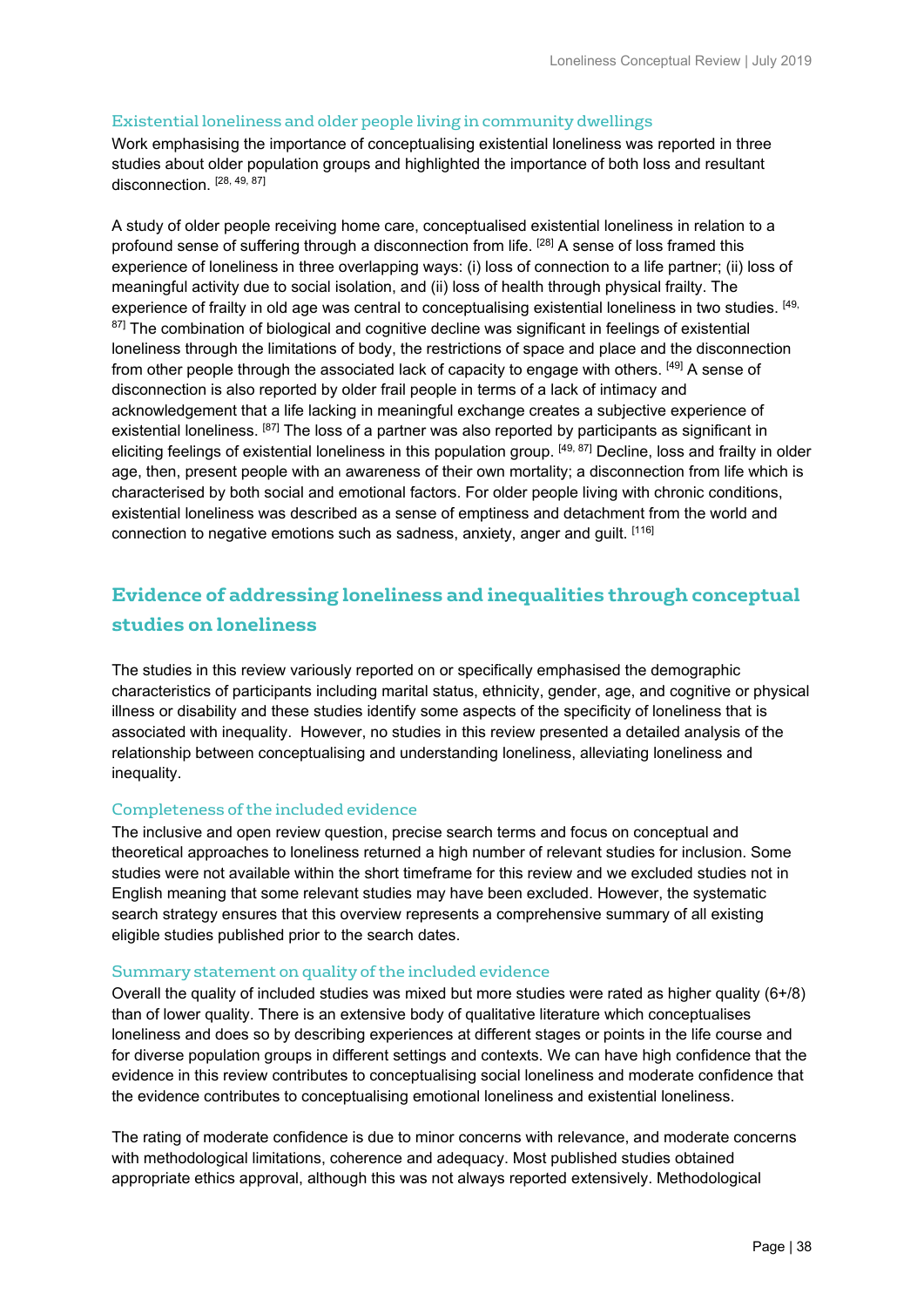weaknesses of these qualitative studies included a lack of exact details of the researcher's role, potential bias and influence on sample recruitment, setting and responses of participants. Grey literature was of mixed quality with high quality reports including details of methods, theoretical analysis and recognition of limitations and low quality (credibility) reports providing little detail of methods and commonly taking participant accounts at face value without theoretical analysis.

#### Strengths and limitations of the review process

The rigorous and systematic search strategy and comprehensive nature of this review is a strength. The focus on concepts, models, theories and frameworks of loneliness means that it is possible that some relevant evidence is not included. The pre-publication of our protocol on PROSPERO ensures methodological transparency and mitigates against potential post-hoc decision making which can introduce bias to the process. Dual screening of searches and data extraction and independent quality assessment of included reviews ensured a rigorous process.

There is a potential risk of publication lag, wherein possible important new evidence that has not yet been included in published articles and reports and is not identified and included.

The use of the CERQual criteria introduces an element of subjective judgement. A consistent approach to judgements across the different interventions has been applied but it should be recognised that these judgements are open to interpretation.

#### Implications for research, policy and practice

- 1. The conceptualisation of social loneliness, emotional loneliness and existential loneliness reported in this review reflects established theoretical frameworks for understanding loneliness and can be recommended for decision making in policy and practice
- 2. The evaluation of the findings in this review of moderate confidence in the evidence for emotional and existential types of loneliness largely relates to methodological issues in the conduct of the research. There is, therefore, considerable potential to generate a more robust evidence base for policy and practice, especially prevention and intervention development and evaluation.
- 3. There is an extensive body of qualitative research conceptualising predominantly social loneliness. This understates the significance of emotional and existential loneliness. Therefore, there is scope in research, policy and practice to explore in more detail the different types of loneliness and their interrelationships to understand who feels lonely, when where and in what contexts. This suggests a need to evaluate the way loneliness is conceptualised in our commonly used measurement tools. This will offer an evidence-based foundation for developing policy and practice and developing more tailored interventions.
- 4. Most studies focus on older people and we would recommend studies which focus on a wider range of age groups in different social contexts.
- 5. There is a dearth of studies focusing on loneliness in young people and we would recommend studies which focus on this population group.
- 6. A more sophisticated approach to understanding loneliness in the life course should recognise issues of transition and change, and examine how experiences are influenced by specific socio-cultural and personal influences which have an impact on subsequent life trajectory.
- 7. A more sophisticated approach to understanding conceptualisations of loneliness and key theoretically informed issues including identity (e.g. gender, ethnicity, disability, socioeconomic status), trauma or survivorship and stigma.
- 8. The extensive qualitative literature conceptualising loneliness is mainly reported separately from quantitative studies. We would recommend high quality mixed methods study designs that employ rigorous and systematic quantitative methods, longitudinal process evaluations and cost effectiveness evaluations.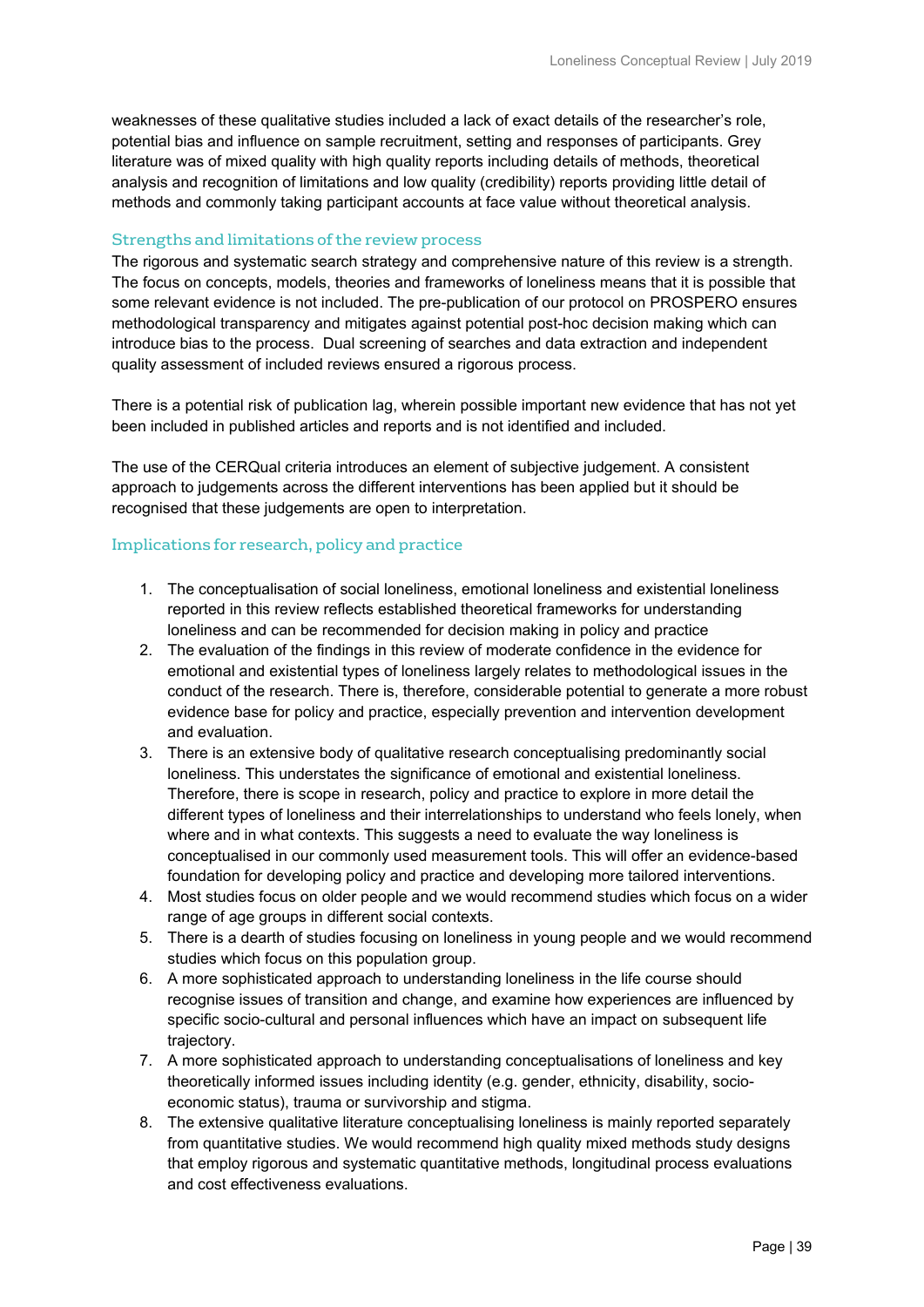9. Research, policy and practice approaches to loneliness can be enhanced through coproduction methods involving mutually beneficial working practices in service design, implementation and evaluation.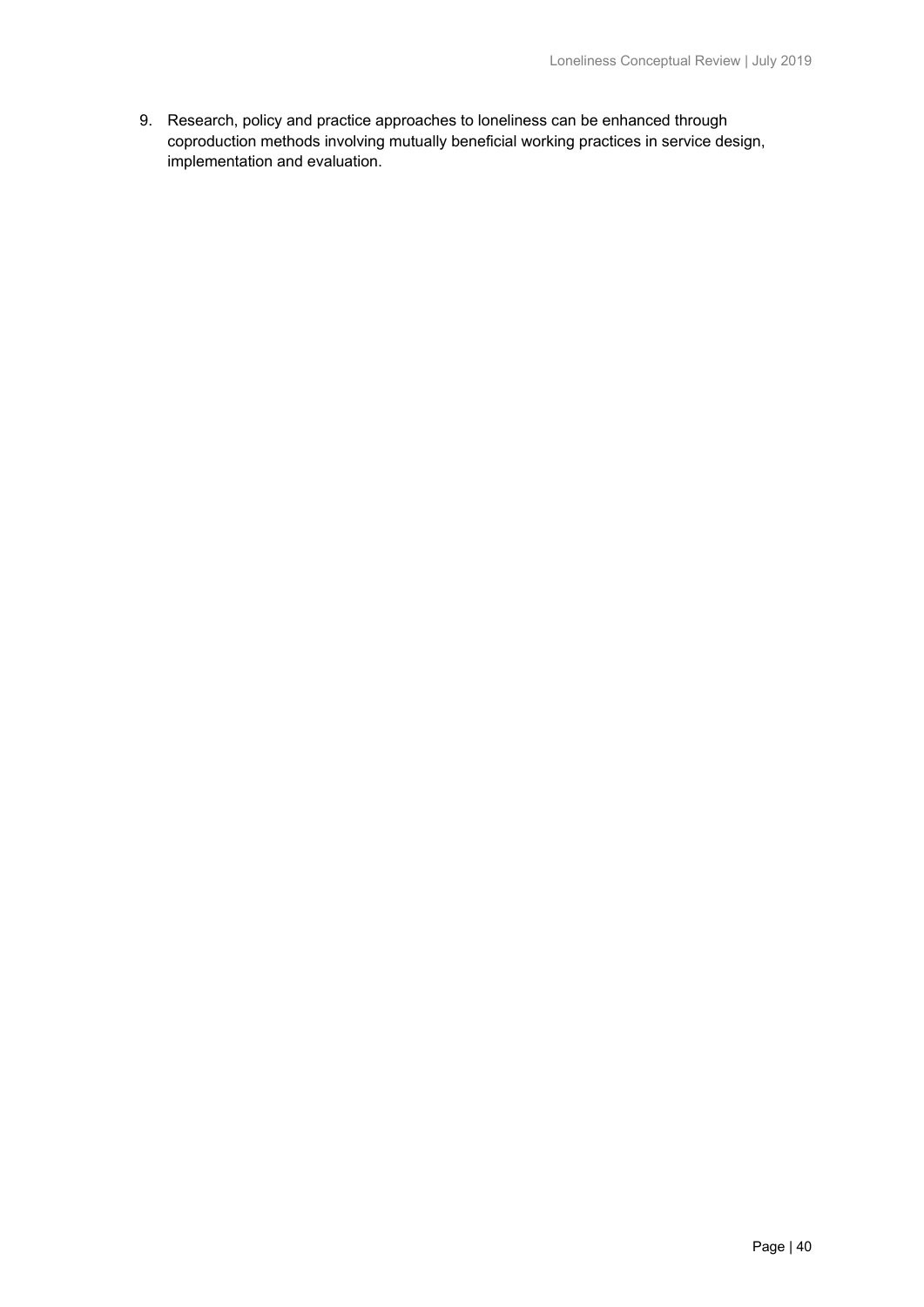# **References**

Included studies (qualitative)

#### Published qualitative articles

Adams, R., Mosher, C., Abonour, R., Robertson, M., Champion, V., & Kroenke, K. (2016). Cognitive and situational precipitants of loneliness among patients with cancer: A qualitative analysis. *Oncology Nurses Forum,* 43(2): 156-63.

Anaker, A., von Koch, L., Heylighen, A., & Elf, M. (2018). It's lonely: Patients experiences of the physical environment at a newly built stroke unit. *Health Environments Research & Design Journal*, 1- 12.

Apostolopoulos, Y., Sanmez, S., Hege, A., & Lemke, M. (2016). Work strain, social isolation and mental health of long-haul truckers. *Occupational Therapy in Mental Health,* 32(1): 50-69.

Ballin, L., & Balandin, S., (2007) An exploration of loneliness: Communication and the social networks of older people with cerebral palsy. *Journal of Intellectual and Developmental Disability*, 32(4): 315- 26.

Bantry-White, E., O'Sullivan, S., Kenny, L., & O'Connell, C. (2018). The symbolic representation of community in social isolation and loneliness among older people: Insights for intervention from a rural Irish case study. *Health and Social Care in the Community*, 26(4): 552-559.

Barke, J. (2017). Community-based research and approaches to loneliness prevention. *Working with older people*, 21(2): 115-123.

Bates, J., & Machin, A. (2015). Locality, loneliness and lifestyle: a qualitative study of factors influencing women's health perceptions. *Health and Social Care in the Community*, 24(5): 639-648.

Bennett, K., & Victor, C. (2012). 'He wasn't in that chair': What loneliness means to widowed older people. *International Journal of Ageing and Later Life*, 7(1): 33-52.

Bess, K., & Doykos, B. (2014). Tied together: Building relational well-being and reducing social isolation through place-based parent education. *Journal of Community Psychology*, 42(3): 268-284.

Bower, M., Conroy, E., Perz, J. (2017). Australian homeless persons experiences of social connectedness, isolation and loneliness. *Journal of Health and Social Care in the Community*, 26(2): 241-248.

Breck, B., Dennis, C., & Leedahl, S. (2018). Implementing reverse mentoring to address social isolation among older adults. *Journal of Gerontological Social Work*, 61(3): 1-13.

Canham, S. (2015). What's loneliness got to do with it? Older women who use benzodiazepines. *Australasian Journal on Ageing*, 34(1): 7-12.

Cela, E., & Fokkema, T. (2017). Being lonely later in life: A qualitative study among Albanians and Moroccans in Italy. *Journal of Ageing and Society*, 37(6): 1197-1226.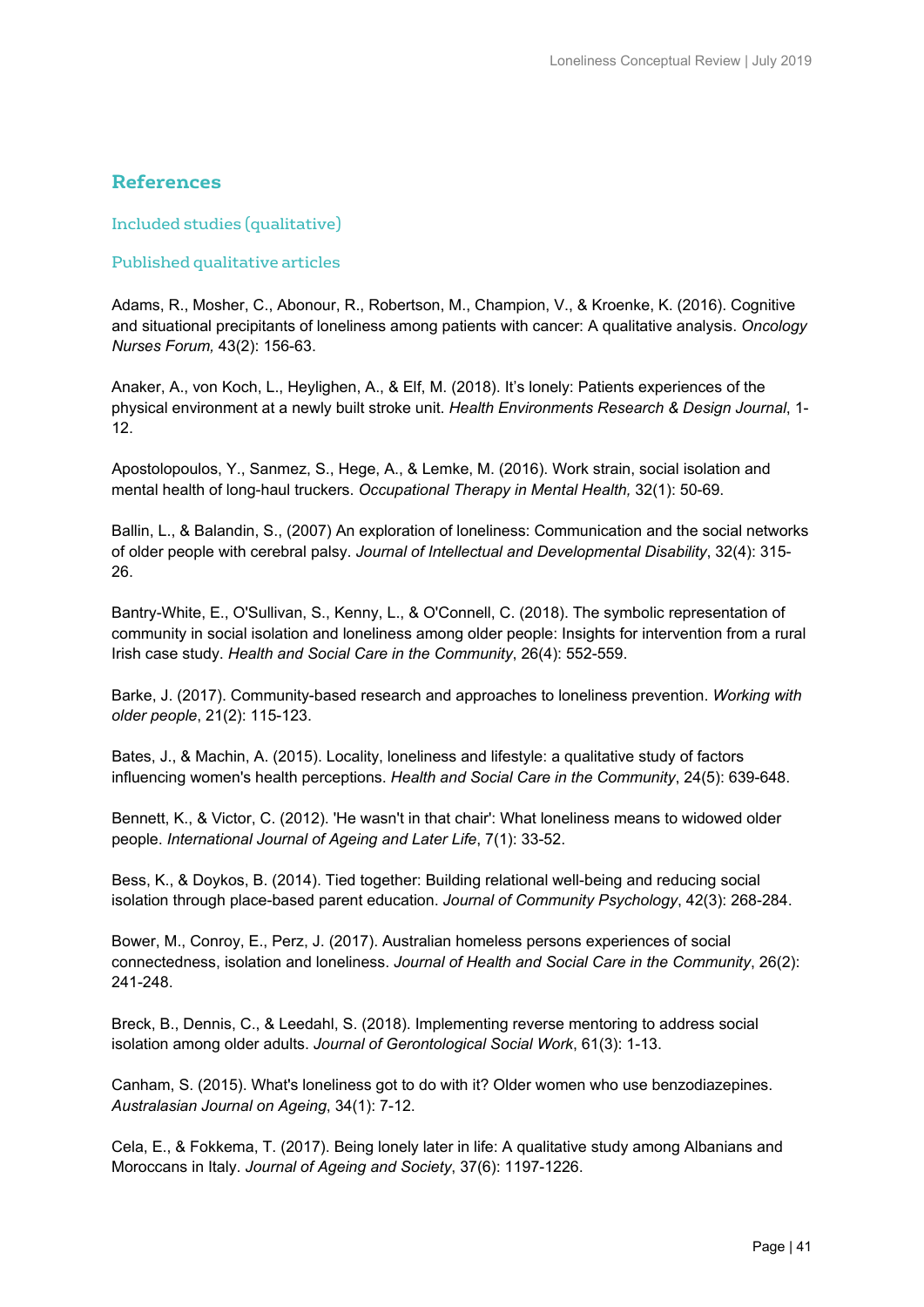Cherry, K., & Smith, D. (1993). Sometimes I cry: The experience of loneliness for men with AIDS. *Journal of Health Communication*, 5(3): 181-208.

Cloutier-Fisher, D., Kobayashi, K., Smith, A. (2011). The subjective dimension of social isolation: A qualitative investigation of older adults' experiences in small social support networks. *Journal of Aging Studies*, 25(4): 407-414.

Costello, J. (2002). Grief and loneliness in older people: case study accounts of conjugal bereavement. *Quality in Ageing: Policy, practice and research*, 3(4): 3-11.

Cross, C. (2016). 'They're very lonely': Understanding the fraud victimisation of seniors. *International Journal for Crime, Justice and Social Democracy*, 5(4): 60-75.

Dahlberg, K. (2007). The enigmatic phenomenon of loneliness. *International Journal of Qualitative Studies on Health and Well-Being*, 2(4): 195-207.

Davies, N., Crowe, M., & Whitehead, L. (2016). Establishing routines to cope with the loneliness associated with widowhood: a narrative analysis. *Journal of Psychiatric and Mental Health Nursing*, 23(8): 532-539.

Esposito, M. (2015). Women in prison: unhealthy lives and denied well-being between loneliness and seclusion. *Journal of Crime Law and Social Change,* 63(3): 137–158.

Fry, J., & Bloyce, D. (2017). 'Life in the travelling circus': A study of loneliness, work stress, and money issues in touring professional golf. *Sociology of Sport Journal*, 34(2): 1-34.

Goldberg, C. (2001). Loneliness and dread as time sense disturbances. *Journal of Contemporary Psychotherapy*, 31(4): 269-278.

Goll, J., Charlesworth, G., Scior, K., Stott, J. (2015). Barriers to social participation among lonely older adults: The influence of social fears and identity. *PLoS ONE*, 10(2): e0116664.

Goossens, J., Delbaere, I., Beeckman, D., Verhaeghe, S., & Van Hecke, A. (2015). Communication difficulties and the experience of loneliness in patients with cancer dealing with fertility issues: A qualitative study. *Oncology Nursing Forum*, 42(1): 34-43.

Graneheim, U., & Lundman, B. (2010). Experiences of loneliness among the very old: The Umea 85+ project. *Aging and Mental Health Journal*, 14(4): 433-438.

Hauge, S., & Kirkevold, M. (2012). Variations in older persons' descriptions of the burden of loneliness. *Scandinavian Journal of Caring Sciences*, 26(3): 553-560.

Heenan, D. (2011). How local interventions can build capacity to address social isolation in dispersed rural communities: A case study from Northern Ireland. *Ageing International Journal*, 36(4): 475-491.

Hemberg, J., Nyqvist, F., & Nasman M. (2018). Homeless in life loneliness experienced as existential suffering by older adults living at home: a caring science perspective. *Scandinavian Journal of Caring Sciences*. DOI: 10.1111/scs.12642

Hemingway, A., & Jack, E. (2013). Reducing social isolation and promoting well being in older people. *Quality in Ageing: Policy, practice and research*, 14(1): 25-35.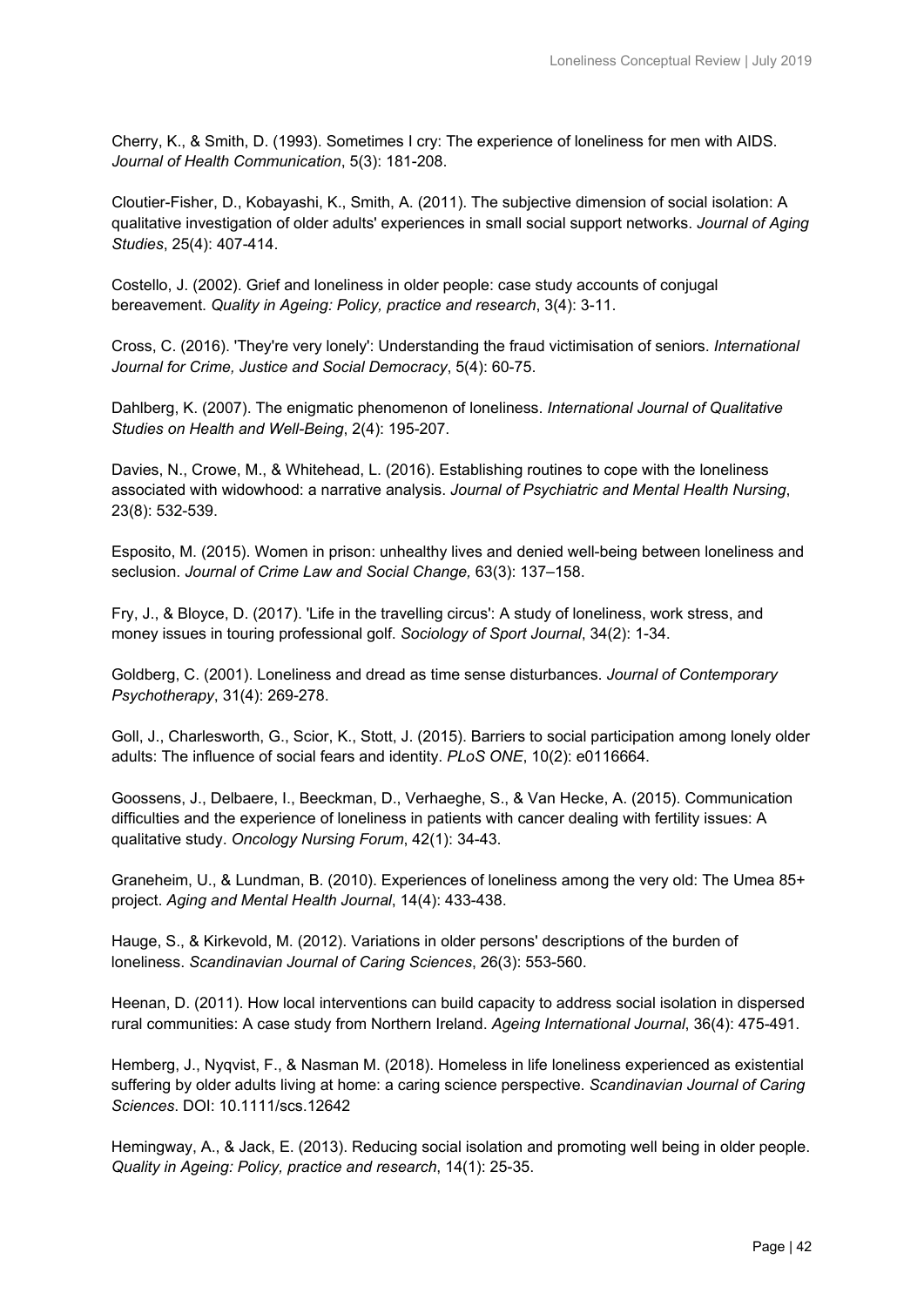Heravi-Karimooi, M., Anoosheh, M., Foroughan, M., Sheykhi, M., & Hajizadeh, E. (2010). Understanding loneliness in the lived experiences of Iranian elders. *Scandinavian Journal of Caring Sciences*, 24(2): 274-80.

Hinton, W., & Levkoff, S. (1999). Constructing Alzheimer's: Narratives of lost identities, confusion and loneliness in old age. *Journal of Culture Medicine and Psychiatry*, 23(4): 453-475.

Hislop, D., Axtell, C., Collins, A., Daniels, K., Glover, J., Niven, K. (2015). Variability in the use of mobile ICTs by homeworkers and its consequences for boundary management and social isolation. *Journal of Information and Organization*, 25(4): 222-232.

Hollenbeck, C., & Patrick, V. (2017). Alleviating survivor loneliness: The value of expressive gift systems in peer-to-peer online patient survivor networks. *Review of Marketing Research,* 14: 139-160

Holtz, C., Sowell, R., & Velasquez, G. (2012). Oaxacan Women with HIV/AIDS: Resiliency in the Face of Poverty, Stigma, and Social Isolation*. Journal of Women & Health,* 52(6): 517-535.

Honigh-de Vlaming, R., Haveman-Nies, A., Ziylan, C., Renes, R. (2013). Acceptability of the components of a loneliness intervention among elderly Dutch People: A qualitative study. *American Journal of Health Education*, 44(3): 136-145.

Houston, K. (2016). Social isolation and health in widowhood: A qualitative study of Nepali widows' experiences. *Health Care For Women International,* 37(12): 1277-1288.

Howard, A., Agllias, K., Bevis, M., & Blakemore, T. (2018) How social isolation affects disaster preparedness and response in Australia: Implications for social work. *Australian Social Work Journal*, 71(4): 392-404.

Howard, A., Tan de Bibiana, J., Smillie, K., Goddard, K., Pritchard, S., Olson, R., & Kazanjian, A. (2014). Trajectories of social isolation in adult survivors of childhood cancer. *Journal of Cancer Survivorship*, 8(1): 80-93.

Hubach, R., DiStefano, A., & Wood, M. (2012). Understanding the influence of loneliness on HIV risk behavior in young men who have sex with men. *Journal of Gay & Lesbian Social Services*, 24(4): 371-395.

Hurtado-de-Mendoza, A., Gonzales, F., Serrano, A., & Kaltman S. (2014). Social isolation and perceived barriers to establishing social networks among Latina immigrants. *American Journal of Community Psychology*, 53(1): 73-82.

Janta, H., Lugosi, P., & Brown, L. (2014). Coping with loneliness: A netnographic study of doctoral students. *Journal of Further and Higher Education,* 38(4): 553-571.

Jerrome, D. (1983). Lonely women in a friendship club. *British Journal of Guidance and Counselling*, 11(1): 10-20.

Karlsson, E., Andersson, K., & Ahlstrom B. (2013). Loneliness despite the presence of others - Adolescents' experiences of having a parent who becomes ill with cancer. *European Journal of Oncology Nursing*, 17(6): 697-703.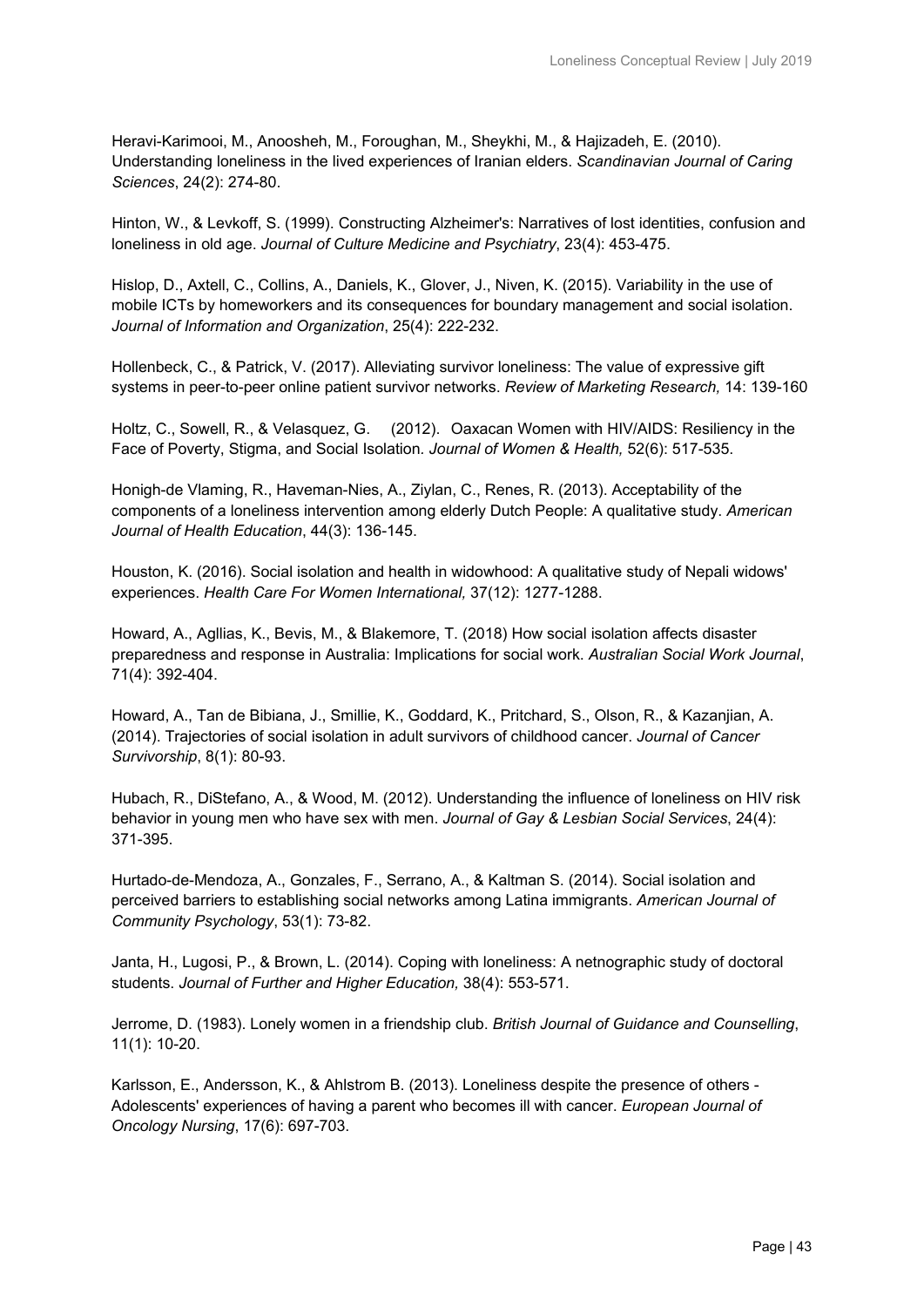Kelchtermans, G., Piot, L., & Ballet, K. (2011). The lucid loneliness of the gatekeeper: Exploring the emotional dimension in principals' work lives. *Oxford Review of Education*, 37(1): 93-108.

Kharicha, K., Iliffe, S., Manthorpe, J., Chew-Graham, C., Cattan, M., Goodman, C., Kirby-Barr, M., Whitehouse, J., & Walters, K. (2017). What do older people experiencing loneliness think about primary care or community based interventions to reduce loneliness? A qualitative study in England. *Journal of Health and Social Care in the Community*, 25(6): 1733–1742.

Kirkevold, M., Moyle, W., Wilkinson, C., Meyer, J., & Hauge, S. (2013). Facing the challenge of adapting to a life 'alone' in old age: the influence of losses. *Journal of Advanced Nursing*, 69(2): 394- 403.

Korumaz, M. (2016). Invisible barriers: The loneliness of school principals at Turkish elementary schools. *South African Journal of Education,* 36(4): 1-12.

Lanyon, L., Worrall, L., & Rose, M. (2018). Combating social isolation for people with severe chronic aphasia through community aphasia groups: consumer views on getting it right and wrong. *Journal of Aphasiology*, 32(5): 1-25.

Larsson, H., Ramgard, M., Bolmsjo, I. (2017). Older persons' existential loneliness, as interpreted by their significant others - An interview study. *BMC Geriatrics Journal,* 17(1): 138. DOI - 10.1186/s12877-017-0533-1.

Lee, H., Coenen, A., & Heim, K. (1994). Island living: The experience of loneliness in a psychiatric hospital. *Journal of Applied Nursing Research*, 7(1): 7-13.

Lindgren, B., Sundbaum, J., Eriksson, M., Graneheim, U. (2014). Looking at the world through a frosted window: Experiences of loneliness among persons with mental ill-health. *Journal of Psychiatric and Mental Health Nursing,* 21(2): 114-120.

Lou, V., & Ng, J. (2012). Chinese older adults' resilience to the loneliness of living alone: A qualitative study. *Journal of Aging and Mental Health,* 16(8): 1039-46.

Mackowicz, J., & Wnek-Gozdek, J. (2018). Centenarians' experience of (non-) loneliness life lessons*. Journal of Educational Gerontology,* 44(5): 308-315.

McHugh Power, J., Hannigan, C., Carney, S., & Lawlor, B. (2017). Exploring the meaning of loneliness among socially isolated older adults in rural Ireland: A qualitative investigation. *Journal of Qualitative Research in Psychology*, 14(4): 394-414.

McInnis, G., & White, J. (2001). A phenomenological exploration of loneliness in the older adult. *Archives of Psychiatric Nursing,* 15(3): 128-139.

McLaughlin, C., & Sillence, E. (2018). Buffering against academic loneliness: The benefits of social media-based peer support during postgraduate study. *Active Learning in Higher Education:* 1-14.

Milsom, J., Beech, A., & Webster, S. (2003). Emotional loneliness in sexual murderers: A qualitative analysis. *Sexual Abuse: A Journal of Research and Treatment,* 15(4): 285-296.

Muir, J., & McGrath, L. (2018). Life lines: Loss, loneliness and expanding meshworks with an urban Walk and Talk group. *Journal of Health & Place*, 53: 164-172.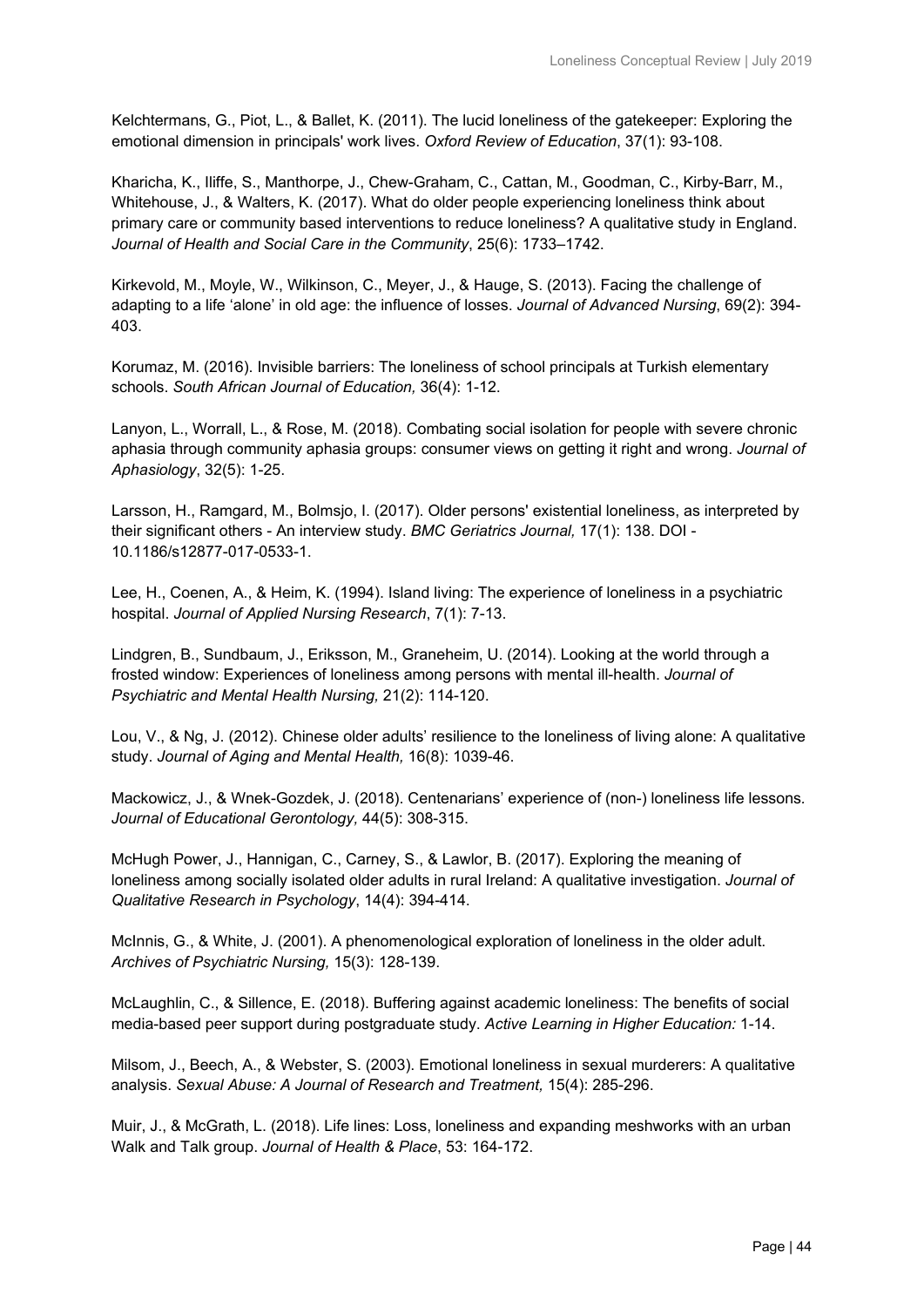Nilsson, B. (2008) The tune of want in the loneliness melody -- loneliness experienced by people with serious mental suffering. *Scandinavian Journal of Caring Sciences*, 22(2): 161-9.

Nortvedt, L., Lohne, V., Kumar, B., & Hansen, H. (2016). A lonely life-A qualitative study of immigrant women on long-term sick leave in Norway. *International Journal of Nursing Studies,* 54: 54-64.

Nunkoosing, K. (2013). Commentary on 'Resisting loneliness' dark pit: A narrative therapy approach'. *Tizard Learning Disability Review*, 18(1): 28-30.

Nunkoosing, K., & John, M. (1997). Friendships, relationships and the management of rejection and loneliness by people with learning disabilities. *Journal of Intellectual Disabilities*, 1(1): 10-18.

Nystrom, M. (2006). Aphasia - An existential loneliness: A study on the loss of the world of symbols. *International Journal of Qualitative Studies on Health and Well-Being*, 1(1): 38-49.

Ojembe, B., & Kalu, M. (2018). Describing reasons for loneliness among older people in Nigeria. *Journal of Gerontological Social Work,* 61(3): 1-19.

Ozawa-de Silva, C. (2008). Too lonely to die alone: Internet suicide pacts and existential suffering in Japan. *Journal of Culture Medicine and Psychiatry,* 32(4): 516-51.

Paque, K., Bastiaens, H., Van Bogaert, P., & Dilles, T. (2018). Living in a nursing home: a phenomenological study exploring residents' loneliness and other feelings. *Scandinavian Journal of Caring Sciences,* 32(4): 1477-1484.

Parigi, P., & Henson, W. (2014). Social isolation in America. *Annual Review of Sociology* 40: 153-171.

Park, H., Morgan, T., Wiles, J., & Gott, M. (2018). Lonely ageing in a foreign land: Social isolation and loneliness among older Asian migrants in New Zealand. *Journal of Health & Social Care in the Community*, 27(3): 740-747.

Pedersen, P., Andersen, P., & Curtis, T. (2012). Social relations and experiences of social isolation among socially marginalized people. *Journal of Social and Personal Relationships*, 29(6): 839-858.

Pettigrew S., & Roberts, M. (2008). Addressing loneliness in later life. *Journal of Aging and Mental Health*, 12(3): 302-309.

Pettigrew, S., Donovan, R., Boldy, D., & Newton, R. (2014). Older people's perceived causes of and strategies for dealing with social isolation. *Journal of Aging and Mental Health*, 18(7): 914-920.

Piat, M., Sabetti, J., & Padgett, D. (2018). Supported housing for adults with psychiatric disabilities: How tenants confront the problem of loneliness. *Journal of Health & Social Care in the Community,*  26(4): 191-198.

Pirhonen, J., Tiilikainen, E., & Pietila, I. (2018). Ruptures of affiliation: Social isolation in assisted living for older people. *Journal of Ageing and Society*, 38(9): 1868-1886.

Power, J., Hannigan, C., Carney, S., & Lawlor, B. (2017). Exploring the meaning of loneliness among socially isolated older adults in rural Ireland: a qualitative investigation. *Qualitative Research in Psychology*, 14(1): 1868-1886.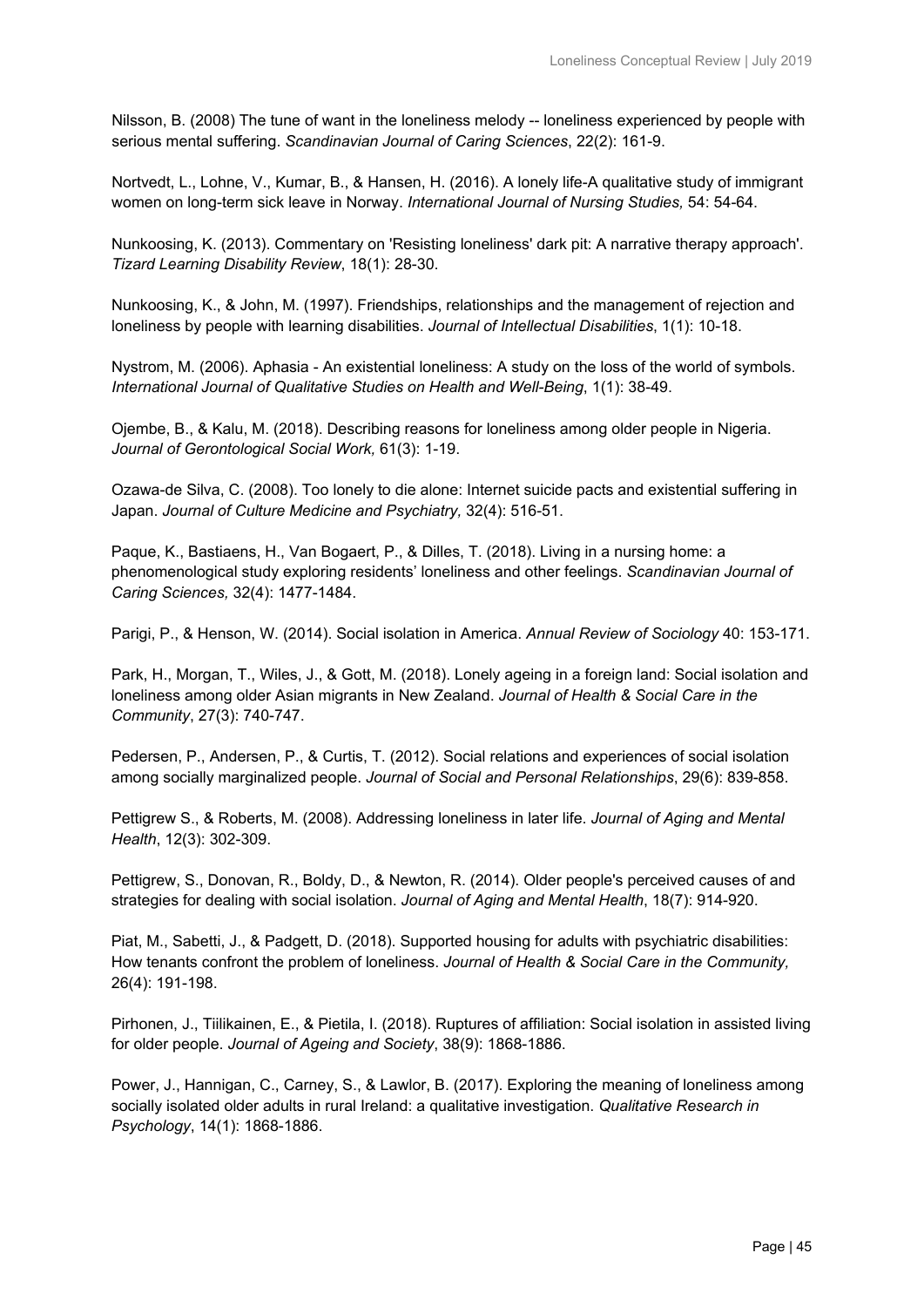Pramuditha, M. (2014). Exploring the experience of loneliness among older Sinhalese immigrant women in Canada. *Perspectives (Gerontological Nursing Association Canada)*, 37(1): 6-14.

Rokach, A. (1988). The experience of loneliness: A tri-level model. *The Journal of Psychology Interdisciplinary and Applied,* 122(6): 531-544.

Rokach, A. (1989). Loneliness: The Experience and Its Antecedents. *The journal of Psychology*, 123(4): 369-384.

Roos, V., & Klopper, H. (2010). Older Persons' Experiences of Loneliness: A South African Perspective. *Journal of Psychology in Africa*, 20(2): 281-290.

Roos, V., & Malan, L. (2012). The role of context and the interpersonal experience of loneliness among older people in a residential care facility. *Journal of Global Health Action,* 5: 1-10.

Rosedale, M. (2009). Survivor loneliness of women following breast cancer. *Oncology Nursing Forum,* 36(2): 175-83.

Russell, C., & Schofield, T. (1999). Social isolation in old age: a qualitative exploration of service providers' perceptions. *Journal of Ageing and Society,* 19(1): 69 – 91.

Sa'ar, A. (2001). Lonely in your firm grip: Women in Israeli-Palestinian families. *Journal of the Royal Anthropological Institute*, 7(4): 723–739.

Sagan, O. (2017). The loneliness of personality disorder: A phenomenological study. *Journal of Mental Health and Social Inclusion*, 21(4): 213-221.

Sagan, O. (2008). The loneliness of the long-anxious learner: Mental illness, narrative biography and learning to write. *Journal of Psychodynamic Practice*, 14(1): 43-58.

Salas, C., Casassus, M., Rowlands, L., Pimm, S., & Flanagan, D. (2018). 'Relating through sameness': a qualitative study of friendship and social isolation in chronic Traumatic Brain Injury. *Journal of Neuropsychological Rehabilitation*, 28(7): 1161-1178.

Sand. L., & Strang, P. (2006). Existential loneliness in a palliative home care setting. *Journal of Palliative Medicine*, 9(6): 1376-1387.

Schirmer, W., & Michailakis, D. (2015). The lost Gemeinschaft: How people working with the elderly explain loneliness. *Journal of Aging Studies*, 33: 1-10.

Sjoberg, M., Edberg, A., Rasmussen, B., & Beck, I. (2018). Being acknowledged by others and bracketing negative thoughts and feelings: Frail older peoples' narrations of how existential loneliness is eased. *International Journal of Older People Nursing,* 14(2): DOI: 10.1111/opn.12213.

Smith, C. (1998). 'Men don't do this sort of thing': A case study of the social isolation of househusbands. *Journal of Men and Masculinities,* 1(2): 138-172.

Smith, J. (2012). Loneliness in older adults: An embodied experience. *Journal of Gerontological Nursing*, 38(8): 45-53.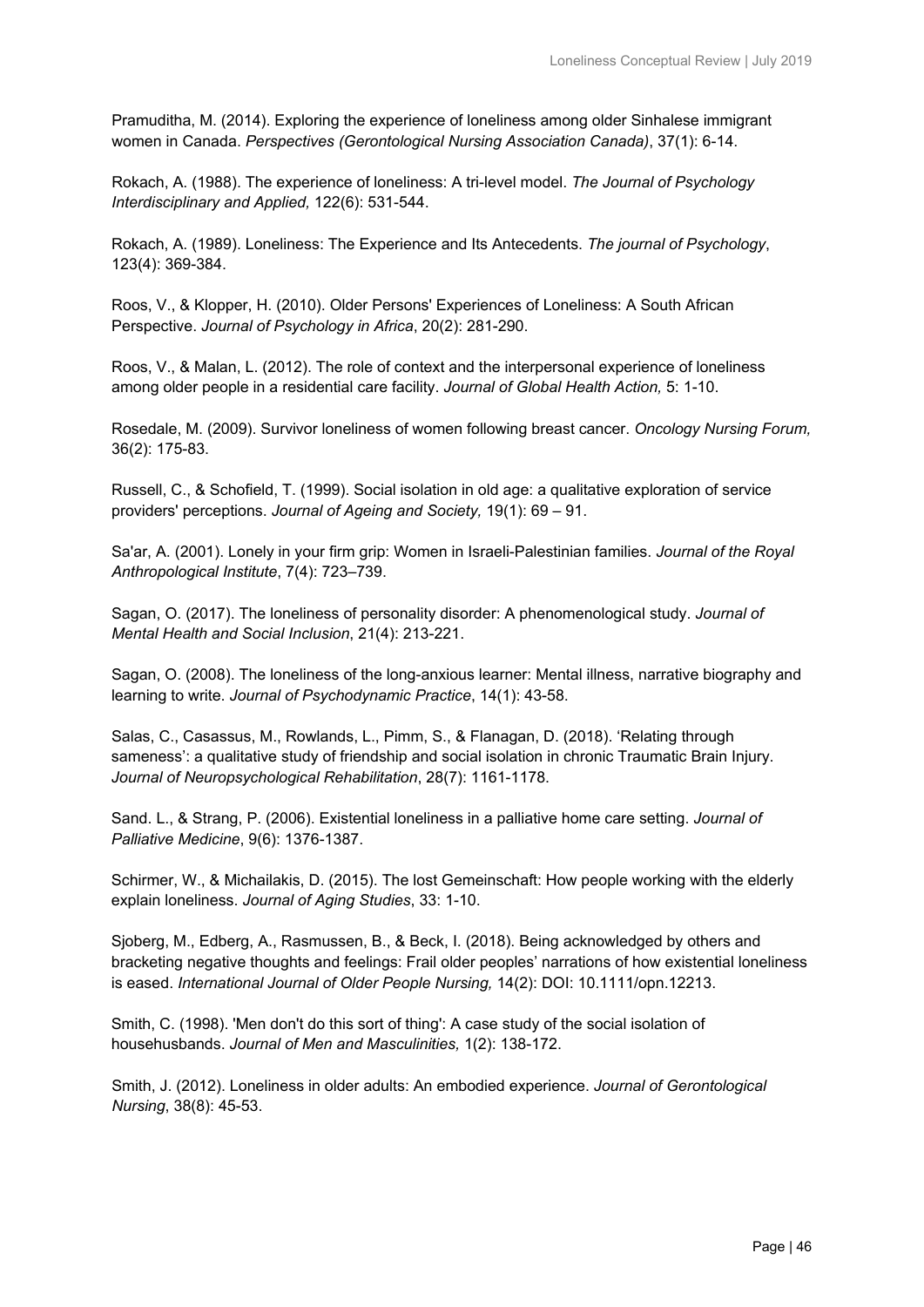Stanley, M., Moyle, W., Ballantyne, A., Jaworski, K., Corlis, M., Oxlade, D., Stoll, A., & Young, B. (2010). 'Nowadays you don't even see your neighbours': Loneliness in the everyday lives of older Australians. *Journal of Health & Social Care in the Community,* 18(4): 407-414.

Stein, J., & Tuval-Mashiach, R. (2015). Loneliness and isolation in life-stories of Israeli veterans of combat and captivity. *Psychological Trauma Theory Research Practice and Policy*, 7(2): 122-130.

Sullivan, M., Victor, C., & Thomas, M. (2016). Understanding and alleviating loneliness in later life: Perspectives of older people. *Quality in ageing: policy, practice and research*, 17(3): 168-178.

Sundstrom, M., Edberg, A., Ramgard, M., & Blomqvist, K., (2018) Encountering existential loneliness among older people: perspectives of health care professionals. *International Journal of Qualitative Studies on Health and Well-Being,* 13(1): 195-207.

Taube, E., Jakobsson, U., Midlov, P., & Kristensson, J. (2016). Being in a bubble: The experience of loneliness among frail older people. *Journal of Advanced Nursing,* 72(3): 631-640.

Theeke, L., Mallow, J., Gianni, C., Legg, K., & Glass, C. (2015). The experience of older women living with loneliness and chronic conditions in Appalachia. *Journal of Rural Mental Health*, 39(2): 61–72.

Tiilikainen, E., & Seppanen, M. (2017). Lost and unfulfilled relationships behind emotional loneliness in old age. *Journal of Ageing and Society*, 37(5): 1068-1088.

Topor, A., Ljungqvist, I., & Strandberg, E. (2016). The costs of friendship: severe mental illness, poverty and social isolation. *Psychosis - Psychological, Social and Integrative Approaches,* 8(4): 336- 345.

Van Bergen, D., Van Balkom, A., Smit, J., & Saharso, S. (2012). I felt so hurt and lonely. *Journal of Transcultural Psychiatry*, 49(1): 69-86.

van den Berg, J., Verberg, C., Scherpbier, A., Jaarsma, A., & Lombarts, K. (2017). Is being a medical educator a lonely business? The essence of social support. *Journal of Medical Education,* 51(3): 302-315.

van der Zwet, J., Koelewijn-van Loon, M., & van den Akker, M. (2009). Lonely patients in general practice: a call for revealing GPs' emotions? A qualitative study. *Journal of Family Practice,* 26(6): 501-509.

Vasileiou, K., Barnett, J., Barreto, M., Vines, J., Atkinson, M., Lawson, S., & Wilson, M. (2017). Experiences of loneliness associated with being an informal caregiver: A qualitative investigation. *Frontiers in Psychology*, 8: DOI -10.3389/fpsyg.2017.00585.

Vasileiou, K., Barnett, J., Barreto, M., Vines, J., Atkinson, M., Long, K., Bakewell, L., Lawson, S., & Wilson, M. (2019). Coping with loneliness at university: A qualitative interview study with students in the UK. *Journal of Mental Health and Prevention*, 13: 21-30.

Walkner, T., Weare, A., & Tully, M. (2018). "You get old. You get invisible": Social isolation and the challenge of communicating with aging women. *Journal of Women & Aging,* 30(1): 1-18.

Warren, B. (1993). Explaining social isolation through concept analysis. *Archives of Psychiatric Nursing*, 7(5): 270-276.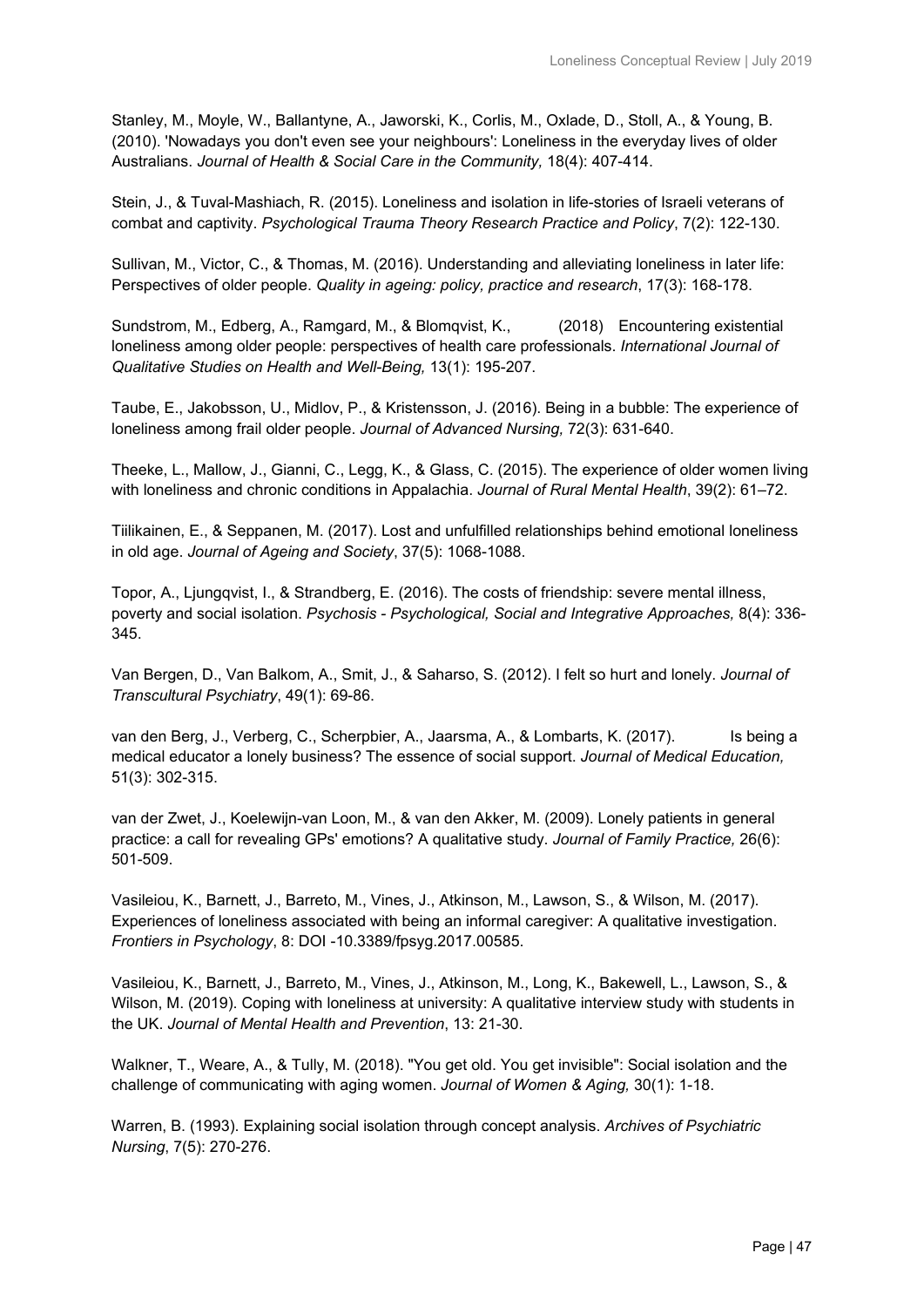Winterstein, T., & Eisikovits, Z. (2005). The experience of loneliness of battered old women. *Journal of Women & Aging*, 17(4): 3-19.

Wiseman, H. (2008). On failed intersubjectivity: Recollections of loneliness experiences in offspring of holocaust survivors. *American Journal of Orthopsychiatry,* 78(3): 350-358.

Wong, A., Chau, A., Fang, Y., & Woo, J. (2017). Illuminating the psychological experience of elderly loneliness from a societal perspective: A qualitative study of alienation between older people and society. *International Journal of Environmental Research and Public Health,* 14(7): e824. DOI - 10.3390/ijerph14070824.

Zumaeta, J. (2019). Lonely at the top: How do senior leaders navigate the need to belong? *Journal of Leadership & Organizational Studies,* 26(1): 111-135.

#### Mixed Methods

Barg, F., Huss-Ashmore, R., Wittink, M., Murray, G., Bogner, H., & Gallo, J. (2006). A mixed-methods approach to understanding loneliness and depression in older adults. *Journal of Gerontology*, 61(6): 329–339.

Chile, L., Black, X., & Neill, C. (2014). Experience and expression of social isolation by inner-city highrise residents. *Journal of Housing, Care and Support*, 17(3): 151–166.

Dong, X., Chang, E., Wong, E., & Simon, M. (2011). Perception and negative effect of loneliness in a Chicago Chinese population of older adults. *Archives of Gerontology and Geriatrics,* 54(1): 151-159.

Drageset, J., Eide, G., Dysvik, E., Furnes, B., & Hauge, S. (2015). Loneliness, loss, and social support among cognitively intact older people with cancer, living in nursing homes - A mixed-methods study. *Clinical Interventions in Aging*, 10: 1529-1536.

Finlay, J., & Kobayashi L. (2018) Social isolation and loneliness in later life: A parallel convergent mixed-methods case study of older adults and their residential contexts in the Minneapolis metropolitan area, USA. *Journal of Social Science & Medicine*, 208: 25-33.

Heinz, M. (2018). Communicating while transgender: Apprehension, loneliness, and willingness to communicate in a Canadian sample. *SAGE Open*, 8(2): 1-17.

Hinojosa, R., Haun, J., Hinojosa, M., & Rittman, M. (2011). Social isolation poststroke: Relationship between race/ethnicity, depression, and functional independence. *Topics in Stroke Rehabilitation*, 18(1): 79-86.

Kvaal, K., Halding, A., & Kvigne, K., (2014). Social provision and loneliness among older people suffering from chronic physical illness. A mixed-methods approach. *Scandinavian Journal of Caring Sciences*, 28(1): 104-111.

Marcille, L., Cudney, S., & Weinert, C. (2012). Loneliness as experienced by women living with chronic illness in rural areas. *Journal of Holistic Nursing*, 30(4): 244-252.

Merz, E., & de Jong Gierveld, J. (2016). Childhood memories, family ties, sibling support and loneliness in ever-widowed older adults: quantitative and qualitative results. *Journal of Ageing and Society*, 1(3): 1-28.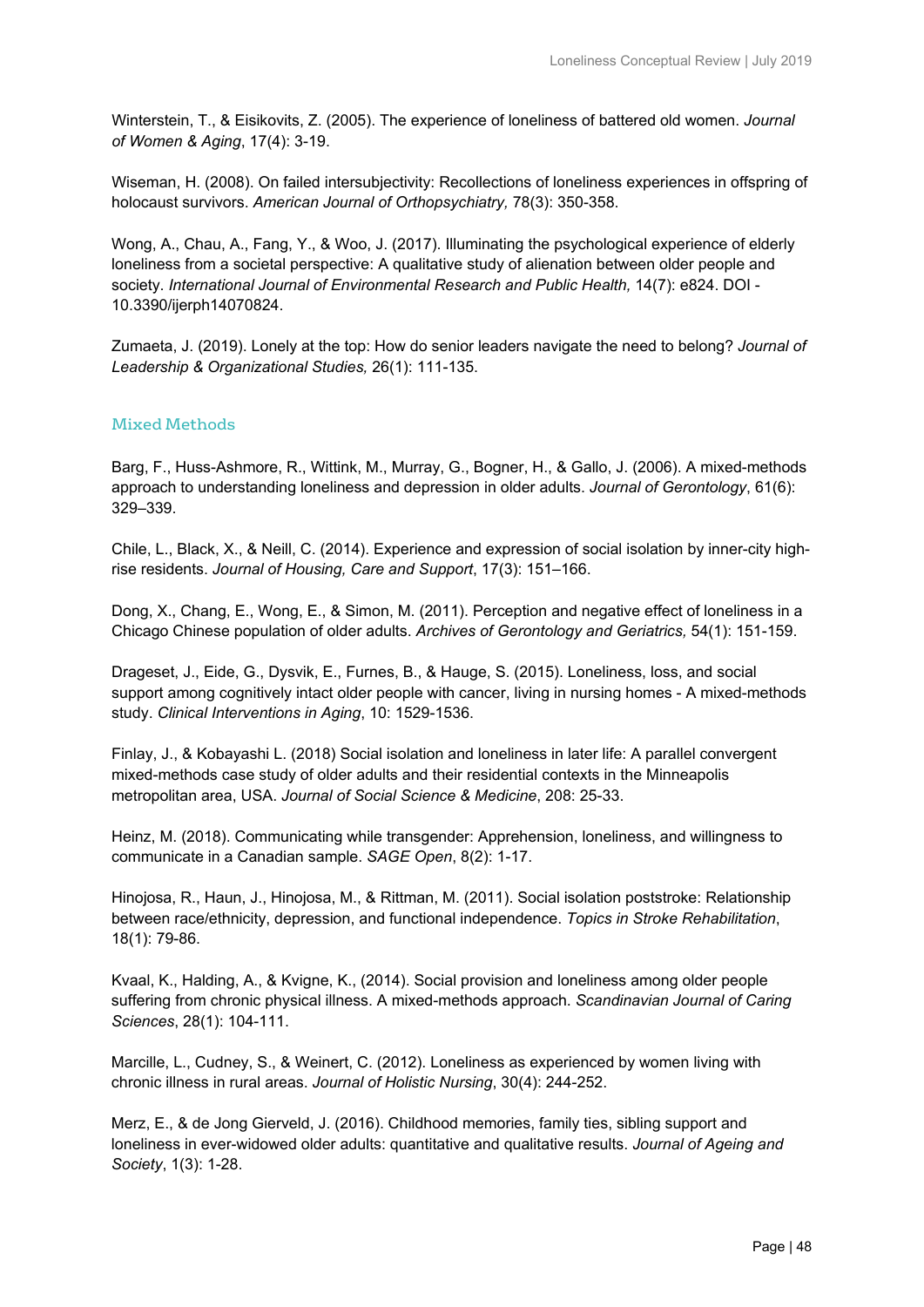Rew, L. (2002). Relationships of sexual abuse, connectedness, and loneliness to perceived wellbeing in homeless youth. *Journal for Specialists in Paediatric Nursing,* 7(2): 51-63.

Sawir, E., Marginson, S., Deumert, A., Nyland, C., & Ramia, G. (2008). Loneliness and international students: An Australian study. *Journal of Studies in International Education*, 12(2): 148-180.

Tahir, L., Thakib, M., Hamzah, M., Said, M., & Musah, M. (2017). Novice head teachers' isolation and loneliness experiences: A mixed-methods study. *Journal of Educational Management Administration & Leadership*, 45(1): 164-189.

#### Book Chapters

Corcoran, R., & Marshall, G. (2017). From lonely cities to prosocial places: How evidence-informed urban design can reduce the experience of loneliness. In O. Sagan & E. Miller (Ed.), *Narratives of Loneliness: Multidisciplinary Perspectives from the 21st Century* (pp. 127-139), London: Routledge.

de Jong Gierveld, J., & Broese Van Groenou, M. I. (2016). Older couple relationships and loneliness. In J. Bookwala (Ed.), *Couple relationships in Mid and Late Life: Their Nature, Complexity and Role in Health and Illness* (pp. 57-76), Washington: American Psychological Association.

de Jong Gierveld, J., van Tilburg, T., & Dykstra, P. (2018). New ways of theorizing and conducting research in the field of loneliness and social isolation. In A. Vangelisti & D. Perlman (Ed.), *The Cambridge Handbook of Personal Relationships* (pp. 391-404), New York: Cambridge University Press

Gedvilaite-Kordusiene, M. (2018). Loneliness in Lithuanian transnational families: I am happy if my children are happy? In O. Sagan & E. Miller (Ed.), *Narratives of Loneliness: Multidisciplinary Perspectives from the 21st Century*, London: Routledge.

Lake, T. (1985). *Loneliness – why it happens and how to overcome it*. London: Sheldon Press.

Rook, K. (1984). Interventions for loneliness: A review and analysis. In L. Peplau & S. Goldston (Ed.), *Preventing the harmful consequences of severe and persistent loneliness* (pp. 47-80), Washington, DC: US Government Printing Office.

#### Grey Literature

Batsleer, J., Duggan, J., McNicol, S., Spray, S., & Angel, K. (2018). Loneliness connects us: Young people exploring and experiencing loneliness and friendship. 42nd Street, The Co-Op foundation. UK.

Essex, R. (2010). Parental experiences of the 'time together' home visiting intervention: an attachment theory perspective. University of East London. PhD Thesis. UK.

Haines, S. (2018). An evaluation of Rainbow Services Community Builder project. Rainbow Services and HWE Insights. UK.

Hall, V. (2012). The experience of 'coupled loneliness': A phenomenological investigation with nine women. Union Institute & University Cincinnati, Ohio. PhD Thesis. USA.

Huijbers, K. (2018, UK). The Advocacy Project user focused monitoring evaluation report: Loneliness and social isolation. The Advocacy Project. UK.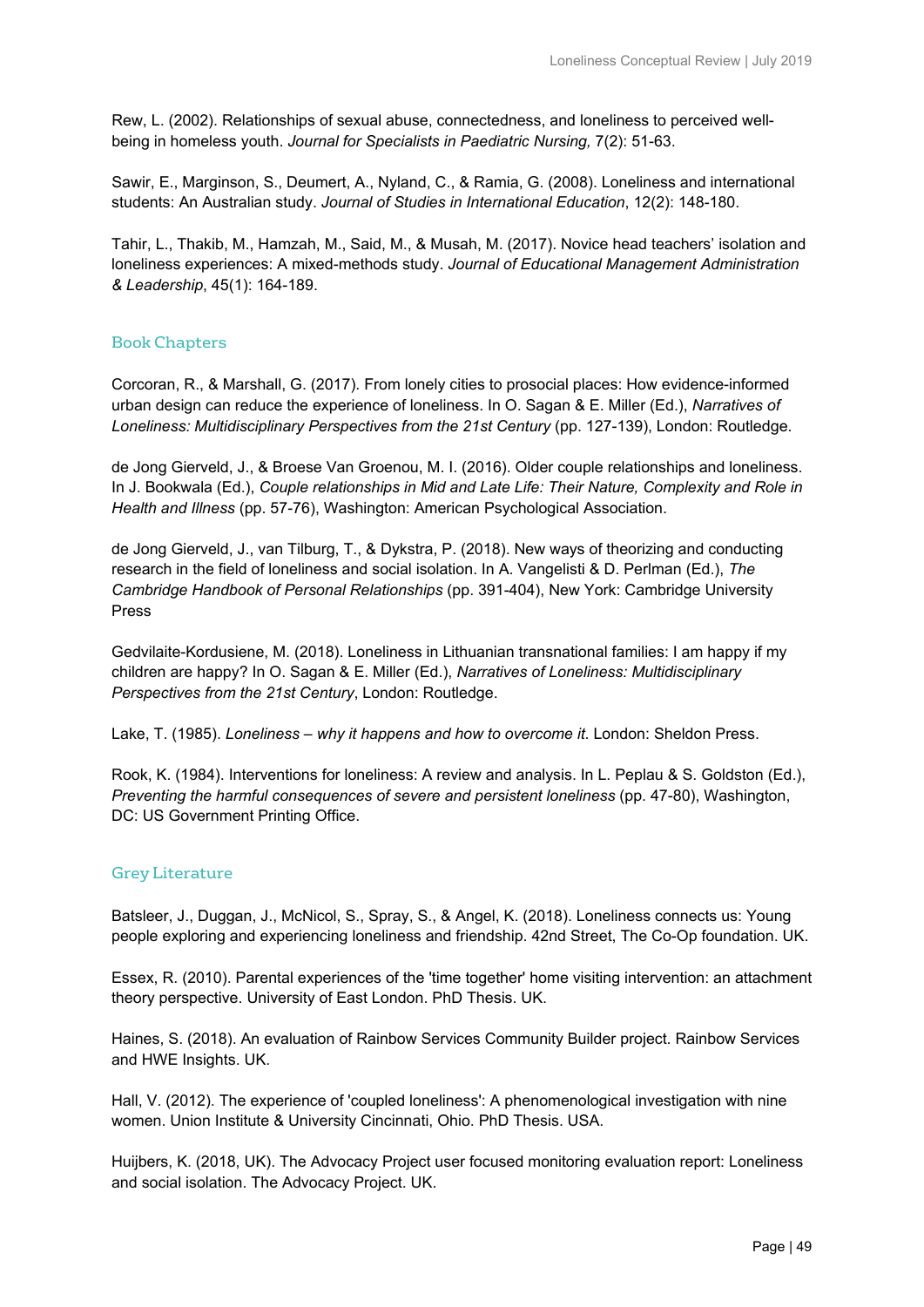Le Roux, E. (1999). Loneliness in the therapeutic dialogue: an interpretation according to the concepts of Winnicott and Heidegger. University of Pretoria. PhD Thesis. South Africa.

Lukes-Dyer, N. (2018). Social isolation risk among older adults who live alone. Walden University, Minnesota. PhD Thesis. USA.

Macomber, C.A. (2017). Understanding the intersection of loneliness and recovery setting in older cardiac patients. Michigan State University. PhD Thesis. USA.

Moore, S. & Preston, C. (2015) The Silver Line: Tackling loneliness in older people. Anglia Ruskin University. UK.

Sital-Singh, P., Nicklin, A., & Fry, B. (2018). A place to belong: The role of local youth organisations in addressing youth loneliness. UK Youth, The Co-Op Foundation. UK

The Red Cross (2016). Trapped in a bubble: An investigation into triggers for loneliness in the UK. Kantar Public. UK.

Todd, C. (2017). Exploring the role of museums for socially isolated older people. Canterbury Christ Church University. PhD Thesis. UK.

The Mental Health Foundation (2018, UK). An evaluation of the Standing Together project. Mental Health Foundation, Housing & Care 21 and Notting Hill Housing, The Big Lottery Fund. UK

Qin, Y. (2017). The effects of loneliness on consumers' digital engagement with social media ads. University of South Florida. PhD Thesis. USA.

Quinn, J., & Blandon, C. (2014). The Power of Songs: An evaluation of Plymouth Music Zone's 'Keep Singing, Keepsake' project. Plymouth University. UK.

Zubairi, K. (2018). The Zubairi Report: The lived experience of loneliness and social isolation in Scotland. Voluntary Health Scotland. Scotland.

#### Additional references

Berkowitz, R. (2009) Solitude and the activity of thinking. In: R Berkowitz, Katz, J., Keenan, T. (eds), *Thinking in Dark Times: Hannah Arendt on Ethics and Politics*, New York: Fordham University Press, pp. 237-245.

Booth, A. and Carroll, C., (2015) Systematic searching for theory to inform systematic reviews: is it feasible? Is it desirable? *Health Information & Libraries Journal*, *32*(3): 220-235.

Braun, V., Clarke, V., Hayfield, N. and Terry, G., (2019) Thematic analysis. In: P. Liamputtong, (ed.) *Handbook of Research Methods in Health Social Science.* Singapore: Springer, pp. 843-860.

Carpenito, L.J. (1992). *Nursing diagnosis: Application to clinical practice* (4<sup>th</sup> ed). Philadelphia: P.J. Lippincott.

Cooke, A., Smith, D. and Booth, A., (2012). Beyond PICO: the SPIDER tool for qualitative evidence synthesis', *Qualitative Health Research*, *22*(10): 1435-1443.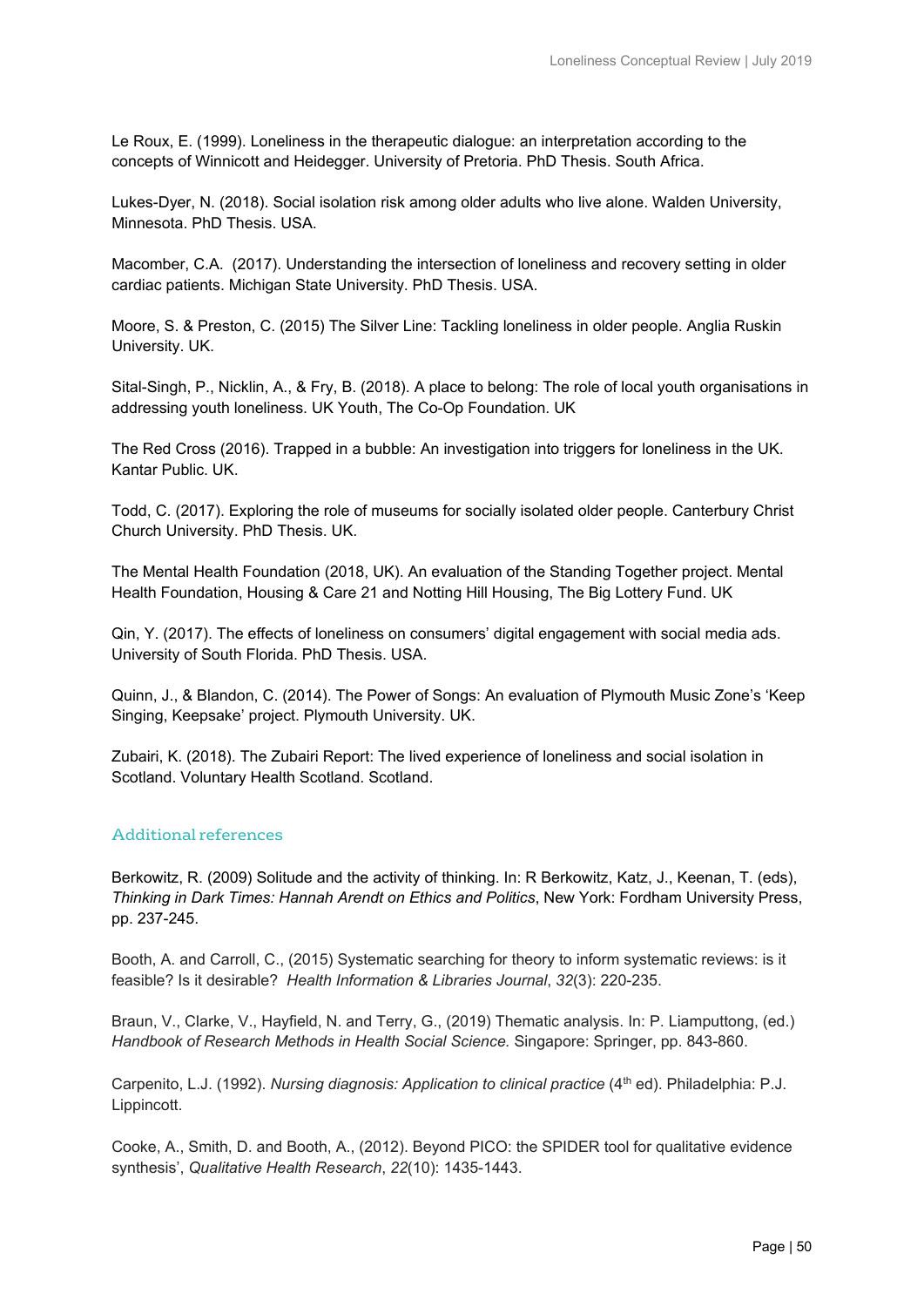Courtin, E. and Knapp, M. (2017), Social isolation, loneliness and health in old age: a scoping review. *Health and Social Care in the Community*, 25(3): 799-812.

Davies, N., Crowe, R., Whitehead, L. (2016) Establishing routines to cope with the loneliness associated with widowhood: a narrative analysis. *Psychiatric and Mental Health Nursing*, 23(8), pp. 532-539.

Daykin with Joss (2016), Public Health England Arts and Health Evaluation Framework [https://www.gov.uk/government/uploads/system/uploads/attachment\\_data/file/496230/PHE\\_Arts\\_and](https://www.gov.uk/government/uploads/system/uploads/attachment_data/file/496230/PHE_Arts_and_Health_Evaluation_FINAL.pdf) Health Evaluation FINAL.pdf

Doblas, J.L., and Conde, M.P.D. (2018). Widowhood, loneliness, and health in old age. *Revista Espanola de Geriatria y Gerontologia*, 53(3): 128-133.

Eriksen, M.B. and Frandsen, T.F., (2018). The impact of patient, intervention, comparison, outcome (PICO) as a search strategy tool on literature search quality: a systematic review. *Journal of the Medical Library Association: JMLA*, *106*(4), p.420.

Haber, J., McHahon, A.L, Price-Hoskins, P. & Sideleau, B.F. (1987). *Comprehensive psychiatric nursing* (4<sup>th</sup> ed.). St Louis, MO: Mosby.

Hancock, B.W. (1986). *Loneliness: symptoms and causes*. Lanham: University Press of America.

Hauge, S. and Kirkevold, M. (2010) Older Norwegians' understanding of loneliness. *International Journal of Qualitative Studies on Health and Well-being*, 5(1): 4564.

Karnick, P. M. (2005) Feeling lonely: Theoretical perspectives. *Nursing Science Quarterly*, 18(1): 7- 12.

LeGrand, S., Muessig, K.E., Pike, E.C., Baltierra, N. & Hightow-Weidman, N. (2014). If you build it they will come? Addressing social isolation within a technology-based HIV intervention for young black men who have sex with men. *AIDS Care*, 26(9): 1194-1200

Long, C. R., Seburn, M., Averill, J. R., & More, T. A. (2003) Solitude experiences: Varieties, settings, and individual differences. *Personality and Social Psychology Bulletin*, 29(5): 578-583.

Martina, C.M.S, Stevens, N.L. and Westerhof, G.J. (2012). Promotion of self-management in friendship. *Aging & Mental Health*, 16(1): 245-253.

Mijuskovic, B. (1981). Loneliness and human nature. *Psychological Perspectives*, *12*(1): 69-77.

Morgan, M. (2016) Hannah Arendt and the 'freedom' to think. *Journal of Educational Administration and History*, 48(2): 173-182.

Moustakas, C. (1961) *Loneliness*. Englewood Cliffs. NJ: Prentice Hall.

Peplau, L.A. & Perlman, D. (1982). *Loneliness: A sourcebook of current theory, research, and therapy*. New York: John Wiley & Sons.

Rotenberg, K. (1999). Childhood and adolescent loneliness: an introduction. In: K. Rotenberg and S. Hymel. (eds), *Loneliness in childhood and adolescence*. Cambridge: Cambridge University Press, pp. 3-10.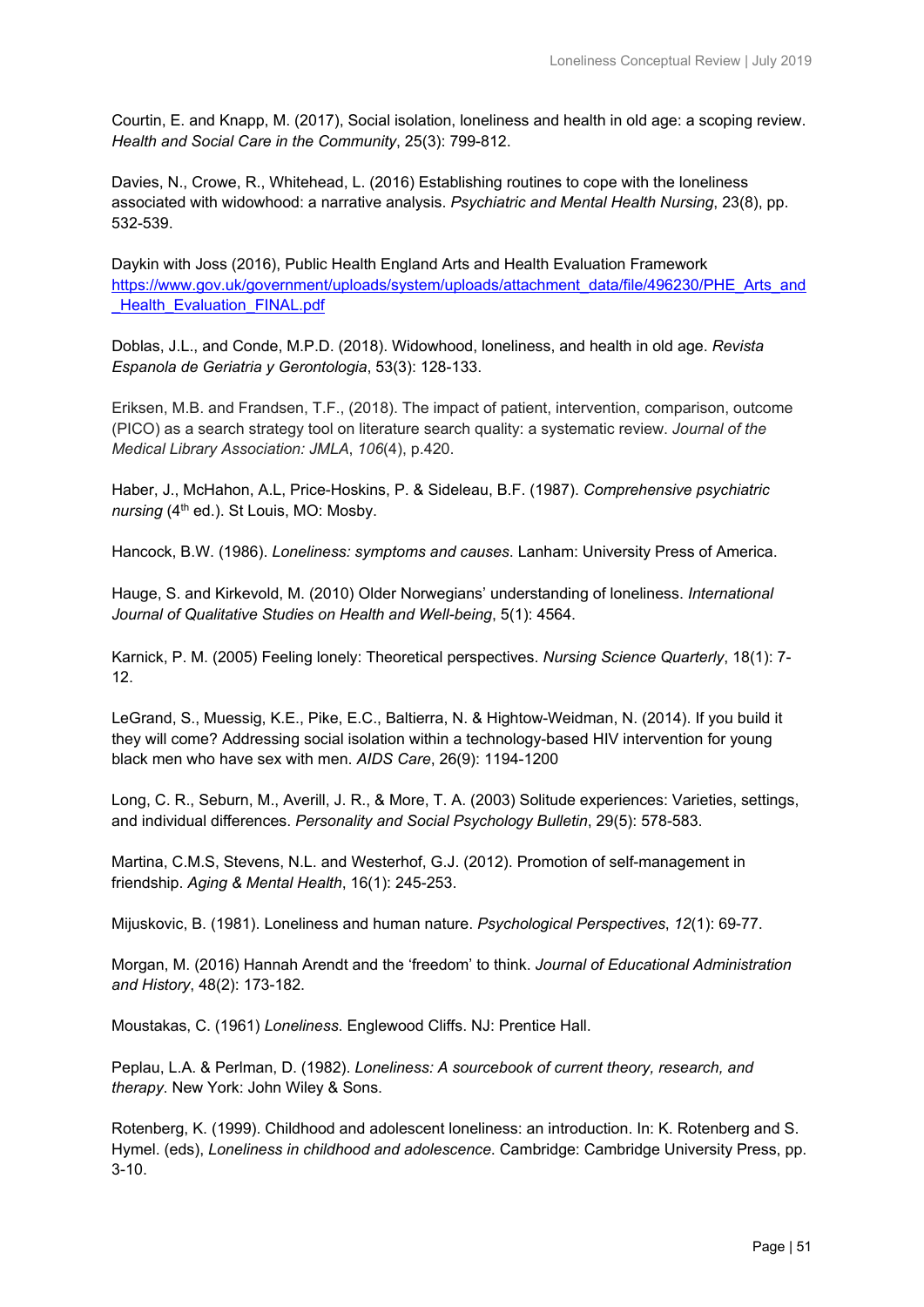Russell, D., Peplau, L.A. and Cutrona, C.E. (1980) The revised UCLA Loneliness Scale: concurrent and discriminant validity evidence. *Journal of Personality and Social Psychology*, *39*(3), pp. 472-480.

Sheldon, J.H., 1948. The social medicine of old age. Report of an enquiry in Wolverhampton. *Journal of Gerontology*, 3(4): 306–308.

Townsend, P. (1957) *The family life of old people: an inquiry in East London.* London: Routledge and Kegan Paul.

Victor, C., Mansfield, L., Kay, T., Daykin, N., Lane, J., Grigsby Duffy, L., Tomlinson, A., Meads, C. (2018) An overview of reviews: the effectiveness of interventions to address loneliness at all stages of the life-course. London: What Works Wellbeing [Accessed online April 2019: [https://whatworkswellbeing.org/wp/wp-content/uploads/woocommerce\\_uploads/2018/10/Full-report-](https://whatworkswellbeing.org/wp/wp-content/uploads/woocommerce_uploads/2018/10/Full-report-Tackling-loneliness-Oct-2018.pdf)[Tackling-loneliness-Oct-2018.pdf\]](https://whatworkswellbeing.org/wp/wp-content/uploads/woocommerce_uploads/2018/10/Full-report-Tackling-loneliness-Oct-2018.pdf)

Victor, C. and Yang, K (2012). The prevalence of loneliness among adults: a case study of the United Kingdom. *The Journal of Psychology*, 146(1-2): 85-104.

Victor, C., Scambler, S., Bond, J. (2008). *The social world of older people*. Maidenhead: McGraw-Hill Education.

Victor, C., Scambler, S., Bond, J. and Bowling, A. (2000). Being alone in later life: loneliness, social isolation and living along. *Reviews in Clinical Gerontology*, 10(4): 407-417.

Walsh, K., Scharf, T. and Keating, N. (2017) Social exclusion of older persons: a scoping review and conceptual framework. *European Journal of Ageing*, 14(1): 81-98.

Walton, C.G., Schultz, C.M., Beck, C.M. and Walls, R.C. (1991) Psychological correlates of loneliness in the older adult. *Archives of Psychiatric Nursing,* 5: 165-170.

Weiss, R. S. (2007) Reflections on extended Bowlby theory. In M. Hewstone, H. Schut, J. de Wit, K. Van Den Bos & M. Stroebe (eds.), *The Scope of Social Psychology: Theory and Applications: Essays in Honour of Wolfgang Stroebe*. London: Psychology Press, pp. 253-262.

Weiss, R. S. (1973). *Loneliness: The experience of emotional and social Isolation*. Cambridge MA: MIT Press.

Windle, K., Francis, J. and Coomber, C. (2011). Preventing loneliness and social isolation: interventions and outcomes. SCIE Research briefing 39. [Accessed online April 2019 at: [https://www.scie.org.uk/publications/briefings/briefing39/\]](https://www.scie.org.uk/publications/briefings/briefing39/).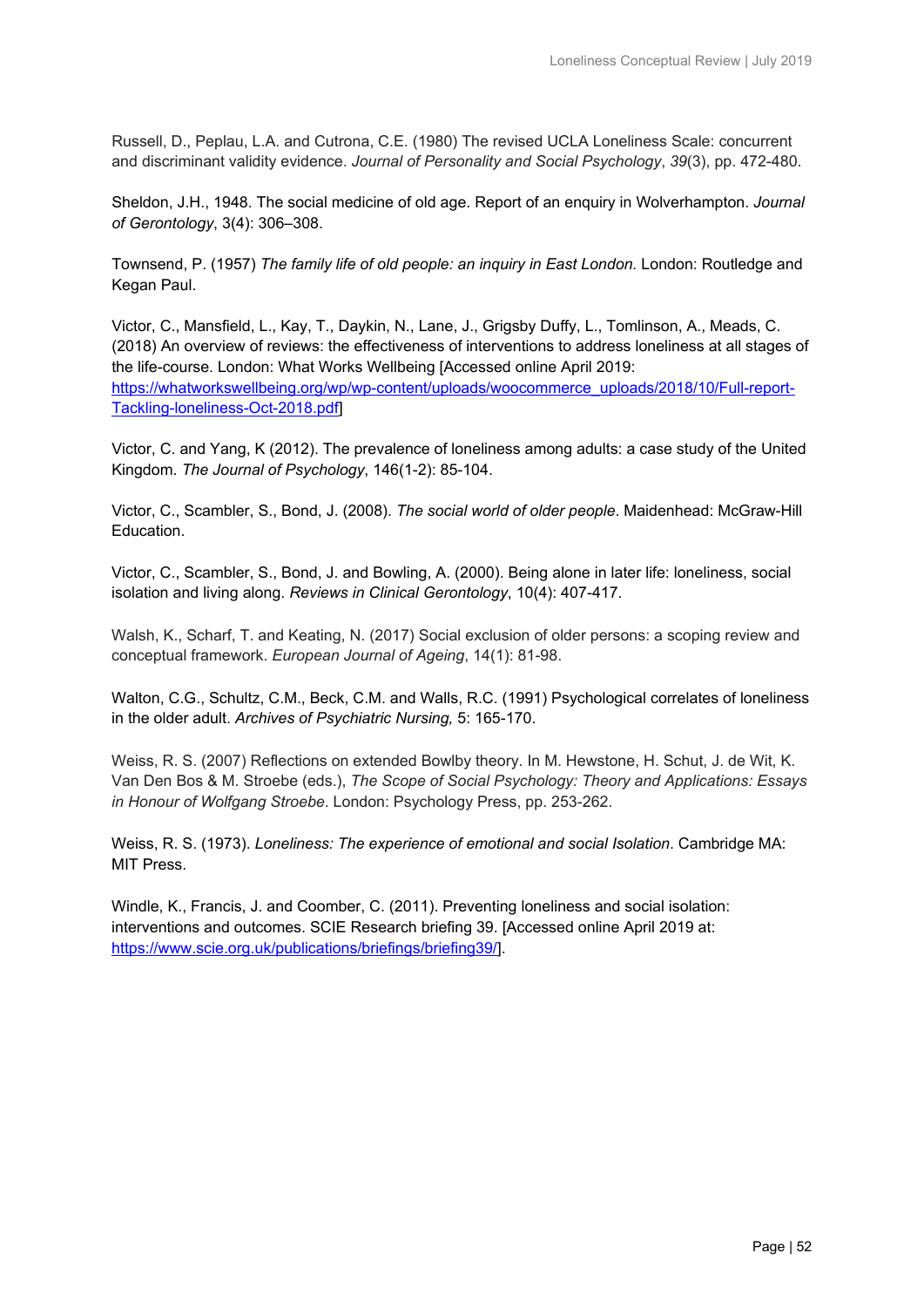# **Appendix 1 Data extraction form including CASP quality check (published literature)**

# Data Extraction Form (conceptual review of loneliness, CSC): **Reviewer Initials:**

| Author, Year, Title                      |  |
|------------------------------------------|--|
| Location                                 |  |
| <b>Study objectives</b>                  |  |
| <b>Study design</b>                      |  |
| <b>Brief description of the</b><br>study |  |
| <b>Participants included</b>             |  |
| Describe details of the                  |  |
| participants including a                 |  |
| focus on protected                       |  |
| characteristics (age,                    |  |
| gender, race, sexuality,                 |  |
| etc.), socio-economic                    |  |
| status, sample type (e.g.                |  |
| community, individuals,                  |  |
| groups), and location of the             |  |
| study.                                   |  |
|                                          |  |
| Details of analysis and                  |  |
| evaluation                               |  |
| Evaluation and analysis                  |  |
| approaches to                            |  |
| conceptualising loneliness               |  |
| including relevant measures              |  |
| and/or analysis of                       |  |
| mechanisms and processes                 |  |
| associated with loneliness.              |  |
| (Include type of analysis i.e.           |  |
| quantitative/qualitative/mixe            |  |
| d method and/or process of               |  |
| analysis e.g. thematic                   |  |
| analysis/statistical analysis,           |  |
| any subgroup analysis;                   |  |
| include details of loneliness            |  |
| measures if relevant)                    |  |
| <b>Describe how loneliness</b>           |  |
| is defined/conceptualised                |  |
| in the study                             |  |
| (Include definitions of                  |  |
| loneliness and theories,                 |  |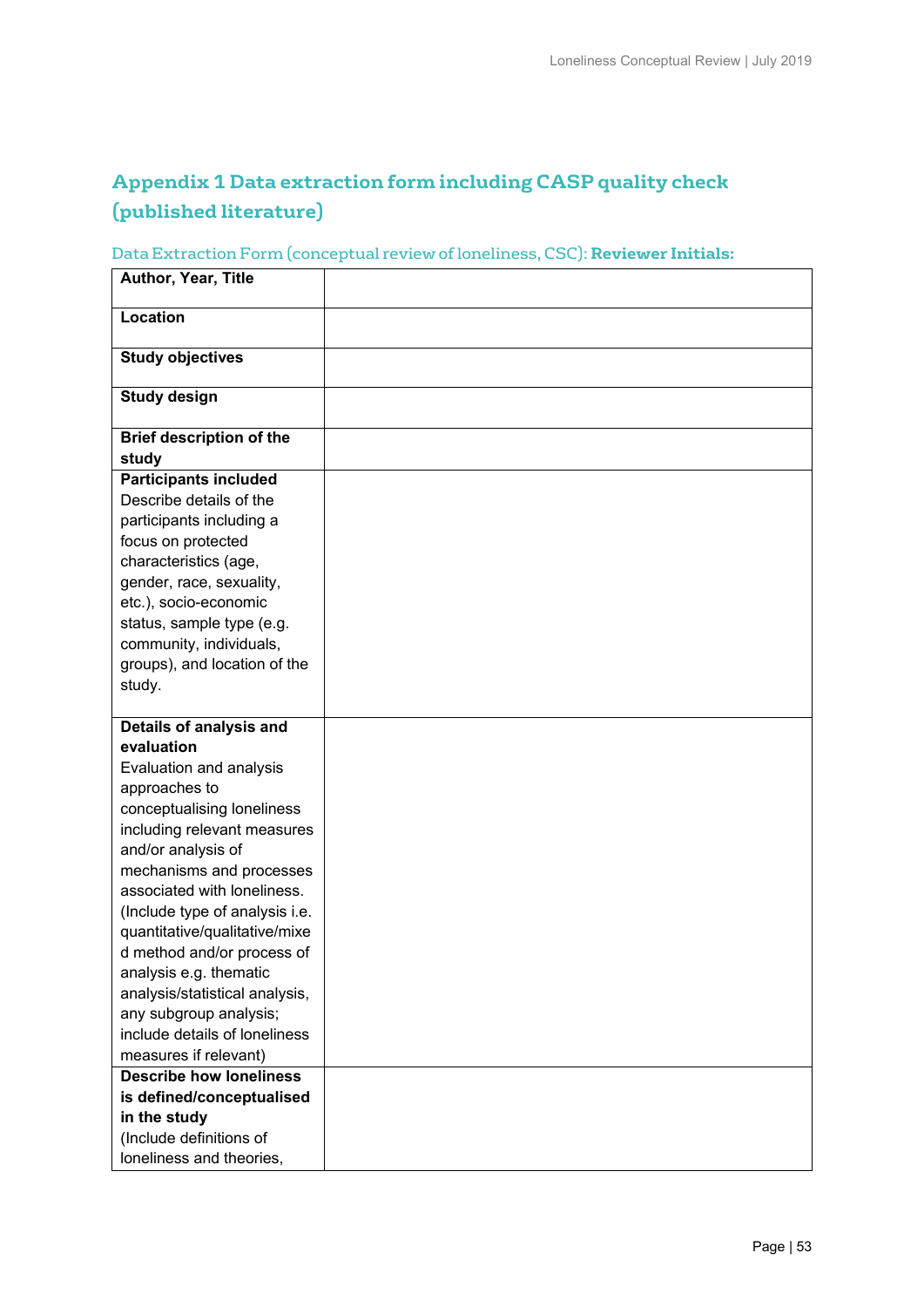| models, concepts or              |  |
|----------------------------------|--|
| frameworks used)                 |  |
| <b>For Qualitative Themes</b>    |  |
| For qualitative data what        |  |
| categories/themes were           |  |
| identified that conceptualise    |  |
| loneliness, what results are     |  |
| reported, and what               |  |
| evidence provided to             |  |
| support conceptualisation of     |  |
| <b>loneliness</b>                |  |
| <b>Study conclusions</b>         |  |
| (relevant to this conceptual     |  |
| review)                          |  |
| <b>Limitations identified</b>    |  |
| (List any limitations            |  |
| described by the authors)        |  |
| <b>Conflicts of interest and</b> |  |
| sources of funding               |  |
| <b>Ethical procedures</b>        |  |
| reported                         |  |
|                                  |  |

# **Quality of individual papers (based on CASP Checklist)**

|                                                                | N | <b>CAN'T TELL</b> |
|----------------------------------------------------------------|---|-------------------|
| Was there a clear<br>statement of the aims of<br>the research? |   |                   |
| Is a qualitative<br>methodology<br>appropriate?                |   |                   |

# **If answer to both questions above is Y, then proceed with the questions below**

| Was the research design<br>appropriate to address<br>the aims of the research? |  |  |
|--------------------------------------------------------------------------------|--|--|
| Was the recruitment<br>strategy appropriate to<br>the aims of the research?    |  |  |
| Was the data collected in<br>a way that addressed the<br>research issue?       |  |  |
| Has the relationship<br>between researcher and                                 |  |  |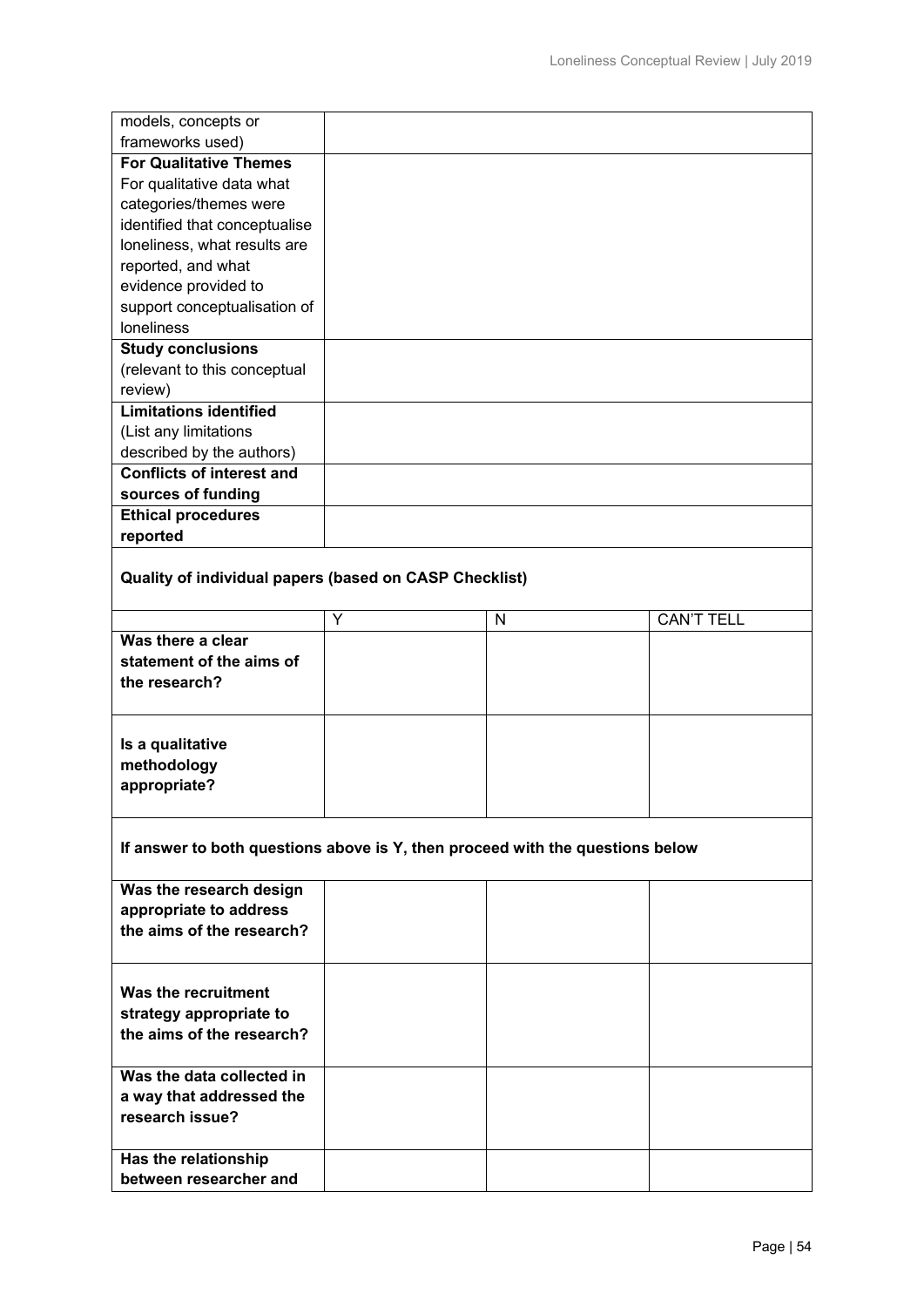| participants been          |  |  |
|----------------------------|--|--|
| adequately considered?     |  |  |
|                            |  |  |
| Have ethical issues been   |  |  |
| taken into consideration?  |  |  |
| Was the data analysis      |  |  |
| sufficiently rigorous?     |  |  |
|                            |  |  |
| Is there a clear statement |  |  |
| of findings?               |  |  |
|                            |  |  |